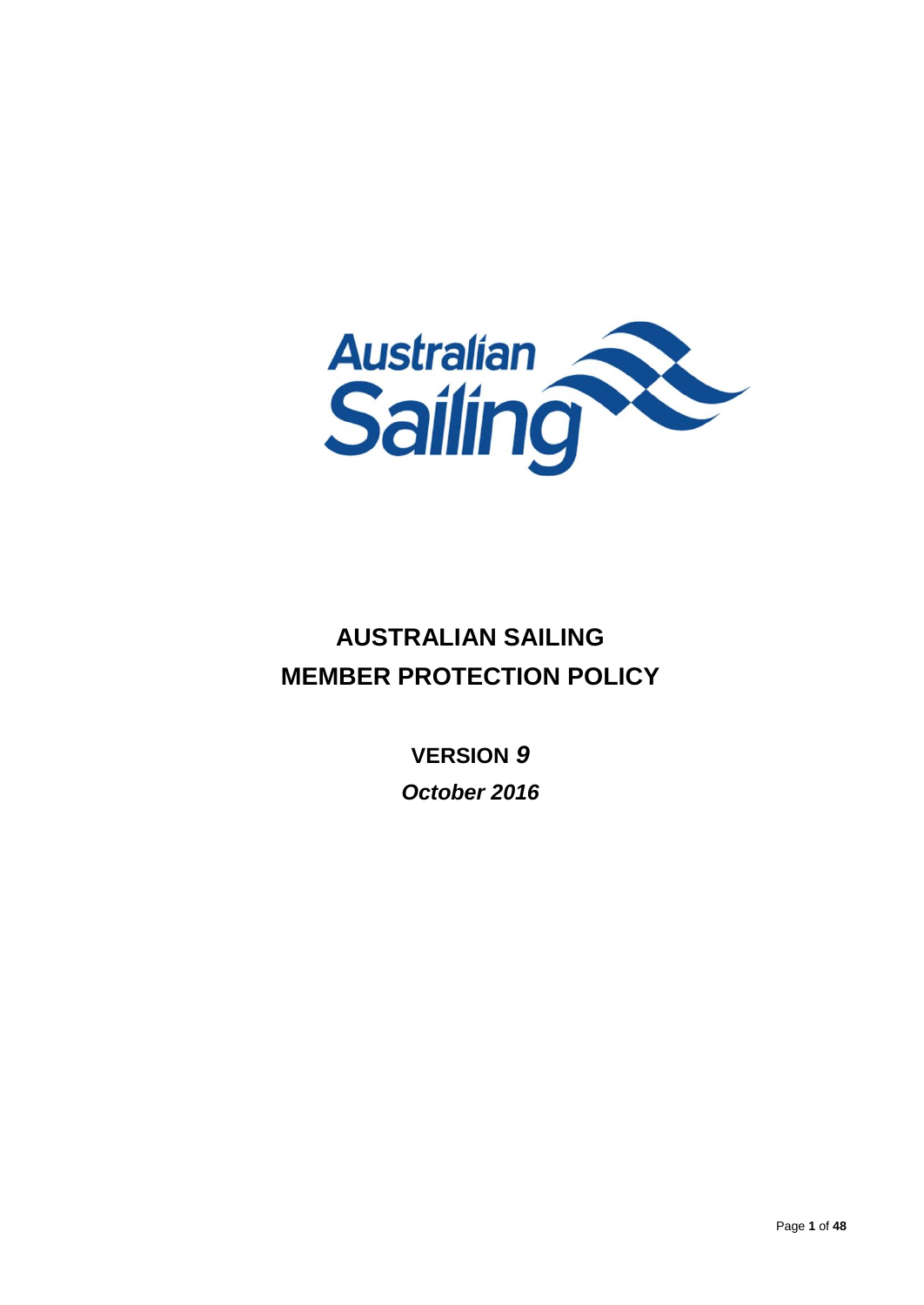## **CONTENTS**

## **Review history**

## **PART A – MEMBER PROTECTION POLICY**

- 1. [Introduction](#page-4-0)<br>2. Purpose of t
- 2. [Purpose of this policy](#page-4-1)<br>3. Who is bound by this
- [Who is bound by this policy?](#page-4-2)
- 4. [Organisational responsibilities](#page-5-0)
- 5. [Individual responsibilities](#page-5-1)
- 6. [Position statements](#page-5-2)
	- 6.1 [Child protection](#page-5-3)
	- 6.2 [Taking of images of children](#page-7-0)
	- 6.3 [Anti-discrimination and harassment](#page-7-1)
	- 6.4 Intimate [relationships](#page-8-0)
	- 6.5 [Pregnancy](#page-9-0)
	- 6.6 [Gender identity](#page-9-1)
	- 6.7 [Responsible service and consumption of alcohol](#page-10-0)
	- 6.8 [Smoke-free environment](#page-10-1)
	- 6.9 [Bullying](#page-10-2)
	- 6.10 [Social networking sites](#page-11-0)
- 7. [Complaints procedures](#page-11-1)
	- 7.1 **[Handling complaints](#page-11-2)**
	- 7.2 Improper [complaints and victimisation](#page-12-0)
	- 7.3 [Mediation](#page-12-1)
	- 7.4 [Tribunals](#page-12-2)
- 8. [What is a breach of](#page-13-0) this policy?
- 9. [Disciplinary measures](#page-13-1)
	- 9.1 [Individuals](#page-13-2)
	- 9.2 [Organisations](#page-14-0)
	- 9.3 [Factors to consider](#page-14-1)
- 10. [Dictionary of terms](#page-14-2)

## **PART B – [ATTACHMENTS: CODES OF BEHAVIOUR](#page-18-0)**

- [B1. General Code of Conduct](#page-19-0)
- [B2. Administrator \(volunteer\) Code of Conduct](#page-20-0)
- **[B3. Coach and Instructors Code of Conduct](#page-21-0)**
- [B4. Sailing/Boating Participant Code of Conduct](#page-22-0)
- [B5. Officials Code of Conduct](#page-23-0)
- [B6. Parent/Guardian Code of Conduct](#page-24-0)
- [B7. Spectator Code of Conduct](#page-25-0)

## **PART C – [ATTACHMENTS: EMPLOYMENT SCREENING/WORKING WITH](#page-26-0)  [CHILDREN CHECK REQUIREMENTS](#page-26-0)**

- C1. [Member Protection Declaration](#page-27-0)
- C2. [Working with Children Check requirements](#page-28-0)

## **PART D – [ATTACHMENTS: COMPLAINT HANDLING PROCEDURES](#page-30-0)**

- D1. [Complaints procedure](#page-31-0)
- D<sub>2</sub>. [Mediation](#page-34-0)
- D3. [Investigation procedure](#page-35-0)
- D4. [Tribunal procedures](#page-36-0)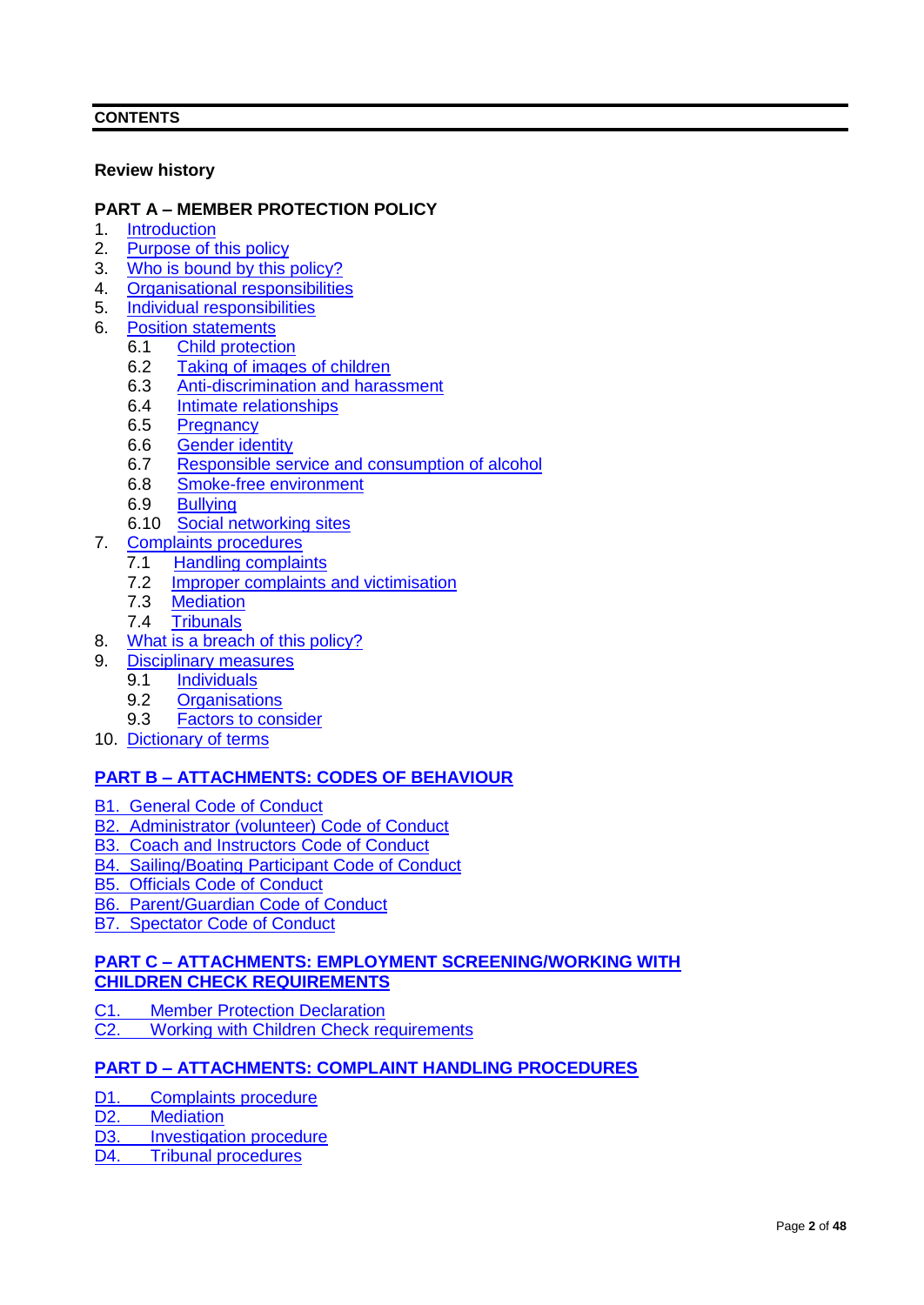## **PART E – [ATTACHMENTS: REPORTING REQUIREMENTS AND DOCUMENTS](#page-39-0)**

E1. [Record of informal complaint](#page-40-0)

- E2. [Record of formal complaint](#page-41-0)
- [E3. Procedure for handling allegations of child abuse](#page-43-0)
- [E4. Confidential record of child abuse allegation](#page-46-0)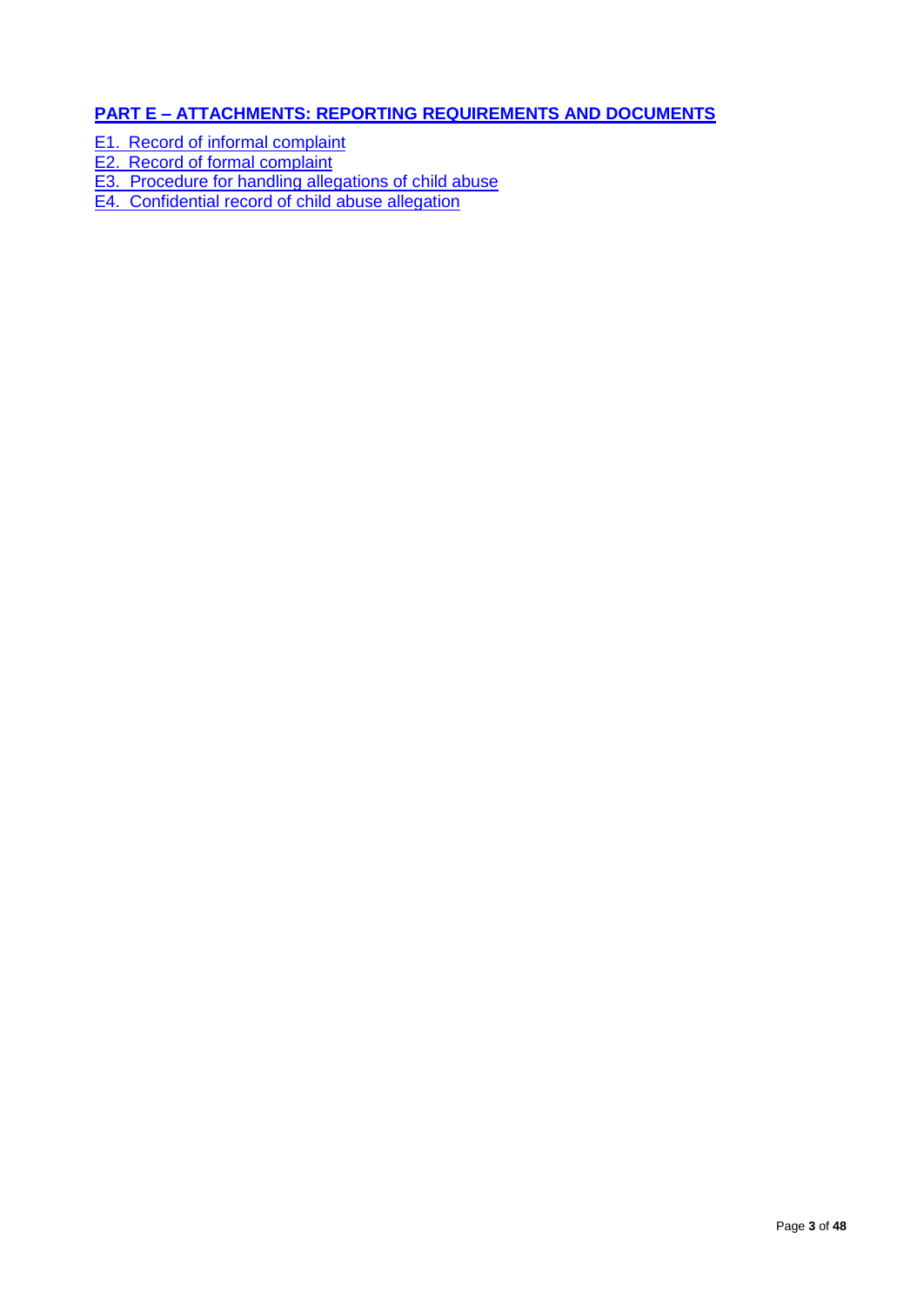# **Preface**

Australian Sailing and its State Associations are committed to the health, safety and general well-being of all the participants involved with the sport. Equally Australian Sailing and its State Associations are committed to the goals of equity and diversity. We aim to provide an environment for the sailing and boating community that fosters fairness, equity, and respect for social and cultural diversity, and that is free from unlawful discrimination, harassment and vilification.

This Member Protection Policy seeks to foster a culture that values and responds to the sailing community's rich diversity, and ensure that all members of the sailing community are aware of their rights and responsibilities. It aims to provide these in the strong acknowledgement of the predominantly volunteer nature of the sailing community.

Australian Sailing is committed to creating a safe, fair and inclusive sporting environment. Our organisation:-

- seeks to prevent all forms of harassment, discrimination and abuse and to promote positive behaviour and values
- will not tolerate inappropriate or unlawful behaviour in our organisation
- policy sets out codes of behaviour with which everyone associated with the organisation is expected to abide
- advises disciplinary action will be taken against individuals if there is a breach of the policy.

*Matt Carroll AM CEO Australian Sailing October 2016*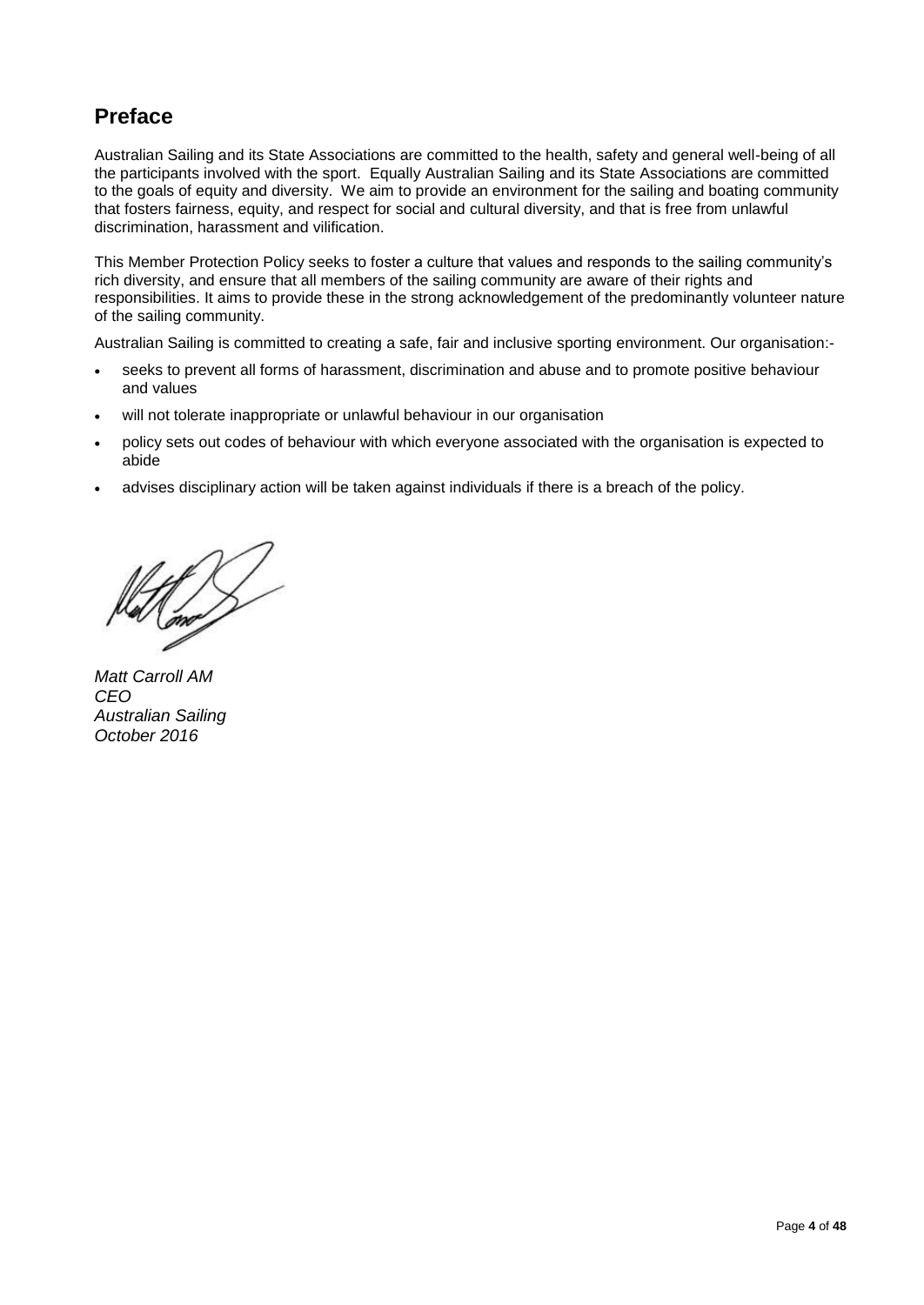# **PART A: MEMBER PROTECTION POLICY**

## <span id="page-4-0"></span>**1. Introduction**

 Australian Sailing is the national governing body for sailing and power boating, as recreation and in competition.

Australian Sailing is a federation formed by the eight state and territory Member Yachting Associations (State Associations). Through this network, more than 370 affiliated clubs, 280 national and state class associations, 150 training centres and 60,000 individual members are serviced.

Australian Sailing aims to develop the sport at all levels through effective governance, recruitment and servicing of members, management of training, promotion of sailing, raising community awareness, supporting the development of sailors, boating participants, coaches and officials, selection of national teams, nomination of Olympic and Paralympic teams and coordination of events.

Australian Sailing's values are to:

- Be professional in approach and management.
- Strive for excellence and innovation.
- Make decisions based on the best interests of the Federation.
- Strive for open, effective and timely communication.
- Value commercial partners.
- Respond to the stakeholders needs.
- Work as a team.

## <span id="page-4-1"></span>**2. Purpose of this policy**

This Member Protection Policy ("policy") aims to assist Australian Sailing and its State Associations to uphold its core values and create a safe, fair and inclusive environment for everyone associated with our sport. It sets out our commitment to ensure that every person bound by the policy is treated with respect and dignity and protected from discrimination, harassment and abuse. It also seeks to ensure that everyone involved in our sport is aware of their key legal and ethical rights and responsibilities, as well as the standards of behaviour expected of them.

The attachments to this policy describe the practical steps we will take to eliminate discrimination, harassment, child abuse and other forms of inappropriate behaviour from our sport. As part of this commitment, the policy allows Australian Sailing and its State Associations to take disciplinary action against any person or organisation bound by this policy if they breach the policy.

This policy has been endorsed by the Australian Sailing Board and has been incorporated into the Australian Sailing Limited Constitution*.* The policy starts in October, 2016 and will operate until replaced.

The current policy and its attachments can be obtained from our website at: <http://www.sailing.org.au/about-us/policy-documents/>

*This policy is supported by Member Protection Policies that have been adopted and implemented by our member associations and affiliated clubs.*

## <span id="page-4-2"></span>**3 Who is bound by this policy**

This policy should apply to as many persons as possible who are involved with the activities of Australian Sailing and its State Associations whether they are in a paid or unpaid/voluntary capacity:

- 3.1 persons appointed or elected to boards, committees and sub-committees at the national or state level;
- 3.2 employees of Australian Sailing and its State Associations;
- 3.3 support personnel, including managers, physiotherapists, psychologists, masseurs, sport trainers and others appointed or selected to national and state level teams and squads;
- 3.4 national and state level coaches and assistant coaches;
- 3.5 national and state level athletes;
- 3.6 accredited instructors and assistant instructors;
- 3.7 race officials and other officials involved in the regulation of the sport;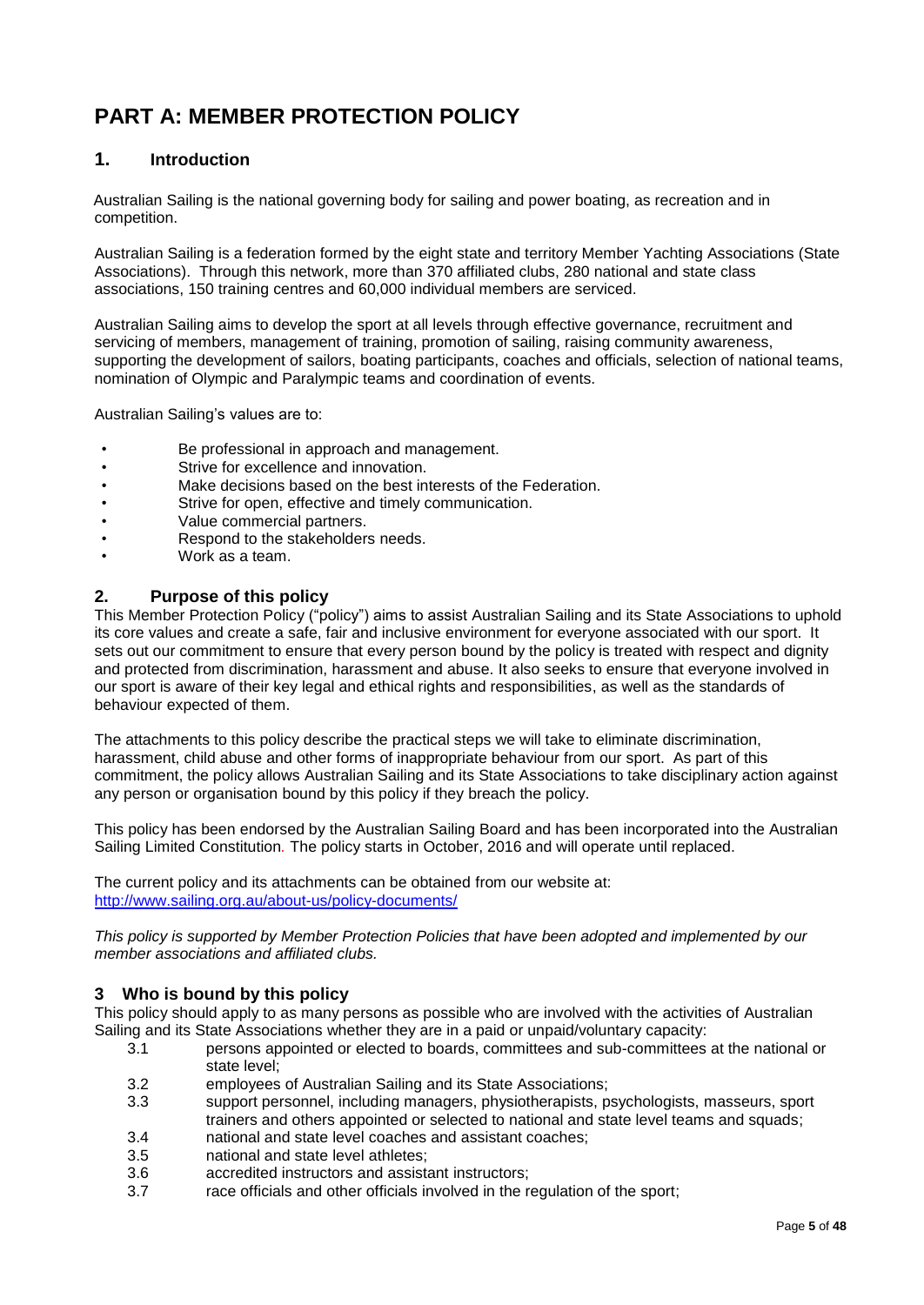- 3.8 members, including life members of Australian Sailing and its State Associations;<br>3.9 athletes coad
- athletes, coaches, officials and other personnel participating in events and activities. including camps and training sessions, held or sanctioned by Australian Sailing or a State Association; and
- 3.10 any other person to whom the policy may apply including spectators, parents/guardians and sponsors, who or which agrees in writing (whether on a ticket, entry form or otherwise) to be bound by this policy.

This policy will continue to apply to a person even after he or she has stopped their association or employment with Australian Sailing or its State Associations, if disciplinary action against that person has begun.

This policy also applies to the following:

- 3.1 Member Yachting Associations;<br>3.2 National and State Class Associ
- 3.2 National and State Class Associations;
- Affiliated Clubs.

## <span id="page-5-0"></span>**4. Organisational responsibilities**

Australian Sailing and its State Associations must:

- 4.1 adopt, implement and comply with this policy<br>4.2 ensure that this policy is enforceable
- 4.2 ensure that this policy is enforceable<br>4.3 bublish distribute and promote this p
- publish, distribute and promote this policy and the consequences of any breaches of the policy
- 4.4 promote and model appropriate standards of behaviour at all times<br>4.5 deal with any complaints made under this policy in an appropriate n
- deal with any complaints made under this policy in an appropriate manner
- 4.6 deal with any breaches of this policy in an appropriate manner
- 4.7 recognise and enforce any penalty imposed under this policy
- 4.8 ensure that a copy of this policy is available or accessible to all people and organisations to whom this policy applies
- 4.9 use appropriately trained people to receive and manage complaints and allegations of inappropriate behaviour [e.g. Member Protection Information Officers]
- <span id="page-5-1"></span>4.10 monitor and review this policy at least annually.

## **5. Individual responsibilities**

Individuals bound by this policy must:

- 5.1 make themselves aware of the contents of this policy;
- 5.2 comply with all relevant provisions of the policy, including any codes of conduct and the steps for making a complaint or reporting possible child abuse set out in this policy;
- 5.3 consent to the screening requirements set out in this policy, and any state/territory Working with Children Checks if the person holds or applies for a role that involves regular unsupervised contact with a child or young person under the age of 18 or where otherwise required by law:
- 5.4 place the safety and welfare of children above other considerations;
- 5.5 be accountable for their behaviour: and,
- <span id="page-5-2"></span>5.6 comply with any decisions and/or disciplinary measures imposed under this policy.

## **6. Position statements**

## <span id="page-5-3"></span>**6.1 Child protection**

Australian Sailing and its State Associations are committed to the safety and well-being of all children and young people who participate in our sport or access our services. We support the rights of the child and will act at all times to ensure that a child-safe environment is maintained.

We acknowledge the valuable contribution made by our staff, members and volunteers and we encourage their active participation in providing a safe, fair and inclusive environment for all participants.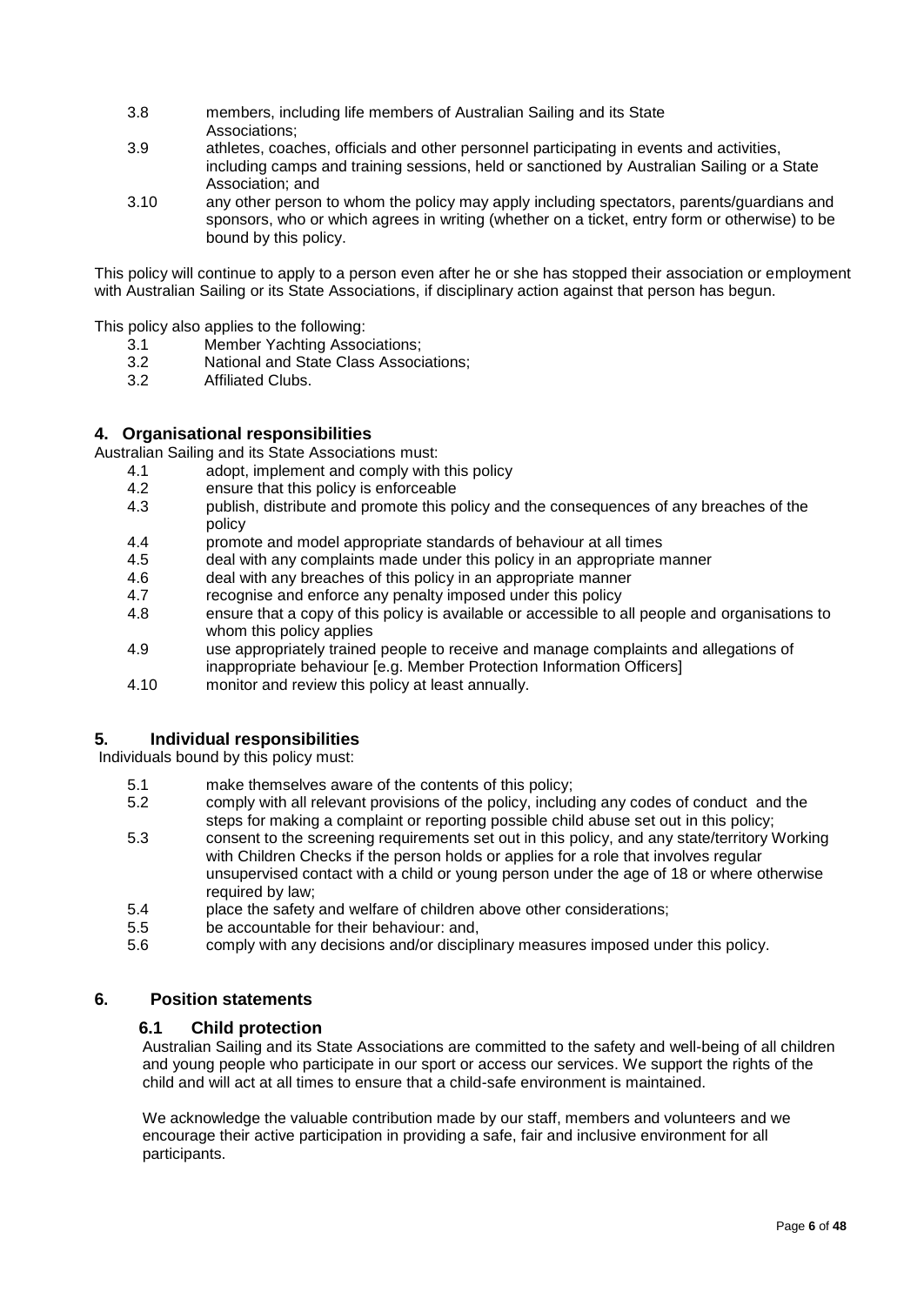## **6.1.1 Identify and analyse risk of harm**

We will develop and implement a risk management strategy, including a review of our existing child protection practices, to determine how child-safe our organisation is and to identify any additional steps we can take to minimise and prevent the risk of harm to children because of the actions of an employee, volunteer or another person.

## **6.1.2 Develop codes of behaviour**

We will develop and promote a code of behaviour that sets out the conduct we expect of adults when they deal and interact with children involved in our sport, especially those in our care. We will also implement a code of behaviour to promote appropriate conduct between children.

These codes will clearly describe professional boundaries, ethical behaviour and unacceptable behaviour. (Refer to the attachments in Part B of this policy.)

## **6.1.3 Choose suitable employees and volunteers**

We will take all reasonable steps to ensure that our organisation engages suitable and appropriate people to work with children, especially those in positions that involve regular unsupervised contact with children. This will include using a range of screening measures.

We will ensure that Working with Children Checks are conducted for all employees and volunteers who work with children, where an assessment is required by law. If a criminal history report is obtained as part of their screening process, we will handle this information confidentially and in accordance with the relevant legal requirements. (Refer to the attachments in Part C of this policy.)

## **6.1.4 Support, train, supervise and enhance performance**

We will ensure that all our employees and volunteers who work with children have ongoing supervision, support and training. Our goal is to develop their skills and capacity and to enhance their performance so we can maintain a child-safe environment in our sport.

## **6.1.5: Empower and promote the participation of children**

We will encourage children and young people to be involved in developing and maintaining a childsafe environment for our sport.

## **6.1.6: Report and respond appropriately to suspected abuse and neglect**

We will ensure that all our employees and volunteers are able to identify and respond appropriately to children at risk of harm and that they are aware of their responsibilities under state laws to make a report if they suspect on reasonable grounds that a child has been, or is being, abused or neglected. (Refer to the attachments in Part E of this policy.)

Further, if any person believes that another person or organisation bound by this policy is acting inappropriately towards a child, or is in breach of this policy, he or she may make an internal complaint to us. (Refer to the attachments in Part D of this policy.)

## **6.1.7: Supervision**

Members under the age of 12 must be supervised at all times by a responsible adult. Australian Sailing and its State Associations will provide a level of supervision adequate and relative to the members' age, maturity, capabilities, level of experience, nature of activity and nature of venue. If a member finds a member under the age of 12 is unsupervised, they should assume responsibility for the member's safety until the parent/guardian or supervisor can be found.

Parents must turn up on time to collect their child for reasons of courtesy and safety. If it appears a member will be left alone at the end of a training session with just one child, they will ask another member to stay until the child is collected.

## **6.1.8: Transportation**

Parents/guardians are responsible for transporting their children to and from club activities (e.g. training and competition). Where Australian Sailing and its State Associations make arrangements for the transportation of children (e.g. for away or overnight trips), a risk assessment that includes ensuring vehicles are adequately insured, the driver has a current and appropriate licence for the vehicle being used and appropriate safety measures are available (e.g. fitted working seatbelts) shall be conducted.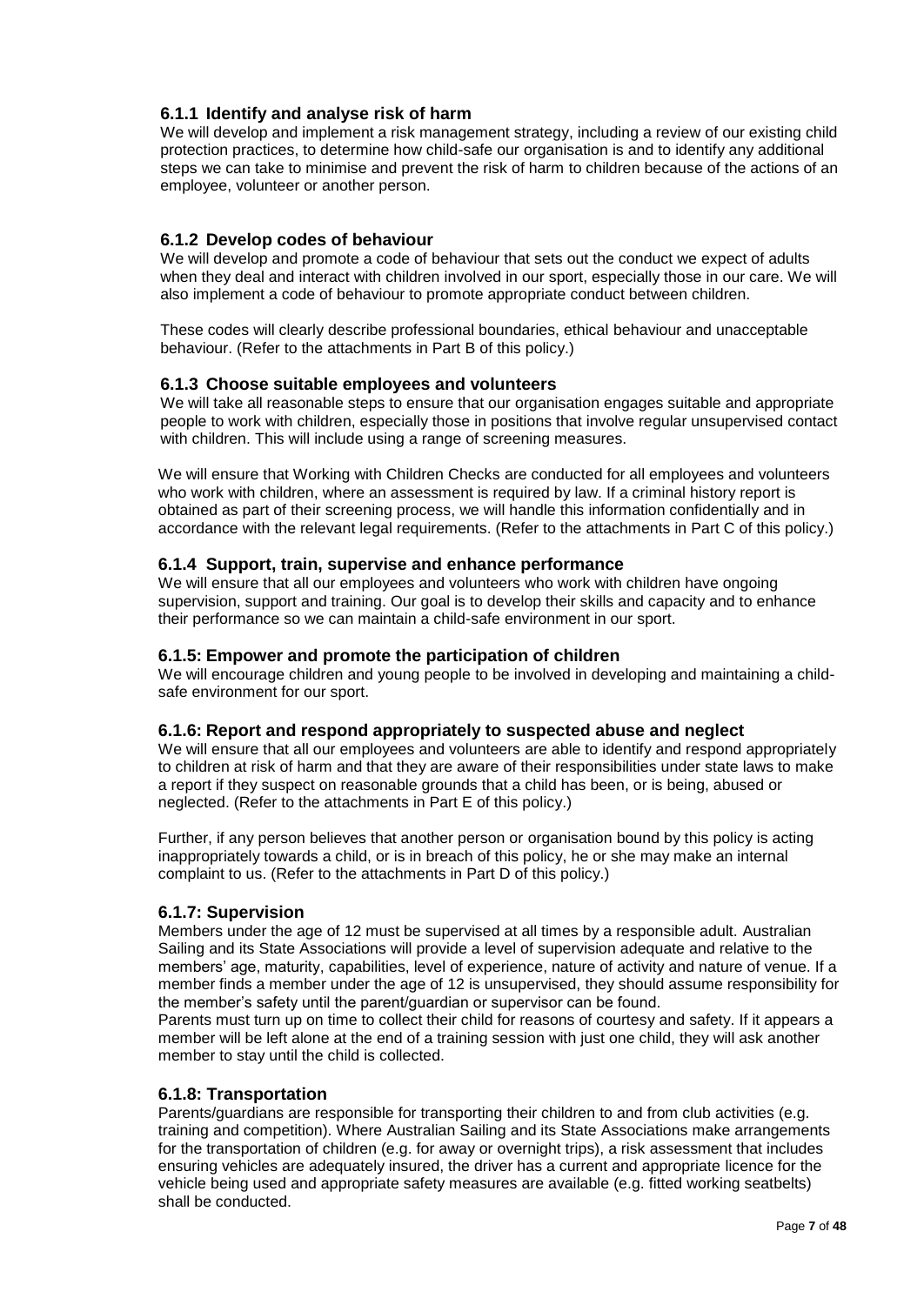## <span id="page-7-0"></span>**6.2 Taking images of children**

There is a risk that images of children may be used inappropriately or illegally. Australian Sailing and its State Associations require that individuals and associations, wherever possible, obtain permission from a child's parent/guardian before taking an image of a child that is not their own. They should also make sure the parent/guardian understands how the image will be used.

To respect people's privacy, we do not allow camera phones, videos and cameras to be used inside changing areas, showers and toilets which we control or are used in connection with our sport.

When using a photo of a child, we will not name or identify the child or publish personal information, such as residential address, email address or telephone number, without the consent of the child's parent/guardian. We will not provide information about a child's hobbies, interests, school or the like, as this can be used by paedophiles or other persons to "groom" a child.

We will only use images of children that are relevant to our sport and we will ensure that they are suitably clothed in a manner that promotes participation in the sport. We will seek permission from the parents/guardians of the children before using the images. We require our member associations and clubs to do likewise.

## <span id="page-7-1"></span>**6.3 Anti-discrimination and harassment**

Australian Sailing and its State Associations are committed to providing an environment in which people are treated fairly and equitably and that is, as far as practicable, free from all forms of discrimination and harassment.

We recognise that people may not be able to enjoy themselves or perform at their best if they are treated unfairly, discriminated against or harassed.

## **6.3.1 Discrimination**

Unlawful discrimination involves the less favourable treatment of a person on the basis of one or more of the personal characteristics protected by state or federal anti-discrimination laws.

The personal characteristics protected by anti-discrimination laws include attributes such as race, age, disability, gender and race. The full list of protected personal characteristics is in the "Definitions" set out in the Dictionary of Terms.

Discrimination can be either direct or indirect.

- **Direct** discrimination occurs if a person treats, or proposes to treat, a person with a protected personal characteristic unfavourably because of that personal characteristic.
- **Indirect** discrimination occurs if a person imposes, or proposes to impose, a requirement, condition or practice that will disadvantage a person with a protected personal characteristic and that requirement, condition or practice is not reasonable.

For the purposes of determining discrimination, the offender's awareness and motive are irrelevant.

#### **6.3.2 Harassment**

Harassment is any unwelcome conduct, verbal or physical, that intimidates, offends or humiliates another person and which happens because a person has a certain personal characteristic protected by State or Federal anti-discrimination legislation.

The offensive behaviour does not have to take place a number of times, a single incident can constitute harassment.

Sexual harassment is one type of harassment. Sexual harassment is unwelcome conduct, remarks or innuendo of a sexual nature. It covers a wide range of behaviours and can be verbal, written, visual or physical. Sexual harassment is not limited to members of the opposite sex.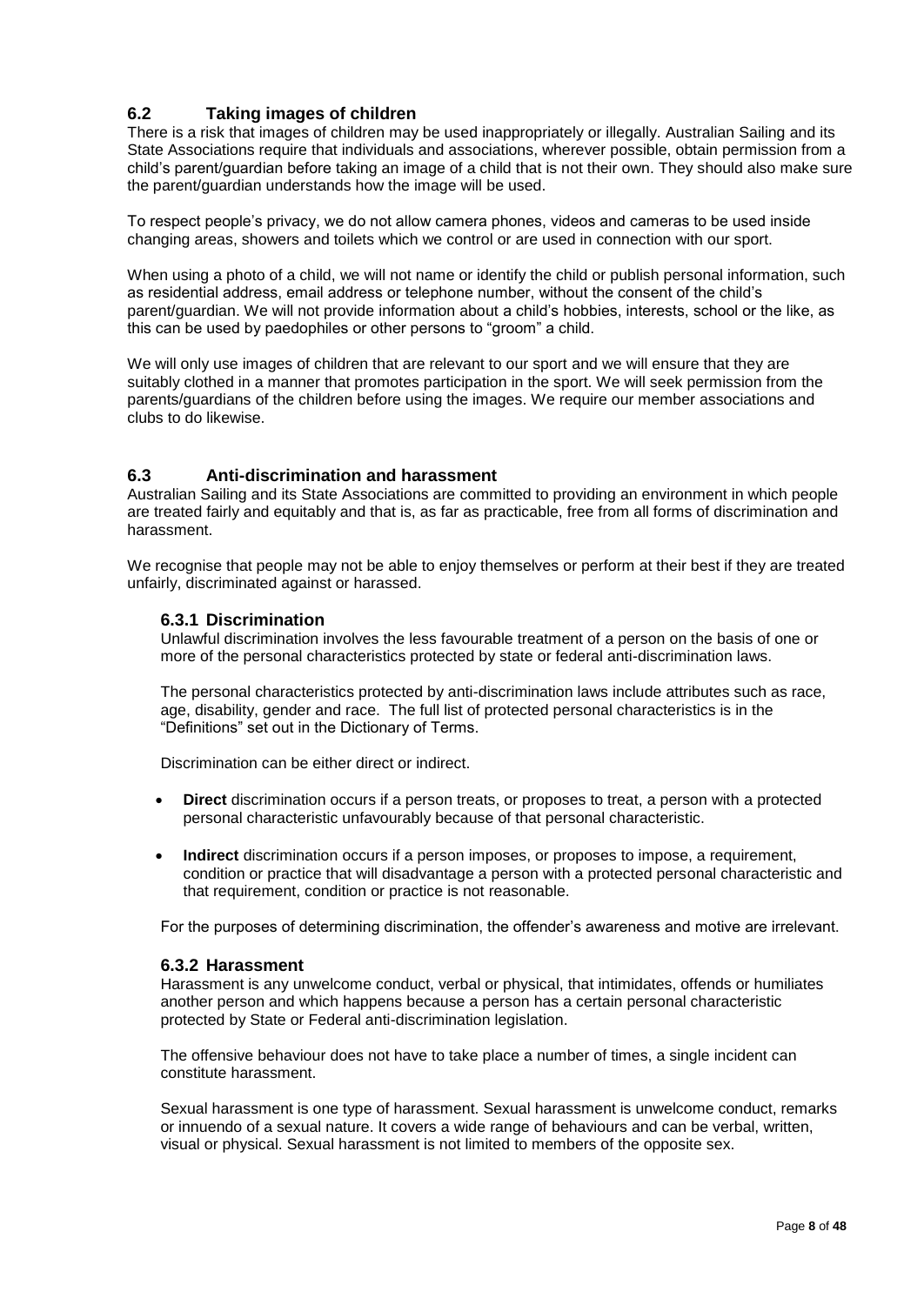## **6.3.3 Prohibition against discrimination and harassment**

We prohibit all forms of harassment and discrimination based on the personal characteristics listed in the "Definitions" set out in the Dictionary of Terms [see clause 10].

Any person who believes they are being, or have been, harassed or discriminated against by another person or organisation bound by this policy is encouraged to raise their concerns with us. A person may make an internal complaint, and in some circumstances, they may also be able to make a complaint to an external organisation. (Refer to the attachments in Part D of this policy.)

## <span id="page-8-0"></span>**6.4 Intimate relationships**

Australian Sailing and its State Associations understand that consensual intimate relationships (including, but not limited to sexual relationships) between coaches or officials and adult athletes may take place legally. However, this policy will help ensure that the expectations of coaches or officials are clear and, to ensure that if an intimate relationship does exist or develop between a coach or official and an adult athlete, that relationship will be managed in an appropriate manner.

Coaches and officials are required to conduct themselves in a professional and appropriate manner in all interactions with athletes. In particular, they must ensure that they treat athletes in a respectful and fair manner, and that they do not engage in sexual harassment, bullying, favouritism or exploitation.

We take the position that consensual intimate relationships between coaches or officials and the adult athletes they coach should be avoided as they can have harmful effects on the athlete involved, on other athletes and coaches and on the sport's public image. These relationships can also be perceived to be exploitative due to the differences in authority, power, maturity, status, influence and dependence between the coach or official and the athlete.

We recommend that if an athlete attempts to initiate an intimate relationship with a coach or official, the coach or official should discourage the athlete's approach and explain to the athlete why such a relationship is not appropriate.

If a consensual intimate relationship does exist or develop between an adult athlete and a coach or official, the coach or official is expected to ensure that the relationship is appropriate and that it does not compromise impartiality, professional standards or the relationship of trust the coach or official has with the athlete and/or other athletes.

In assessing the appropriateness of an intimate relationship between a coach or official and an adult athlete, relevant factors include, but are not limited to:

- the relative age and social maturity of the athlete;
- any potential vulnerability of the athlete;
- any financial and/or emotional dependence of the athlete on the coach or official;
- the ability of the coach or official to influence the progress, outcomes or progression of the athlete's performance and/or career;
- the extent of power imbalance between the athlete and coach or official; and the likelihood of the relationship having an adverse impact on the athlete and/or other athletes.

It will often be difficult for a coach or official involved in an intimate relationship with an adult athlete to make an objective assessment of its appropriateness and accordingly they are encouraged to seek advice from the Member Protection Information Officer to ensure that they have not involved themselves in inappropriate or unprofessional conduct.

If it is determined that an intimate relationship between a coach or official and an adult athlete is inappropriate or unprofessional we may take disciplinary action against the coach or official up to and including dismissal. Action may also be taken to stop the coaching relationship with the athlete. This could include a transfer, a request for resignation or dismissal from coaching duties.

If a coach, official or athlete believes they are being, or have been, harassed they are encouraged to seek information and support from the Member Protection Information Officer. Our complaints procedure is outlined in Part D of this policy.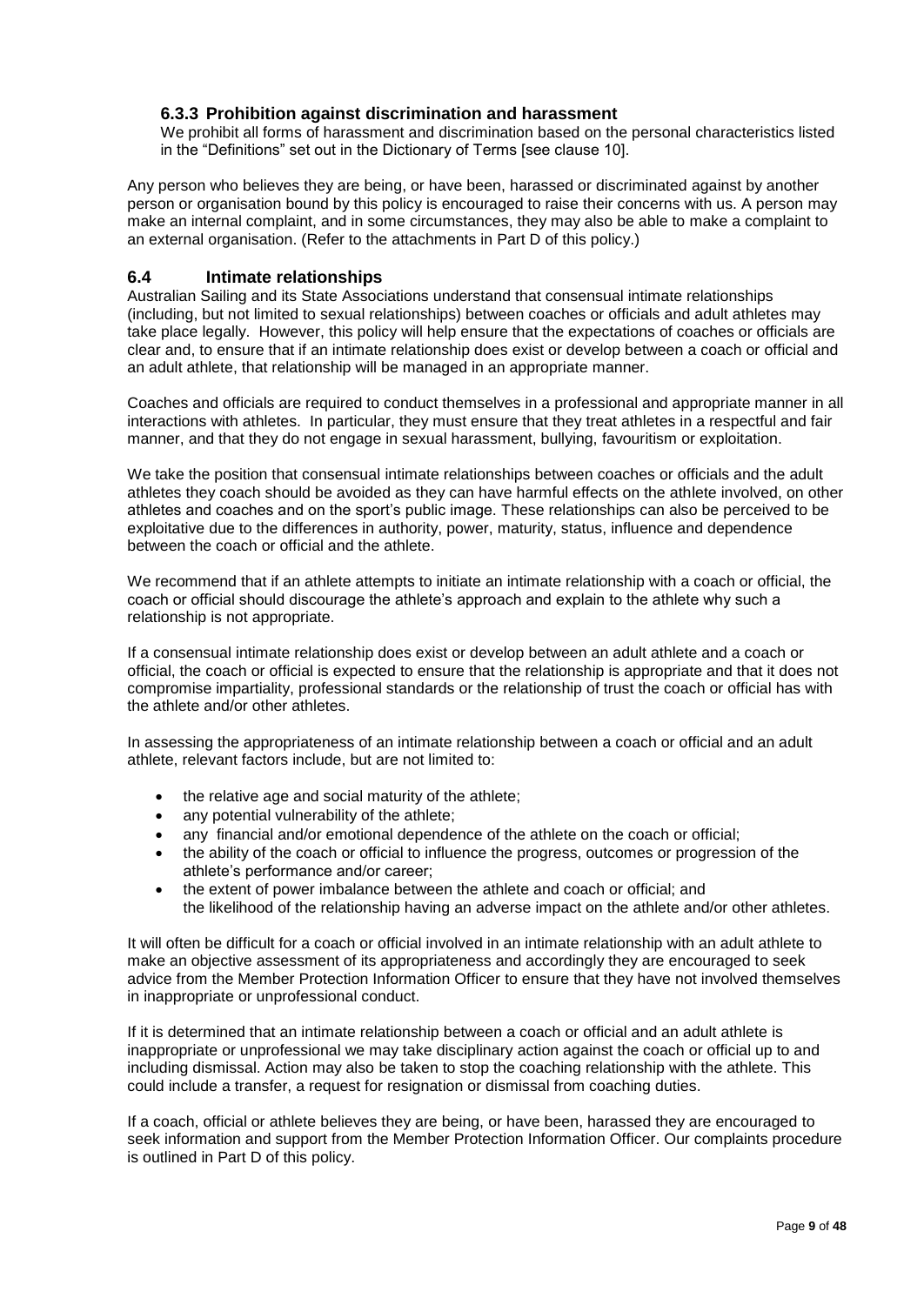## <span id="page-9-0"></span>**6.5 Pregnancy**

Australian Sailing and its State Associations are committed to treating pregnant women fairly and to removing any unreasonable barriers to their full participation in our sport. We will not tolerate any discrimination or harassment against pregnant women.

Australian Sailing and its State Associations will take reasonable care to ensure the continuing safety, health and wellbeing of pregnant women. We will advise pregnant women that there may be risks involved with their continuing participation in sport, and we will encourage them to obtain medical advice about those risks. Pregnant women should be aware that their own health and wellbeing, and that of their unborn child, is of utmost importance in their decision-making about the extent they choose to participate in our sport.

We encourage all pregnant women to talk with their medical advisers, make themselves aware of the facts about pregnancy in sport and ensure that they make informed decisions about their participation in our sport. Pregnant women should make these decisions themselves, in consultation with their medical advisers and in discussion with Australian Sailing or its State Associations.

We will only require pregnant women to sign a disclaimer in relation to their participation in our sport whilst they are pregnant if all other participants are required to sign one in similar circumstances. We will not require women to undertake a pregnancy test.

If a pregnant woman believes she is being, or has been, harassed or discriminated against by another person or organisation bound by this Policy, she may make a complaint. (Refer to the attachments in Part D of this policy.)

## <span id="page-9-1"></span>**6.6 Gender identity**

Gender identity means the gender-related identity, appearance or mannerisms or other gender-related characteristics of a person. This includes the way people express or present their gender and recognises that a person's gender identity may be an identity other than male or female. Some terms used to describe a person's gender identity include trans, transgender and gender diverse.

## **6.6.1 Gender identity discrimination and harassment**

Federal, state and territory anti-discrimination laws provide protection from discrimination against people on the basis of their gender identity. (See definition in Dictionary of terms).

Australian Sailing and its State Associations are committed to providing a safe, fair and inclusive sporting environment all where people can contribute and participate. We will not tolerate any unlawful discrimination or harassment of a person because of their gender identity.

All persons, regardless of gender identity, are entitled to be treated fairly and with dignity and respect at all times. We will not tolerate any unlawful discrimination or harassment of a person because of their gender identity. This includes discrimination or harassment of a person who is transgender or transsexual, who is assumed to be transgender or transsexual or has an association with someone who has or is assumed to be transgender or transsexual. (Refer to the attachments in Part D of this policy.)

We expect all people bound by this policy to act with sensitivity when a person is undergoing gender transition/affirmation.

If any person believes that they are being, or have been, harassed or discriminated against by another person or organisation bound by this policy because of their gender identity, they may make a complaint.

## **6.6.2 Participation in sport**

Australian Sailing and its State Associations recognise that excluding people from participating in sporting events and activities because of their gender identity may have significant implications for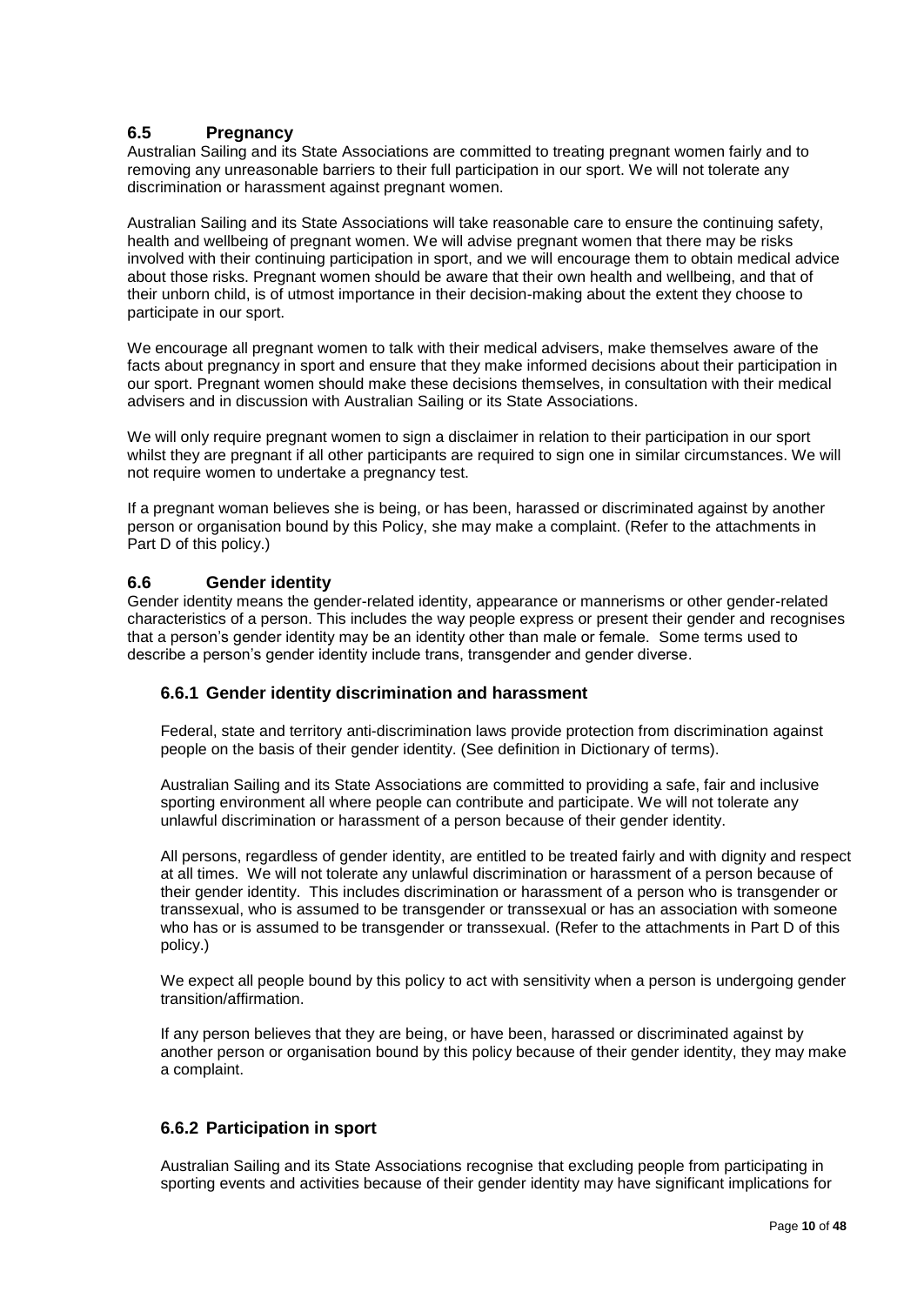their health, wellbeing and involvement in community life. We are committed to supporting participation in our sport on the basis of the gender with which a person identifies.

If issues of performance advantage arise, we will consider whether the established discrimination exceptions for participation in sport are relevant in the circumstances. Discrimination is unlawful unless an exception applies.

Australian Sailing and its State Associations are aware that the International Olympic Committee (IOC) has established criteria for selection and participation in the Olympic Games. Where a transgender person intends to compete at an elite level, we will encourage them to obtain advice about the IOC's criteria which may differ from the position we have taken.

Drug testing procedures and prohibitions also apply to people who identify as transgender. A person receiving treatment involving a Prohibited Substance or Method, as described on the World Anti-Doping Agency's Prohibited List, should apply for a standard Therapeutic Use Exemption.

## **6.6.3. Intersex status**

Federal anti-discrimination law, and some state and territory anti-discrimination laws, provide protection from discrimination against a person on the basis of their intersex status. (See Dictionary of terms).

Australian Sailing and its State Associations are committed to providing a safe, fair and inclusive sporting environment where all people can contribute and participate. We will not tolerate any unlawful discrimination or harassment of a person because of their intersex status.

## <span id="page-10-0"></span>**6.7 Responsible service and consumption of alcohol**

Australian Sailing and its State Associations are committed to conducting sporting and social events in a manner that promotes the responsible service and consumption of alcohol. We also recommend that state associations and member clubs follow strict guidelines regarding the service and consumption of alcohol.

In general, our policy is that:

- alcohol should not be available or consumed at sporting events involving children and young people under the age of 18;
- alcohol-free social events be provided for young people and families;
- food and low-alcohol and non-alcoholic drinks be available at events we hold or endorse where alcohol is served;
- a staff member is present at events we hold or endorse where alcohol is served to ensure appropriate practices in respect of the consumption of alcohol are followed;
- <span id="page-10-1"></span> safe transport options be promoted as part of any event we hold or endorse where alcohol is served.

## **6.8 Smoke-free environment**

Australian Sailing and its State Associations are committed to providing a safe and healthy environment at all sporting and social events that we hold or endorse.

In general, our policy is that:

- no smoking shall occur at or near sporting events involving children and young people under the age of 18. This policy shall apply to coaches, players, trainers, officials and volunteers;
- social events shall be smoke-free, with smoking permitted at designated outdoor smoking areas; and
- <span id="page-10-2"></span> coaches, officials, trainers, volunteers and players will refrain from smoking while they are involved in an official capacity in our sport, both on and off the water.

## **6.9 Bullying**

Australian Sailing and its State Associations are committed to providing an environment that is free from bullying. We understand that bullying has the potential to result in significant negative consequences for an individual's health and wellbeing, and we regard bullying in all forms as unacceptable in our sport.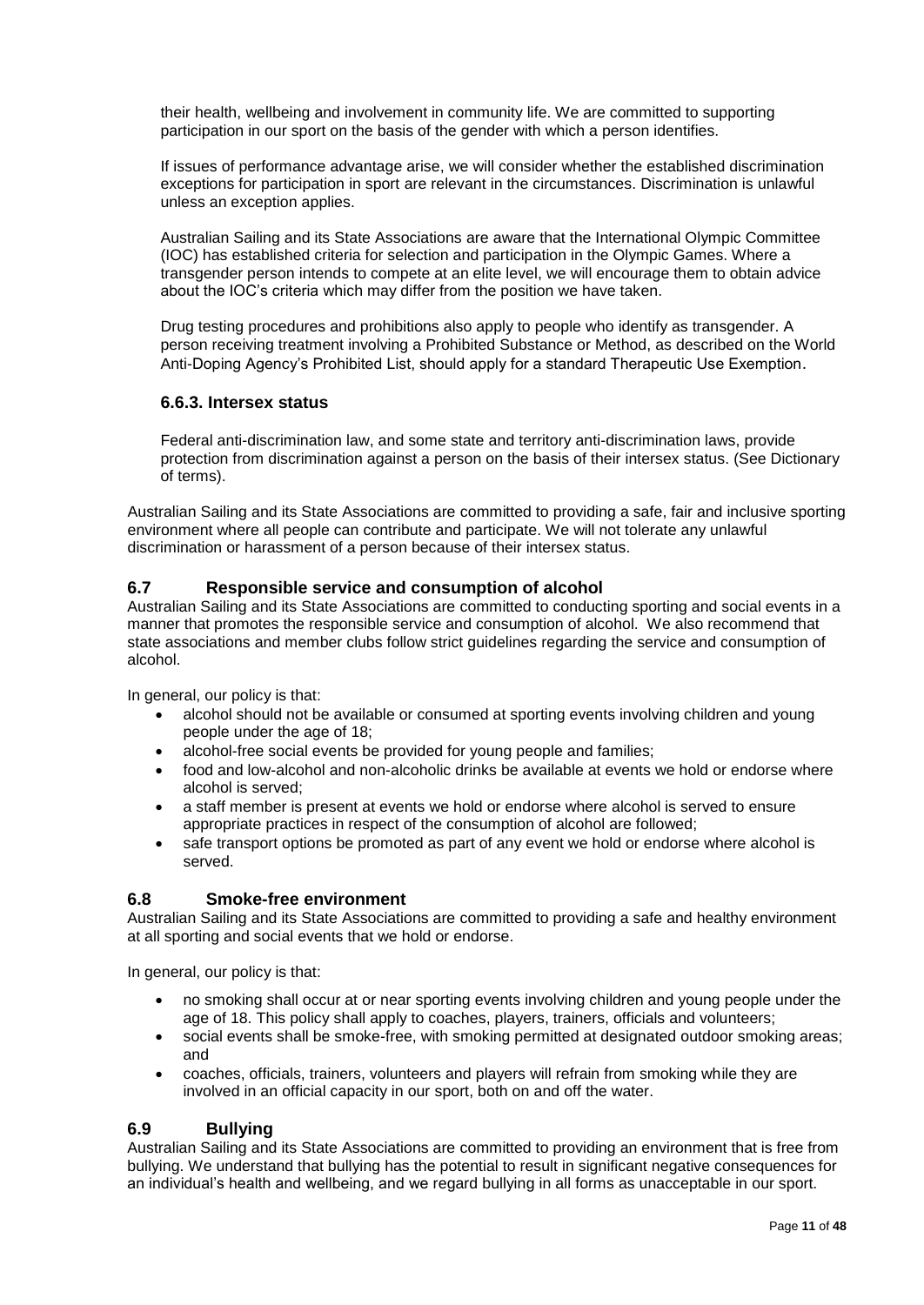Bullying is characterised by repeated, unreasonable behaviour directed at a person, or group of persons, that creates a risk to health and safety. Bullying behaviour is that which a reasonable person in the circumstances would expect to victimise, humiliate, undermine, threaten, degrade, offend or intimidate a person. Bullying behaviour can include actions of an individual or a group.

Whilst generally characterised by repeated behaviours, one-off instances can amount to bullying.

The following types of behaviour, where repeated or occurring as part of a pattern of behaviour, would be considered bullying:

- verbal abuse including shouting, swearing, teasing, making belittling remarks or persistent unjustified criticism;
- excluding or isolating a group or person;
- spreading malicious rumours; or
- psychological harassment such as intimidation.

Bullying includes cyber-bulling which occurs through the use of technology. New technologies and communication tools, such as smart phones and social networking websites, have greatly increased the potential for people to be bullied though unwanted and inappropriate comments. Australian Sailing and its State Associations will not tolerate abusive, discriminatory, intimidating or offensive statements being made online. Frustration at an official, crewmate, coach or sporting body should never be communicated on social networking websites. These issues should instead be addressed – in a written or verbal statement or a complaint – to the relevant controlling club, league or peak sporting body.

If any person believes they are being, or have been, bullied by another person or organisation bound by this policy, he or she may make a complaint. (Refer to the attachments in Part D of this policy.)

#### <span id="page-11-0"></span>**6.10 Social networking**

Australian Sailing and its State Associations acknowledge the enormous value of social networking to promote our sport and celebrate the achievements and success of the people involved in our sport.

Social networking refers to any interactive website or technology that enables people to communicate and/or share content via the internet. This includes social networking websites such as Facebook and Twitter.

We expect all people bound by this policy to conduct themselves appropriately when using social networking sites to share information related to our sport.

In particular, social media activity including, but not limited to, postings, blogs, status updates, and tweets:

- must not contain material which is, or has the potential to be, offensive, aggressive, defamatory, threatening, discriminatory, obscene, profane, harassing, embarrassing, intimidating, sexually explicit, bullying, hateful, racist, sexist or otherwise inappropriate;
- must not contain material which is inaccurate, misleading or fraudulent;
- must not contain material which is in breach of laws, court orders, undertakings or contracts;
- should respect and maintain the privacy of others; and
- <span id="page-11-1"></span>should promote the sport in a positive way.

## **7. Complaints procedures**

## <span id="page-11-2"></span>**7.1 Handling complaints**

Australian Sailing and its State Associations aim to provide a simple, confidential and trustworthy procedure for resolving complaints based on the principles of procedural fairness.

Any person (a complainant) may report a complaint about a person, people or organisation bound by this policy (respondent) if they feel they have been discriminated against, harassed, bullied or there has been any other breach of this policy.

In the first instance, complaints should be reported to a Member Protection Information Officer. These can be found through your club or by contacting Australian Sailing.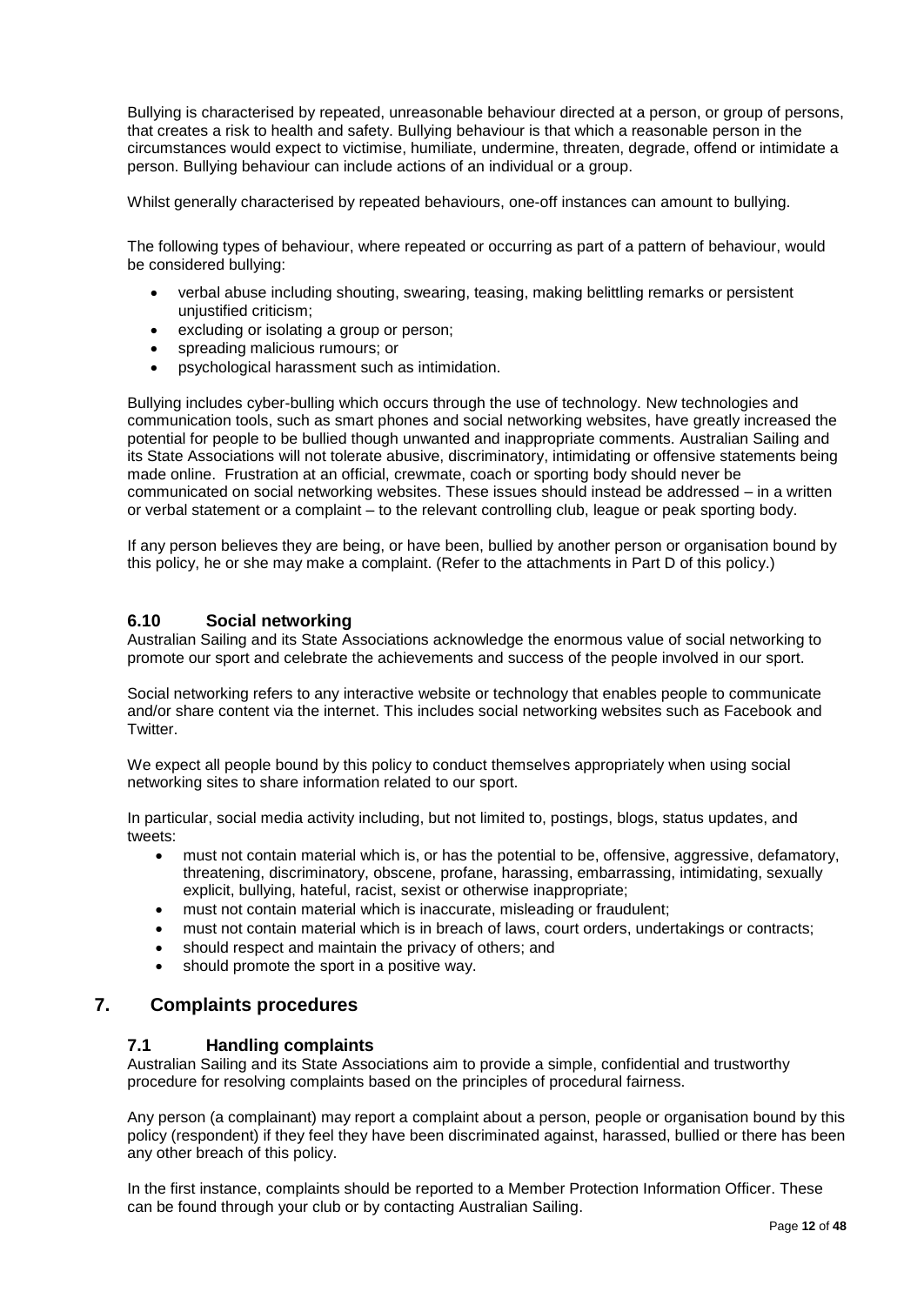The lowest level at which a matter can be dealt with shall always be preferred. Therefore if a complaint relates to behaviour or an incident that occurred at the:

- Club or class level or involves people operating at the club or class level, then the complaint should be reported to and handled by the relevant club in the first instance.
- Where a complaint occurs and isn't able to be handled by a club, is considered a serious case, the matter occurred at a national event, or for any other reason, then the matter is to be referred to Australian Sailing.

A complaint may be handled informally or formally. The complainant may indicate his or her preferred option and the Member Protection Information Officer should consider whether that is an appropriate way to handle the particular complaint. For example, the law may require that the complaint/allegation be reported to an appropriate authority.

All complaints will be dealt with promptly, seriously, sensitively and confidentially. Our procedures for handling and resolving complaints are outlined in Attachment D1.

Individuals and organisations may also seek to have their complaint handled by an external agency under anti-discrimination, child protection, criminal or other relevant legislation.

## <span id="page-12-0"></span>**7.2 Improper complaints and victimisation**

Australian Sailing and its State Associations aim to ensure that our complaints procedure has integrity and is free of unfair repercussions or victimisation against any person making a complaint.

We will take all necessary steps to make sure that people involved in a complaint are not victimised. Disciplinary measures may be undertaken in respect of a person who harasses or victimises another person for making a complaint or supporting another person's complaint.

If at any point in the complaint handling process the Member Protection Information Officer considers that a complainant has knowingly made an untrue complaint, or the complaint is malicious or inappropriately intended to cause distress to the respondent, the matter may be referred in writing to the Australian Sailing Board for review and appropriate action, including possible disciplinary action against the complainant.

## <span id="page-12-1"></span>**7.3 Mediation**

Australian Sailing and its State Associations aim to resolve complaints quickly and fairly. Complaints may be resolved by agreement between the people involved with no need for disciplinary action.

Mediation is a confidential process that allows those involved in a complaint to discuss the issues or incident in question and come up with mutually agreed solutions. It may occur before or after the investigation of a complaint.

If a complainant wishes to resolve the complaint with the help of a mediator, the Member Protection Information Officer will, in consultation with the complainant, arrange for an independent mediator where possible. We will not allow lawyers to participate in the mediation process.

More information on the mediation process is outlined in Attachment D2.

#### **7.4 Tribunals**

In accordance with Australian Sailing rules a Tribunal may be convened to hear a proceeding:

- <span id="page-12-2"></span>referred to it by the Australian Sailing CEO;
- for an alleged breach of this policy.

Our Tribunal procedure is outlined in Attachment D4.

A respondent may lodge an appeal to the Appeal Tribunal in respect of a Tribunal decision. The decision of the Appeal Tribunal is final and binding on the people involved. Our appeals process is outlined in Attachment D4.

Every organisation bound by this policy will recognise and enforce any decision of a Tribunal or Appeal Tribunal under this policy.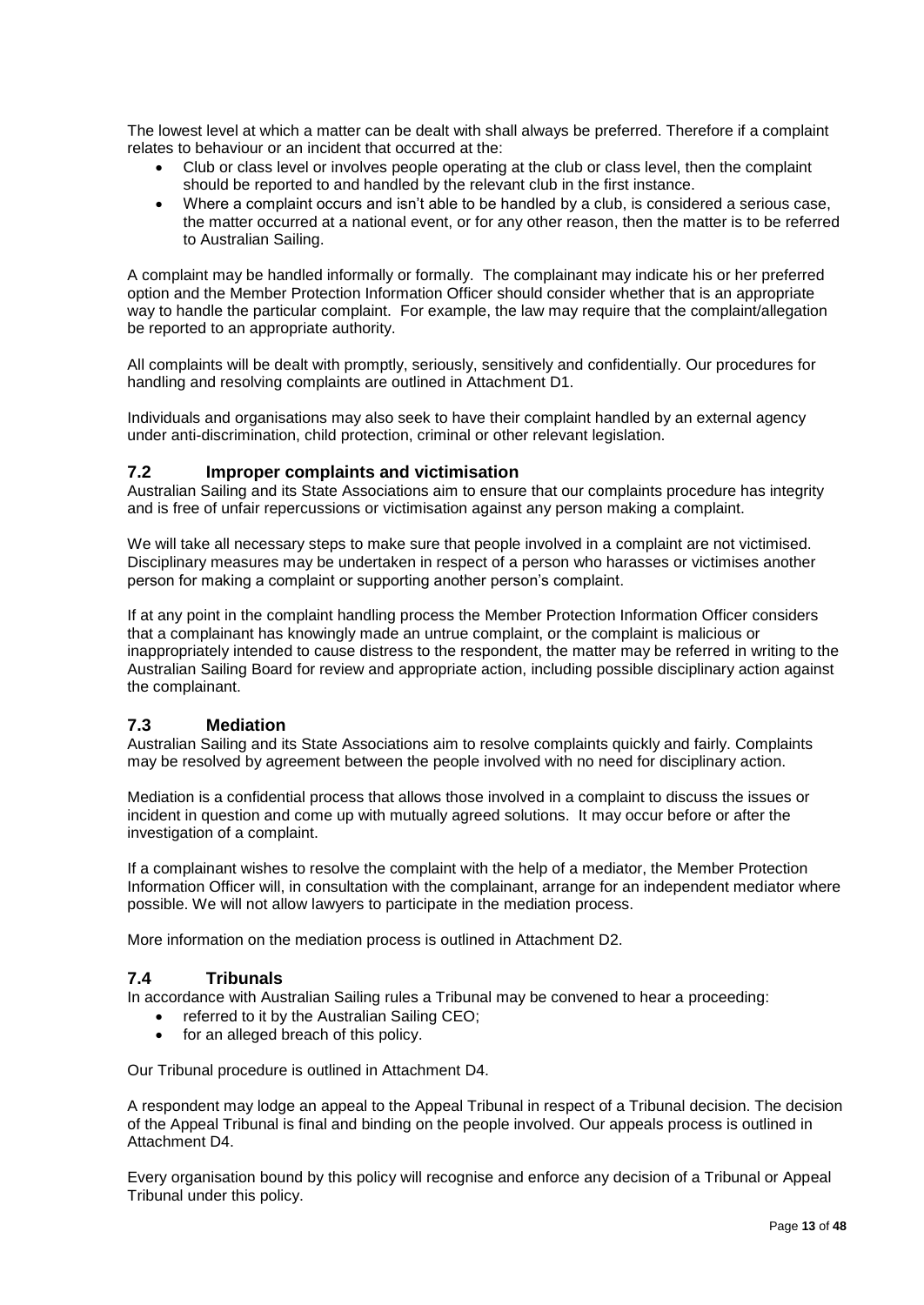## **8. What is a breach of this policy?**

<span id="page-13-0"></span>It is a breach of this policy for any person or organisation bound by this policy to do anything contrary to this policy, including but not limited to:

- 8.1 breaching the Codes of Behaviour (see Part B of this policy);<br>8.2 bringing the sport and/or Australian Sailing and/or its State As
- bringing the sport and/or Australian Sailing and/or its State Associations into disrepute, or acting in a manner likely to bring the sport and/or Australian Sailing and/or its State Associations into disrepute;
- 8.3 failing to follow Australian Sailing and/or its State Associations policies (including this policy) and our procedures for the protection, safety and well-being of children;
- 8.4 discriminating against, harassing or bullying (including cyber-bullying) any person;<br>8.5 victimising another person for making or supporting a complaint:
- victimising another person for making or supporting a complaint;
- 8.6 engaging in an inappropriate intimate relationship with a person that he or she supervises, or has influence, authority or power over;
- 8.7 verbally or physically assaulting another person, intimidating another person or creating a hostile environment within the sport;
- 8.8 disclosing to any unauthorised person or organisation any Australian Sailing and/or its State Associations information that is of a private, confidential or privileged nature;
- 8.9 making a complaint that they know to be untrue, vexatious, malicious or improper;<br>8.10 failing to comply with a penalty imposed after a finding that the individual or organis
- failing to comply with a penalty imposed after a finding that the individual or organisation has breached this policy; and
- 8.11 failing to comply with a direction given to the individual or organisation as part of a disciplinary process.

## **9. Disciplinary measures**

<span id="page-13-1"></span>Australian Sailing and its State Associations may impose disciplinary measures on an individual or organisation for a breach of this policy.

Any disciplinary measure imposed will be:

- fair and reasonable;
- applied consistent with any contractual and employment rules and requirements;
- be based on the evidence and information presented and the seriousness of the breach; and
- be determined in accordance with our constituent documents, by-laws, this policy and/or the rules of the sport.

## <span id="page-13-2"></span>**9.1 Individual**

Subject to contractual and employment requirements, if a finding is made by a Tribunal that an individual has breached this policy, one or more of the following forms of discipline may be imposed.

- 9.1.1 a direction that the individual make a verbal and/or written apology;
- 9.1.2 a written warning;
- 9.1.3 a direction that the individual attend counselling to address their behaviour;
- 9.1.4 a withdrawal of any awards, scholarships, placings, records, achievements bestowed in any tournaments, activities or events held or sanctioned by Australian Sailing and it's State Associations;
- 9.1.5 a demotion or transfer of the individual to another location, role or activity;<br>9.1.6 a suspension of the individual's membership or participation or engageme
- a suspension of the individual's membership or participation or engagement in a role or activity;
- 9.1.7 termination of the individual's membership, appointment or engagement;
- 9.1.8 a recommendation that the Australian Sailing terminate the individual's membership, appointment or engagement;
- 9.1.9 in the case of a coach or official, a direction that the relevant organisation de-register the accreditation of the coach or official for a period of time or permanently;
- 9.1.10 a fine;
- 9.1.11 any other form of discipline that Australian Sailing considers appropriate.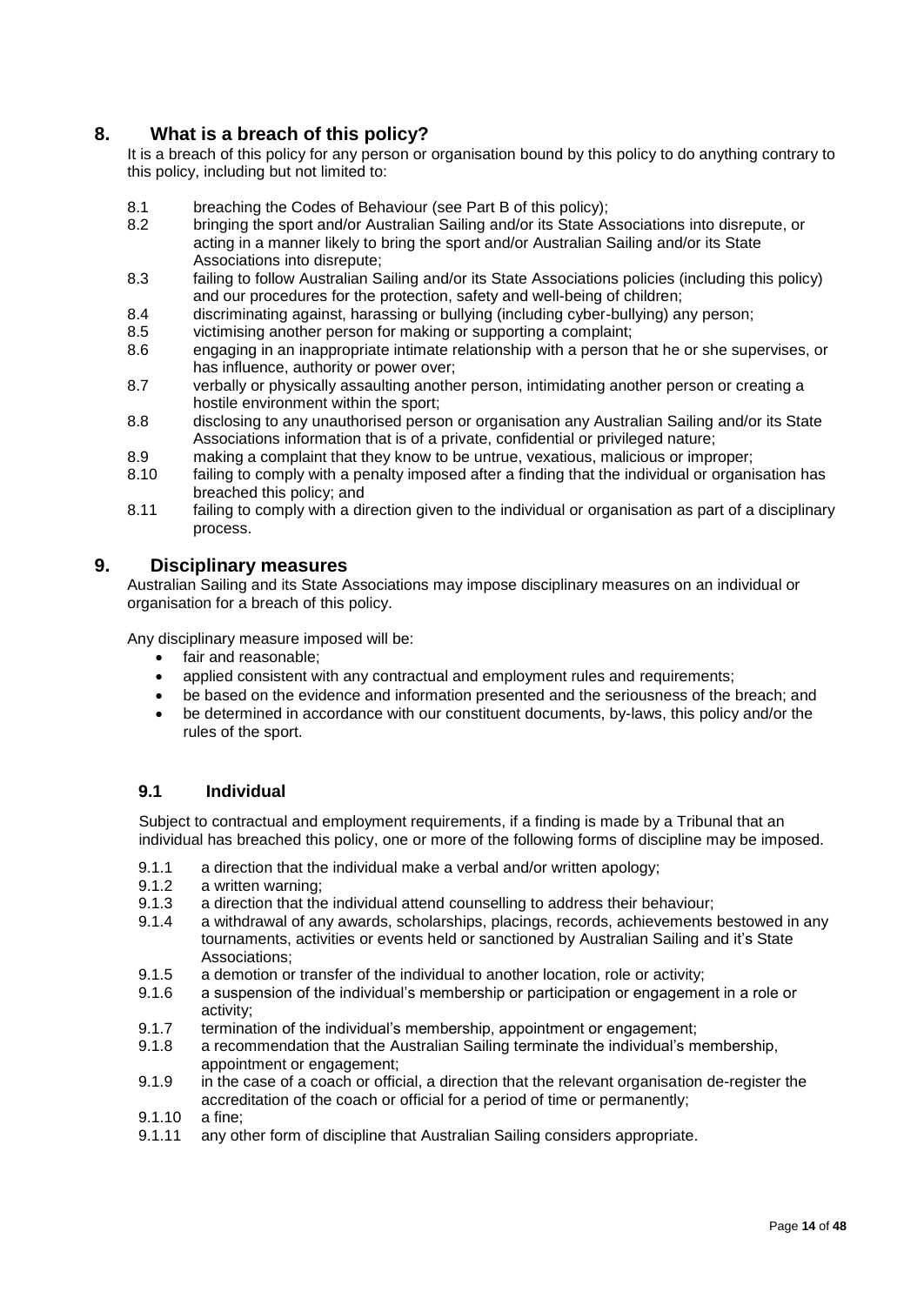## <span id="page-14-0"></span>**9.2 Organisation**

If a finding is made that an Affiliated Club or Class Association has breached its own or this Member Protection Policy*,* one or more of the following forms of discipline may be imposed by the Australian Sailing Board.

- 9.2.1 a written warning;<br>9.2.2 a fine:
- 9.2.2 a fine;<br>9.2.3 a direct
- a direction that any rights, privileges and benefits provided to that organisation by the national body or other peak association be suspended for a specified period;
- 9.2.4 a direction that any funding granted or given to it by Australian Sailing or the relevant State Association cease from a specified date;
- 9.2.5 a direction that Australian Sailing and/or its State Associations cease to sanction events held by or under the auspices of that organisation;
- 9.2.6 a recommendation to the Australian Sailing Board that its membership of the peak body be suspended or terminated in accordance with the relevant constitution or rules;
- 9.2.7 any other form of discipline that Australian Sailing considers reasonable and appropriate.

## **9.3 Factors to consider**

The form of discipline to be imposed on an individual or organisation will depend on factors, such as:

- <span id="page-14-1"></span>the nature and seriousness of the breach
- if the person knew, or should have known, that the behaviour was a breach of the policy
- the person's level of contrition
- the effect of the proposed disciplinary measures on the person, including any personal, professional or financial consequences
- if there have been any relevant prior warnings or disciplinary action
- the ability to enforce disciplinary measures if the person is a parent or spectator (even if they are bound by the policy)
- any other mitigating circumstances.

## <span id="page-14-2"></span>**10. Dictionary of terms**

This Dictionary sets out the meaning of words used in this policy and its attachments, without limiting the ordinary and natural meaning of the words. Further detail or definitions that are specific to different states and territories can be sourced from the relevant child protection authorities or equal opportunity and antidiscrimination commissions.

**Abuse** is the violation of an individual's human or civil rights through the act or actions of another person or persons. Types of abuse include physical abuse, psychological or emotional abuse, sexual abuse, constraints and restrictive practices, financial abuse, legal or civil abuse and systemic abuse.

**Affiliated club** means those clubs which are directly affiliated as a club to a State Association.

**Affiliated class** means those classes which are directly affiliated as a class to a State Association. National class associations can also affiliate directly to Australian Sailing.

**Child** means a person who is under the age of 18.

**Child abuse** involves conduct which puts a child at risk of harm and may include:

- **physical abuse**, which occurs when a child has suffered, or is at risk of suffering, non-accidental physical trauma or injury. This may include, but is not limited to, hitting, shaking or other physical harm; giving a child alcohol or drugs; or training that exceeds the child's development or maturity.
- **sexual abuse**, which occurs when an adult, other child, or adolescent uses their power or authority to involve a child in a sexual activity or any other inappropriate conduct of a sexual nature (e.g. sexual intercourse, masturbation, oral sex, pornography, including child pornography, or inappropriate touching or conversations).
- **emotional abuse**, which occurs when a child's social, emotional, cognitive or intellectual development is impaired or threatened. Emotional abuse can include, but is not limited to, emotional deprivation due to persistent rejection or criticism, hostility, teasing/bullying, humiliation, taunting, sarcasm, yelling, name-calling or placing unrealistic expectations on a child.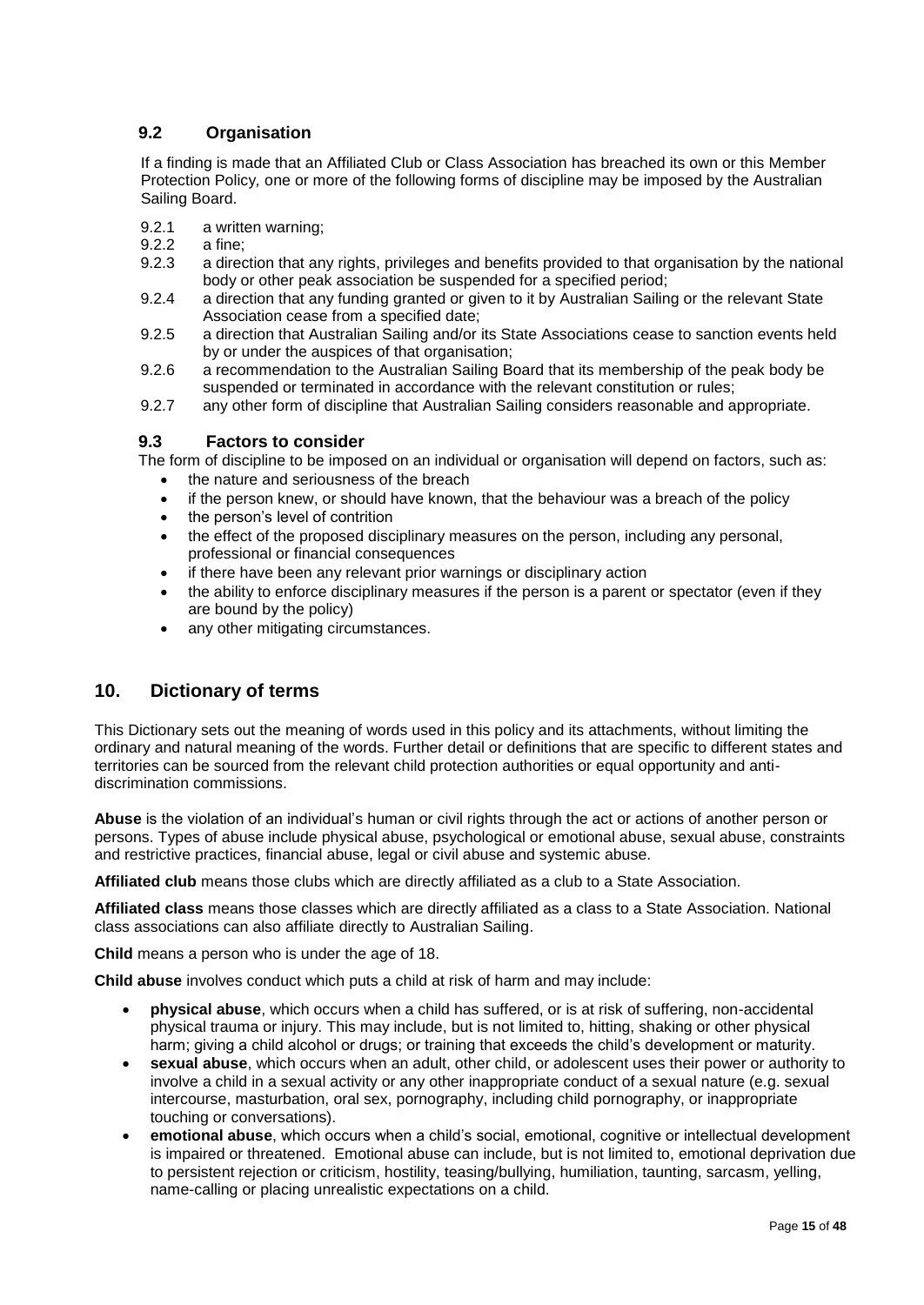**neglect**, which occurs when a child's basic necessities of life are not met and their health and development are affected. Basic needs include food, water, shelter, adequate clothing, personal hygiene, timely provision of medical treatment and adequate supervision.

**Complaint** means a complaint made under clause [7] of this policy

**Complainant** means the person making a complaint.

**Complaint handler/manager** means the person/s appointed under this policy to investigate a complaint.

**Discrimination** occurs when someone is treated (or is proposed to be treated) unfairly or less favourably than another person in the same or similar circumstances because of one of the personal characteristics covered by anti-discrimination laws. This is known as direct discrimination. Indirect discrimination occurs when there is (or is proposed) an unreasonable requirement, condition or practice that seems to treat everyone equally, but which has or is likely to have the effect of disadvantaging persons with a personal characteristic covered by anti-discrimination laws.

In Australia, it is against the law to discriminate against someone because of:

- age
- sex or gender
- gender identity
- intersex status
- race, colour, descent, national or ethnic origin, nationality, ethno-religious origin, immigration
- disability, mental and physical impairment
- family/carer responsibilities, status as a parent or carer
- marital status
- pregnancy, potential pregnancy, breastfeeding
- **•** sexual orientation and gender identity
- physical features
- irrelevant medical record
- irrelevant criminal record, spent convictions
- political beliefs or activities
- religion, religious beliefs or activities
- national extraction or social origin
- lawful sexual activity
- profession, trade, occupation or calling
- member of association or organisation of employees or employers, industrial activity, trade union activity
- defence service
- personal association with someone who has, or is assumed to have, any of the above characteristics

Examples of discrimination are available on the Play by the Rules website: [www.playbytherules.net.au/legal](http://www.playbytherules.net.au/legal-stuff/discrimination)[stuff/discrimination](http://www.playbytherules.net.au/legal-stuff/discrimination)

Some exceptions to state, territory and federal anti-discrimination law apply, including exceptions for sporting activities, such as:

- holding a competitive sporting activity for a specific age or age group (e.g. only those who are under the age of 15 years);
- excluding people on the basis of their 'excluding people on the basis of their sex and/or gender identity status from participation in a competitive sporting activity where the strength, stamina or physique of competitors is relevant to the specific activity (note that this does not apply to activity by children who are under the age of 12 years); and
- not selecting a participant if the person's disability means he or she is not reasonably capable of performing the actions reasonably required for that particular sporting activity.

**Harassment** is any type of unwelcome behaviour which has the effect of offending, humiliating or intimidating the person harassed. Unlawful harassment can be based on any of the personal characteristics covered by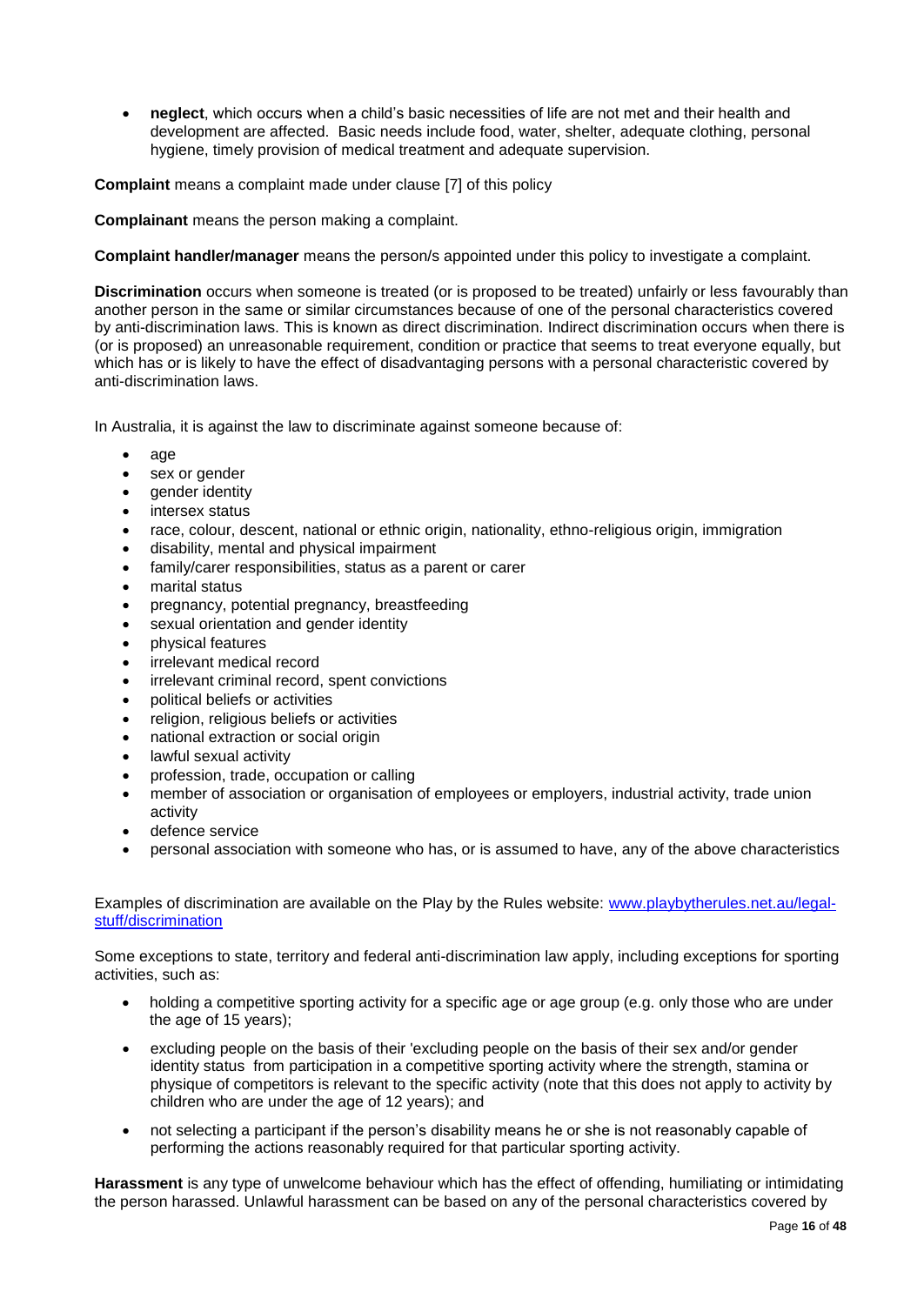anti-discrimination law, such as a person's race, sex, pregnancy, marital status or sexual orientation (see the list under "Discrimination").

Public acts of racial hatred which are reasonably likely to offend, insult, humiliate or intimidate are also prohibited. This applies to spectators, participants or any other person who engages in such an act in public. Some states and territories also prohibit public acts that vilify people on other grounds such as homosexuality, gender identity, HIV/AIDS, religion and disability (see also "Vilification").

**Mediator** means an impartial/neutral person appointed to mediate Complaints.

**Member** means a person affiliated to Australian Sailing through a State Association by virtue of their membership of an affiliated club, in accordance with Australian Sailing's 'Cardholder' terms and conditions.

**Member Protection Information Officer** means a person appointed by us to be the first point of contact for a person reporting an issue or a complaint under, or a breach of, this policy.

**Procedural fairness** requires that:

- the respondent knows the full details of what is being said against him or her and they have the opportunity to respond;
- no person may judge their own case; and
- the decision-maker(s) must be unbiased, fair and just.

**Police check** means a national criminal history record check conducted as a pre-employment, preengagement or current employment background check on a person.

**Policy, policy and this policy** means this Member Protection Policy.

**Respondent** means the person whose behaviour is the subject of the complaint.

**Role-specific codes of conduct (or behaviour)** means standards of conduct required of people holding certain roles in our organisation (e.g. coaches, officials, umpires).

**Sexual harassment** means unwelcome behaviour of a sexual nature which could reasonably be expected to make a person feel humiliated, intimidated or offended. Sexual harassment can take many different forms and may include unwelcome physical contact, verbal comments, jokes, propositions, displays of pornographic or offensive material or other behaviour that creates a sexually hostile environment. Sexual harassment does not have to be intentional.

**Sexual offence** means a criminal offence involving sexual activity or acts of indecency. Because of differences under state and territory laws, this can include but is not limited to:

- rape
- indecent assault
- sexual assault
- assault with intent to commit sexual acts
- incest
- sexual penetration of child under the age of 16 years
- indecent act with child under the age of 16 years
- sexual relationship with child under the age of 16 years
- sexual offences against people with impaired mental functioning
- abduction and detention
- procuring sexual penetration by threats or fraud
- procuring sexual penetration of child under the age of 16 years
- bestiality
- soliciting a child under the age of 16 years to take part in an act of sexual penetration, or an indecent act
- promoting or engaging in acts of child prostitution
- obtaining benefits from child prostitution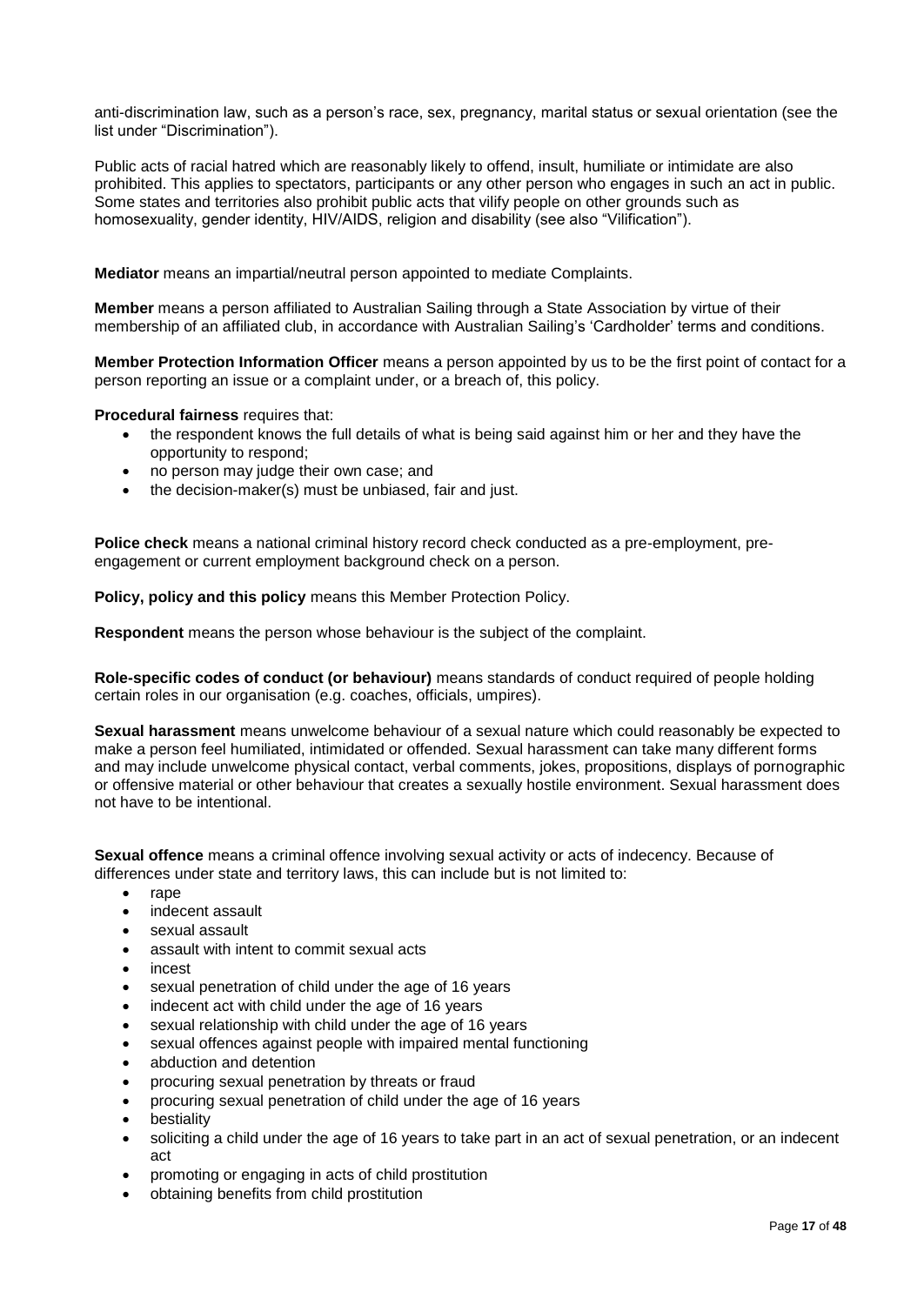- possession of child pornography
- publishing child pornography and indecent articles.

**Transgender '**Transgender' is an umbrella term that refers to a person whose gender identity is different to their physical sex as recorded at birth. Transitioning refers to the process where a transgender person commences living as a member of another sex**.** This is sometimes referred to as the person 'affirming' their gender because transitioning means they start living in what they identify as their true gender. For people who are transitioning/affirming their gender, having their identity fully recognised in all areas of life is a crucial part of the experience of living as their affirmed gender.

**Sexual orientation:** The term 'sexual orientation' refers to a person's emotional or sexual attraction to another person, including, amongst others, the following identities: heterosexual, gay, lesbian, bisexual, pansexual, asexual or same-sex attracted.

**Gender identity:** The term 'gender identity' refers to a person's deeply held internal and individual sense of gender.

**Gender expression**: The term 'gender expression' refers to the way in which a person externally expresses their gender or how they are perceived by others.

**Intersex:** The term 'intersex' refers to people who have genetic, hormonal or physical characteristics that are not exclusively 'male' or 'female'. A person who is intersex may identify as male, female, intersex or as being of indeterminate sex.

**Victimisation** means treating someone unfairly or unfavourably, or threatening to do so, because that person has, or intends to, pursue their right to make any complaint, including a complaint under government legislation (e.g. anti-discrimination legislation) or under this policy, or for supporting another person to make complaint.

**Vilification** means behaviour that occurs in public which incites hatred towards, serious contempt for, or revulsion or severe ridicule of a person or group of people because that person or persons have a particular personal characteristic. Anti-discrimination laws in Australia make it unlawful to vilify a person or group of persons on the basis of race, religion, homosexuality, transgender status and HIV/AIDS status.

*NOTE:* Additional obligations may apply under relevant/applicable state or territory anti-discrimination laws.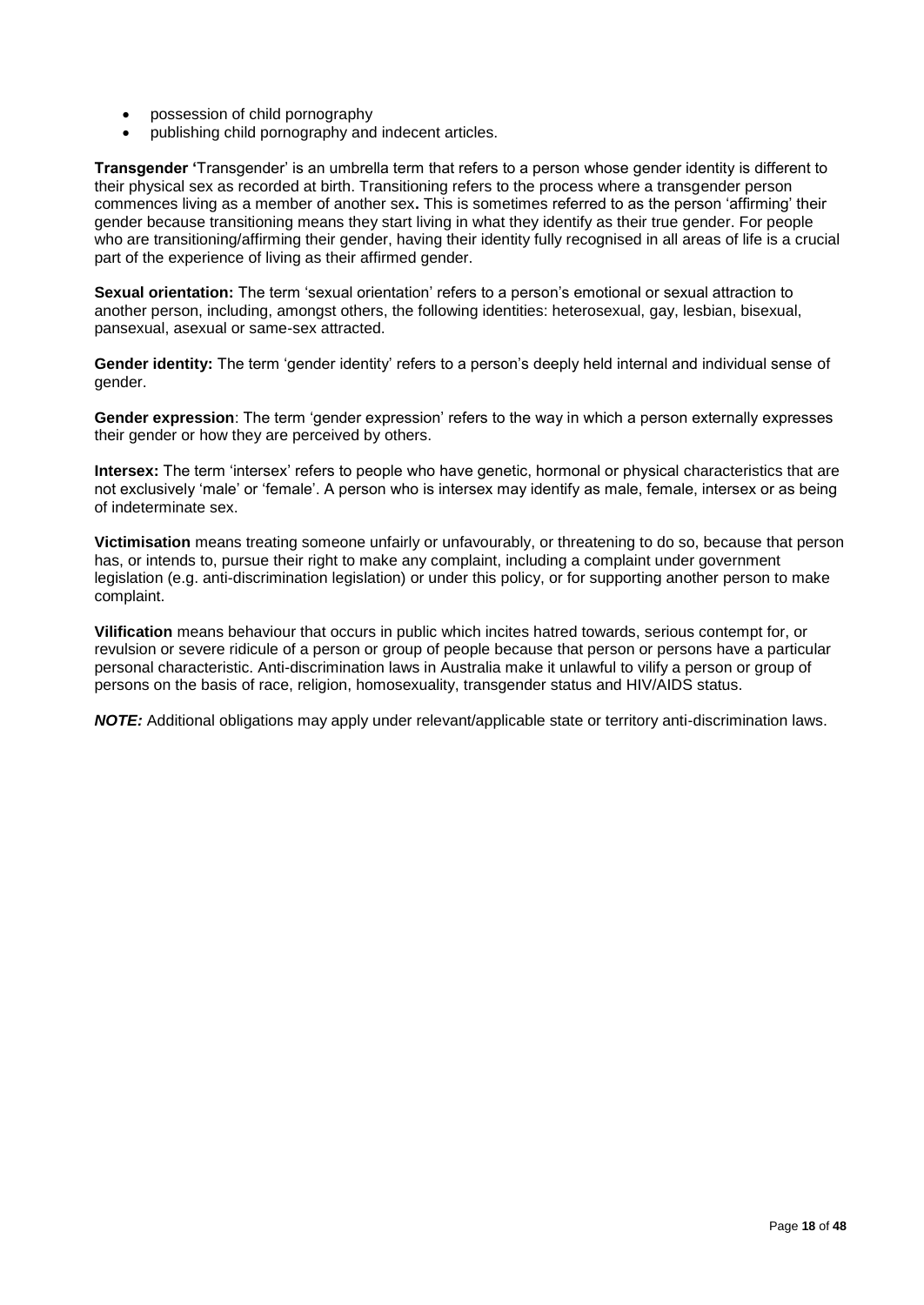# <span id="page-18-0"></span>**PART B**: **CODES OF BEHAVIOUR**

Note: Codes of Behaviour are generally not binding on non-members such as parent/guardians and spectators unless they have signed the codes or other form/document agreeing to be bound by the codes and the member protection policy

We seek to provide a safe, fair and inclusive environment for everyone involved in our organisation and in our sport.

To achieve this, we require certain standards of behaviour by players/athletes, coaches, officials, administrators, parents/guardians (of child participants) and spectators.

Our codes of behaviour are underpinned by the following core values.

- To act within the rules and spirit of our sport.
- To display respect and courtesy towards everyone involved in our sport and prevent discrimination and harassment.
- To prioritise the safety and well-being of children and young people involved in our sport.
- To encourage and support opportunities for participation in all aspects of our sport.

## **ATTACHMENTS**

Attachment B1: **General Code of Conduct**

Attachment B2: **Administrator (volunteer) Code of Conduct**

Attachment B3: **Coach and Instructors Code of Conduct**

Attachment B4: **Sailing/Boating Participant Code of Conduct**

Attachment B5: **Officials Code of Conduct**

Attachment B6: **Parent/Guardian Code of Conduct**

Attachment B7: **Spectator Code of Conduct**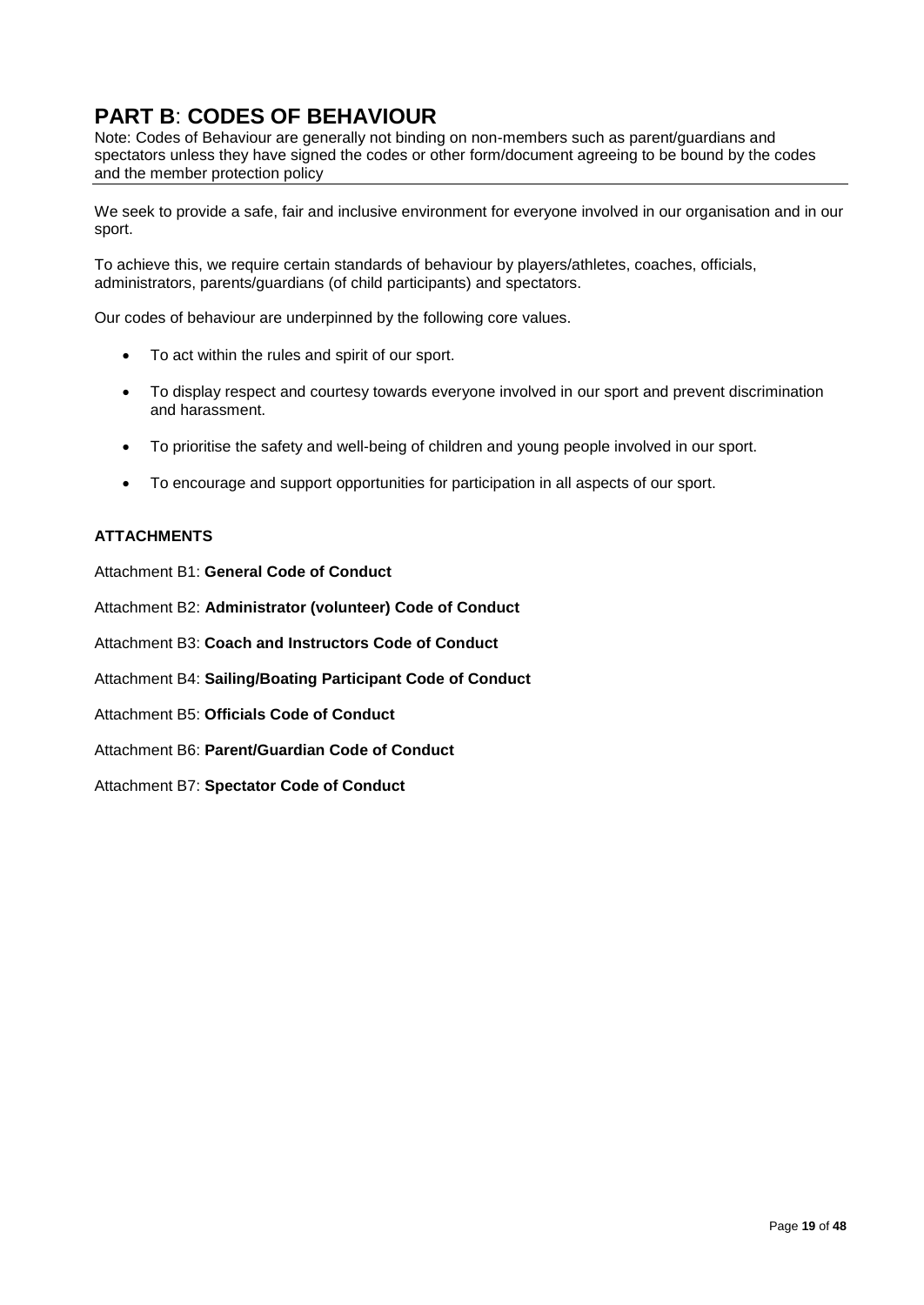## <span id="page-19-0"></span>**Attachment B1: General Code of Conduct**

Australian Sailing and its State Associations endorse the following code of conduct for members, service providers and employees, particularly those responsible for activities involving members under the age of 18 years.

As an individual possessing a valid Australian Sailing number (see definition of Member), a service provider or an employee you should meet the following standard of conduct:

- Respect the rights, dignity and worth of others.
- Be fair, considerate and honest in all dealing with others.
- Be professional in, and accept responsibility for, your actions.
- Make a commitment to providing quality service.
- Be aware of, and maintain an uncompromising adhesion to, Australian Sailing's standards, rules, regulations and policies.
- Operate within the rules of the sport including national and international guidelines that govern Australian Sailing.
- Do not use your involvement with Australian Sailing, a State Association or an Affiliated Club/Class Association to promote your own beliefs, behaviours or practices where these are inconsistent with those of the Relevant Organisation.
- Demonstrate a high degree of individual responsibility especially when dealing with persons under 18 years of age, as your words and actions are an example.
- Avoid unaccompanied and unobserved activities with persons under 18 years of age, wherever possible.
- Refrain from any form of harassment of others.
- Refrain from any behaviour that may bring Australian Sailing, a State Association or an Affiliated Club/Class Association into disrepute.
- Provide a safe environment for the conduct of the activity.
- Show concern and caution towards others who may be sick or injured.
- Be a positive role model.
- Understand the repercussions if you breach, or are aware of any breaches of, the Member Protection Policy.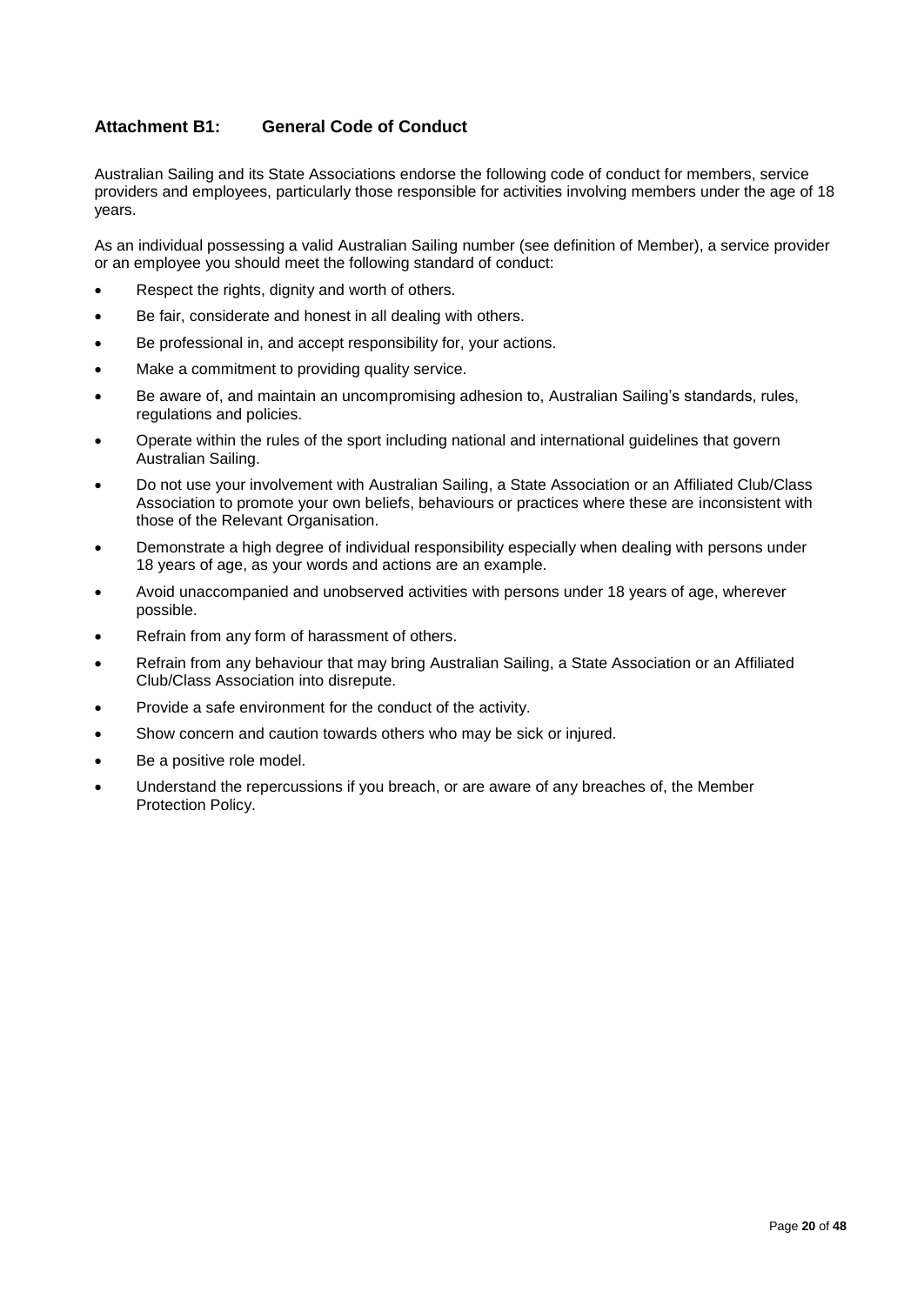## <span id="page-20-0"></span>**Attachment B2: Administrator (volunteer) Code of Conduct**

Administrators/directors/officers/employees/contractors shall:

- Agree to abide by the Code of Conduct.
- Be fair, considerate and honest in all dealing with others.
- Be professional in their actions, language, presentation, manners and punctuality in order to reflect high standards.
- Maintain confidentiality in regards to sensitive and/or commercial information.
- Resolve conflicts fairly and promptly through established procedures.
- Maintain strict impartiality in matters relating to the Member Protection Policy.
- Maintain a safe environment for others.
- Show concern and caution towards others.
- Be a positive role model for others.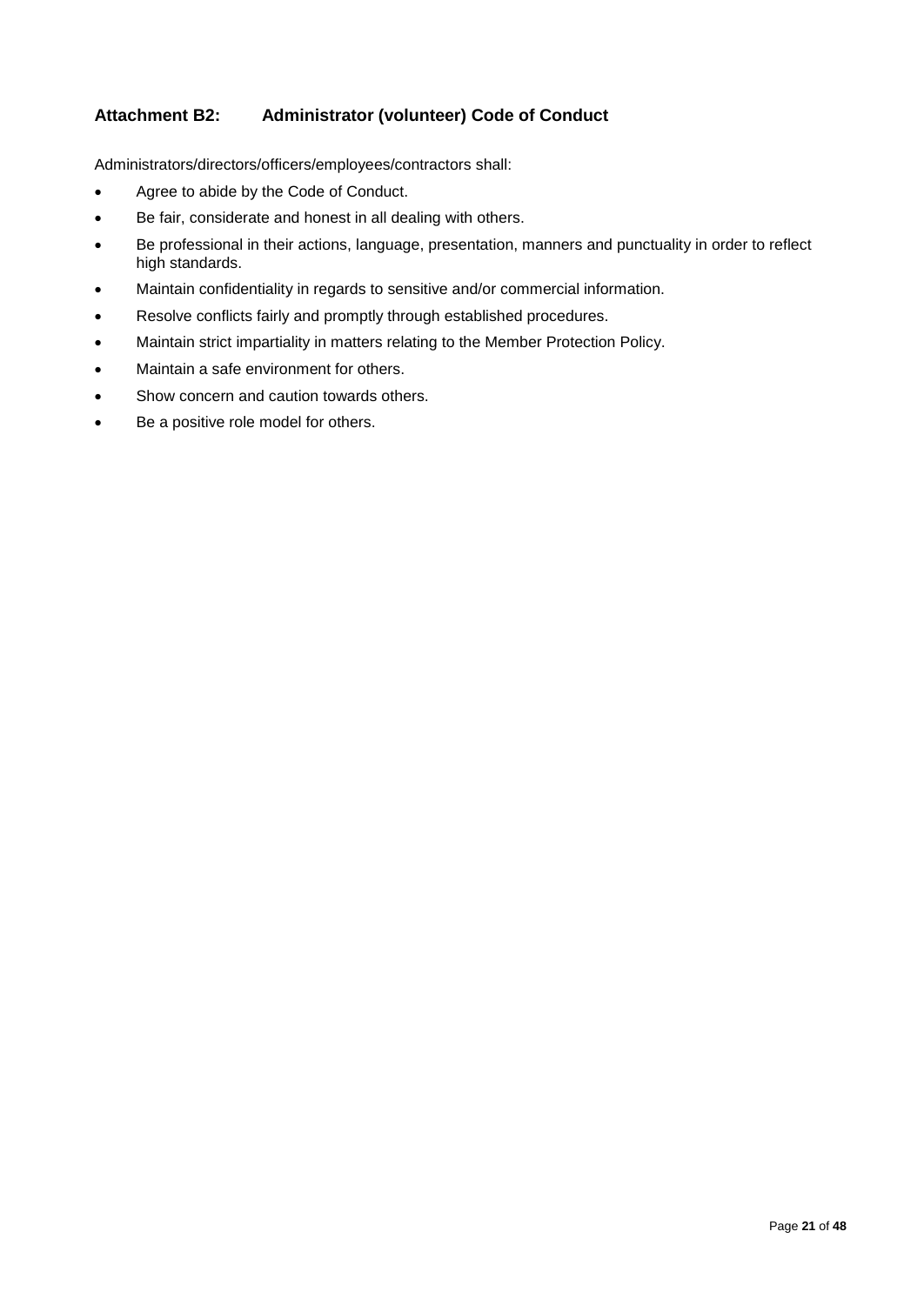## <span id="page-21-0"></span>**Attachment B3: Coach and Instructors Code of Conduct**

Coaches and instructors educate participants in the fundamental techniques, skills and tactics of sailing. Accredited coaches and instructors are vital to quality sailing development.

Sailing coaches and instructors shall:

- Agree to abide by the code of conduct.
- Become accredited and keep that accreditation up to date.
- Encourage enjoyment of sailing, participation should be for pleasure, winning is only part of the fun.
- Cater for varying levels of ability so that all sailors have a 'fair go' in both practice and competition.
- Provide equal encouragement to males and females to participate, acquire skills and develop confidence.
- Make opportunities available for exceptionally talented sailors or boating participants to develop their full sailing and/or boating potential.
- Prepare and conduct sessions based on sound coaching principles.
- Set realistic standards and objectives for juniors.
- Provide safe sailing or boating conditions.
- Insist that the required protective clothing is fitted and worn appropriately.
- Educate sailors and in the case of juniors, the parents on health and safety in sailing or boating.
- Abide by the World Anti-Doping Code and the Australian Sailing Anti-Doping Policy.
- Ensure that the consequences of inappropriate behaviour are clearly understood by sailors and boating participants, and in the case of juniors, the parents.
- Keep up to date with sailing and boating coaching development.
- Operate within the rules and spirit of the sport and teach your sailors and boating participants to do the same.
- Never ridicule or yell at young sailors or boating participants for making a mistake or not coming first.
- Provide a good role model of sporting behaviour and respect the rights, dignity and worth of every sailor and boating participants regardless of their age, gender, ability, cultural background or religion.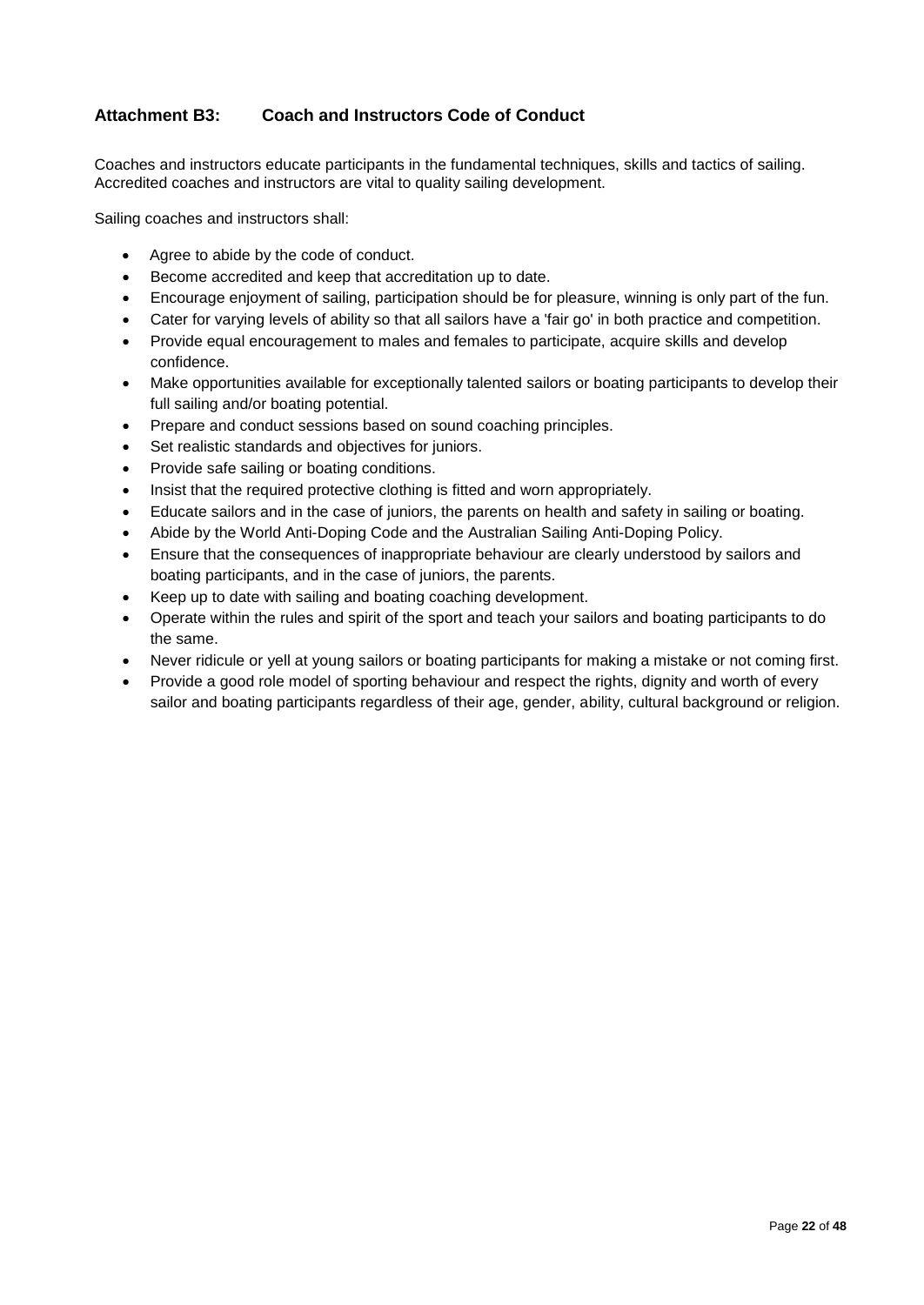## <span id="page-22-0"></span>**Attachment B4: Sailing/Boating Participant Code of Conduct**

Competitors are expected to comply with the Basic Principle outlined in the Racing Rules of Sailing.

As a competitor you shall:

- Be tolerant of other users of the waterways and surrounding environs.
- Never argue with an official.
- Control your temper. Verbal abuse of officials and sledging other sailors/boating participant, deliberately distracting or provoking an opponent are not acceptable or permitted behaviour.
- Not abuse other crew members.
- Abide by the Australian Sailing Anti-Doping Policy.
- Work equally hard for yourself and/or your crew. Your boat's performance will benefit and so will you.
- Be a good sport. Applaud your opponents when they get one up on you.
- Treat all participants as you like to be treated. Do not bully or try to take an unfair advantage of another competitor.
- Cooperate with your fellow sailors/boating participants, without them there would be no competition.
- Participate for your own enjoyment and benefit not just to please others.
- Respect the rights, dignity and worth of all participants regardless of their gender, ability, cultural background or religion.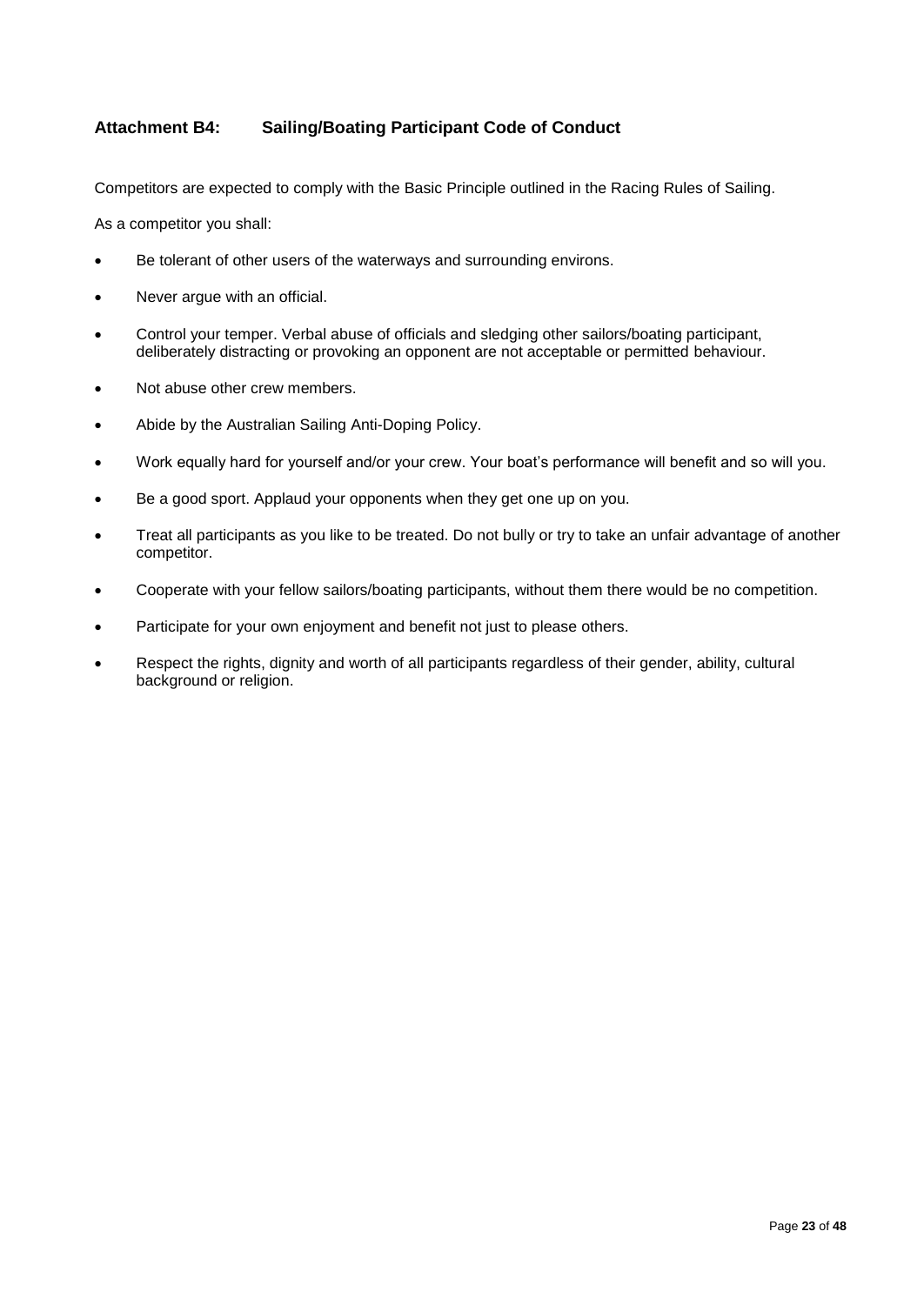## <span id="page-23-0"></span>**Attachment B5: Officials Code of Conduct**

Officials shall:

- Place the safety and welfare of the participants above all else.
- Accept responsibility for their actions.
- Be impartial.
- Avoid anything which may lead to conflicts of interest.
- Be courteous, respectful and be open to discussion and interaction.
- Value the individual in sport.
- Seek continual self-improvement through study, performance appraisal and regular updating of competencies.
- Encourage inclusivity and access to all areas of officiating.
- Be a positive role model in behaviour and personal appearance.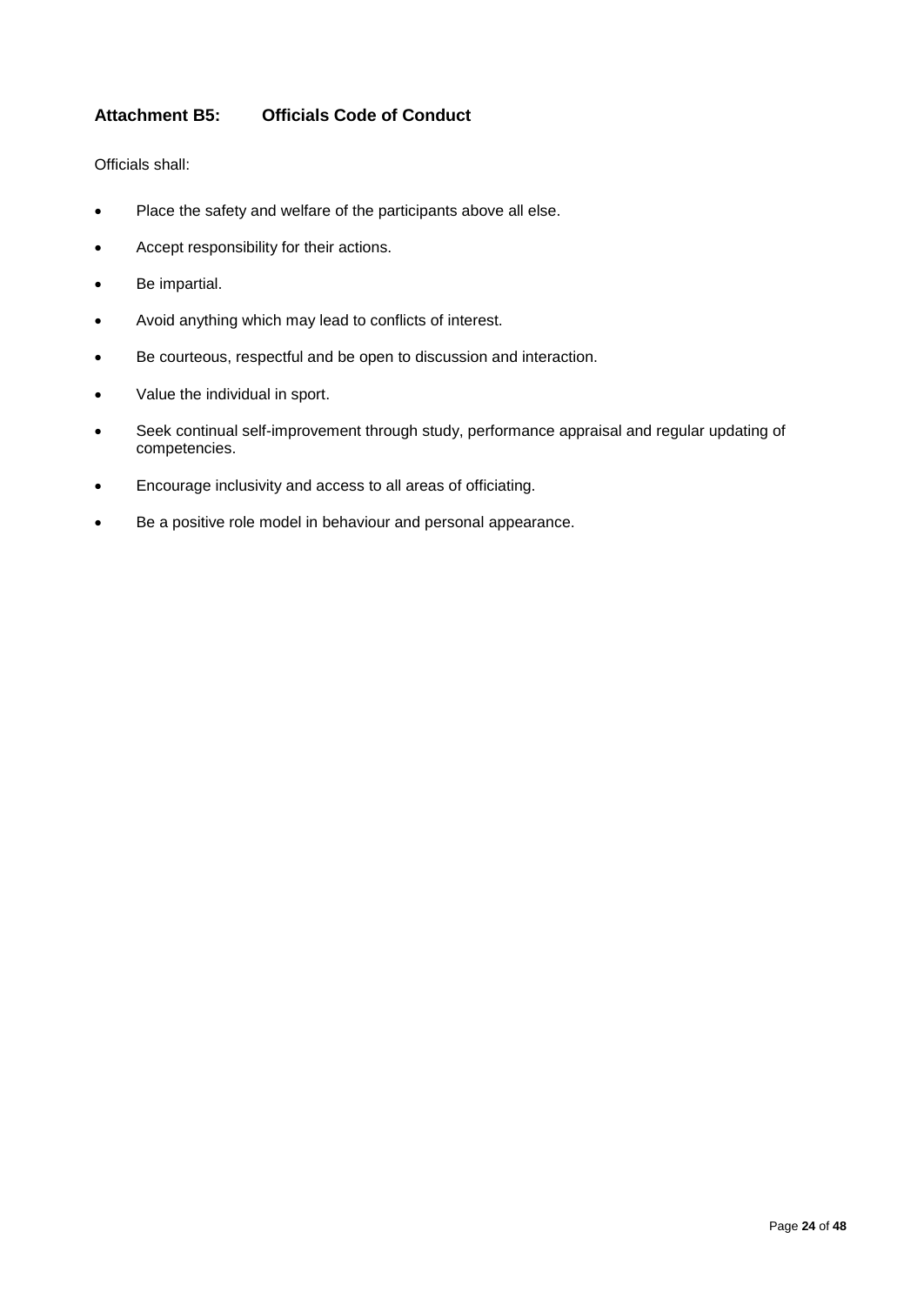## <span id="page-24-0"></span>**Attachment B6: Parent/Guardian Code of Conduct**

Parents should:

- Remember that children participate in sailing or boating for their enjoyment, not yours.
- Encourage children to participate, not force them.
- Focus on the child's efforts and performance rather than winning or losing.
- Encourage children to sail or boat according to the rules and to settle disagreements without resorting to hostility, violence or abuse.
- Never ridicule or yell at a child for making a mistake or losing a race.
- Remember that children learn best by example. Appreciate good performances and skills displayed by all participants.
- Support all efforts to eliminate verbal and physical abuse from sport.
- Respect officials' decisions and teach children to do likewise.
- Show appreciation of the efforts of volunteer coaches, officials, administrators and other helpers as without them there would be no sport for your children to participate in.
- Respect the rights, dignity and worth of every young person regardless of their gender, ability, cultural background or religion.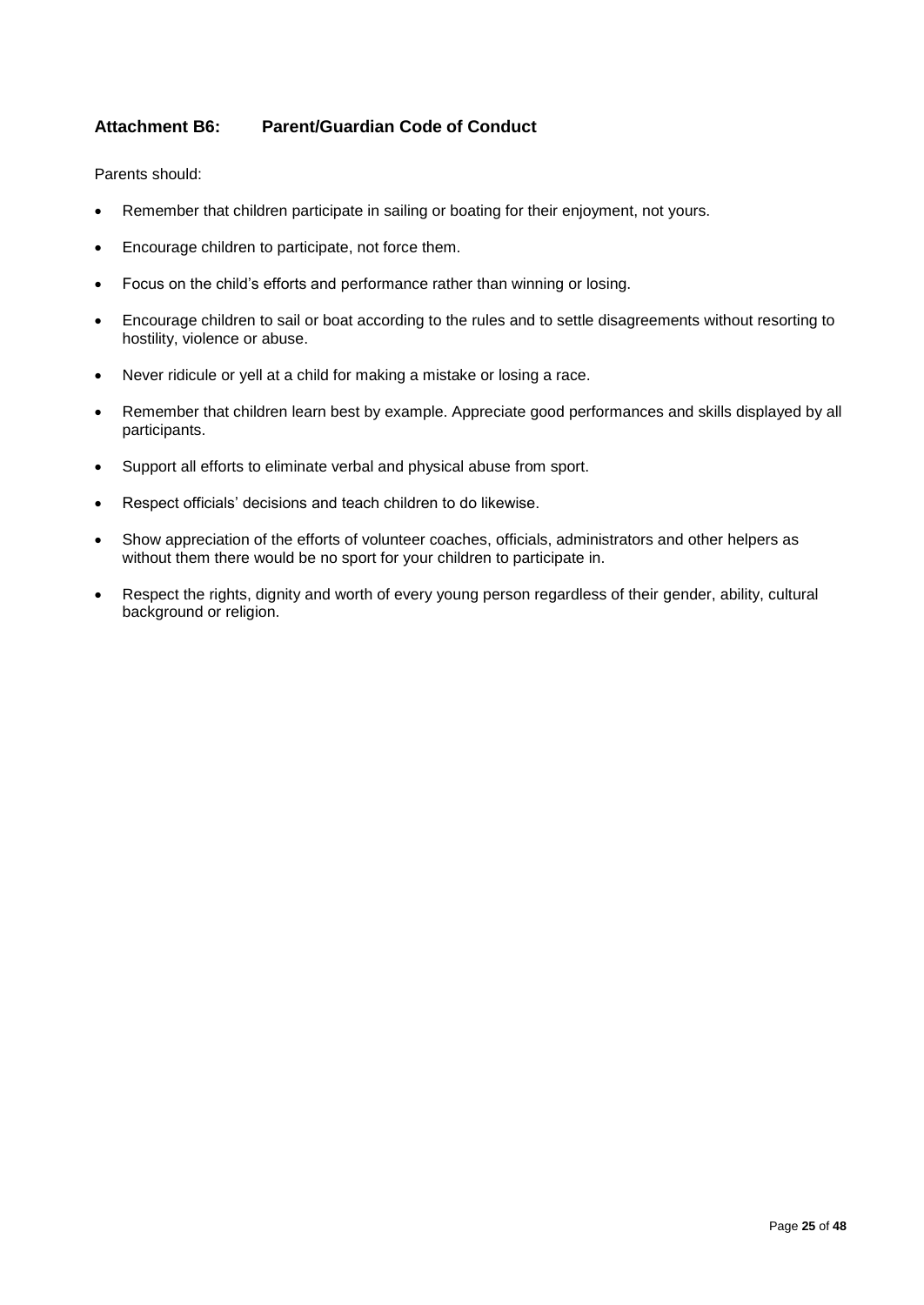## <span id="page-25-0"></span>**Attachment B7: Spectator Code of Conduct**

Spectators should:

- Applaud good performance and efforts from all sailors, boating participants and teams. Congratulate all sailors/boating participants on their performance regardless of the event's outcome.
- Respect the decisions of officials and teach young people to do the same.
- Never ridicule or scold a young sailor for making a mistake. Positive comments are motivational.
- Condemn the use of violence in any form, whether it is by other spectators, coaches, officials, sailors or boating participants.
- Show respect for your team's opponents. Without them there would be no event.
- Encourage sailors or boating participants to follow the rules and the officials' decisions.
- Do not use violence, harassment or abuse in any form (i.e. do not use foul language, sledge or harass sailors, coaches, officials or other spectators).
- Respect the rights, dignity and worth of every person regardless of their gender, ability, cultural background or religion.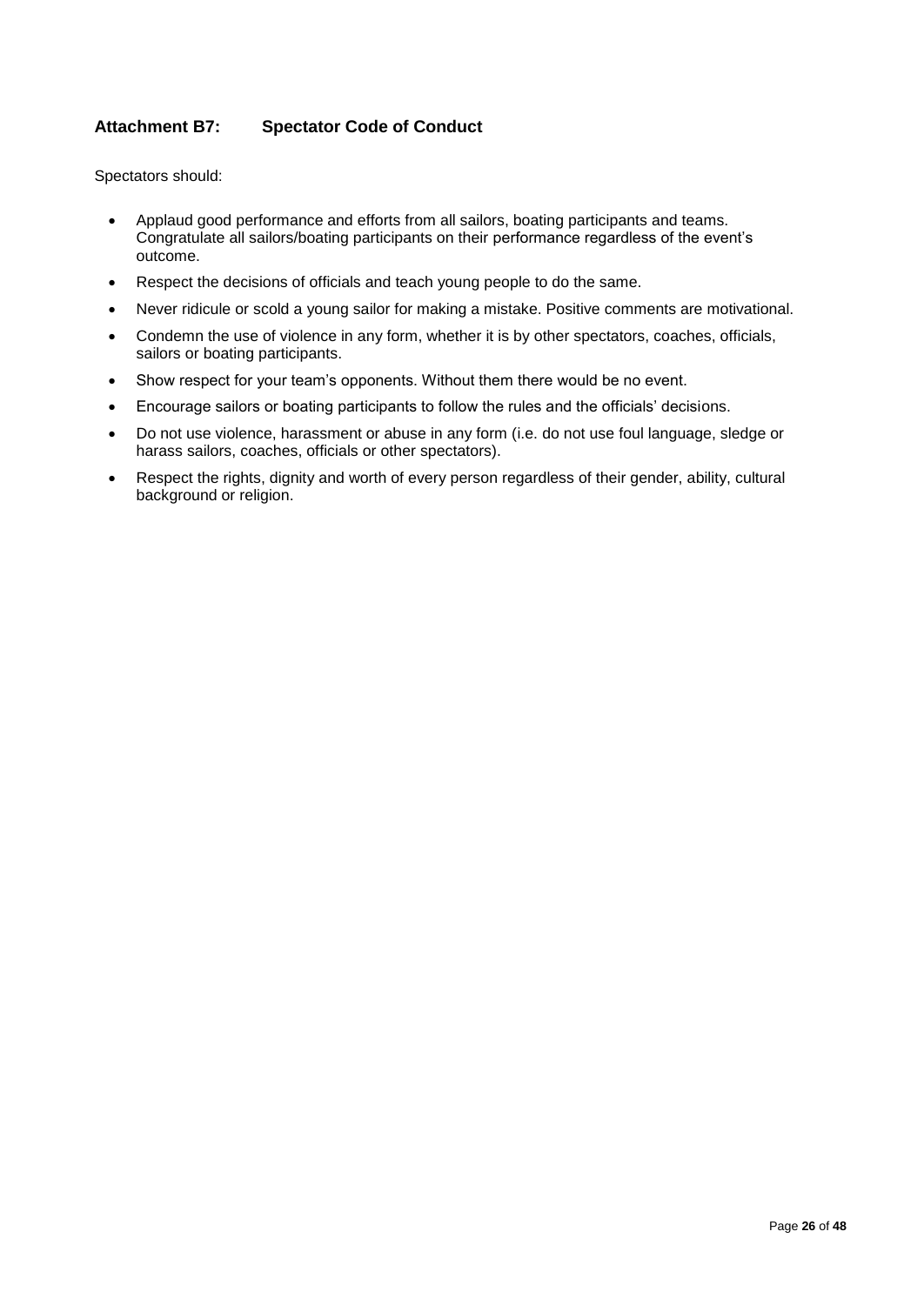# <span id="page-26-0"></span>**PART C: EMPLOYMENT SCREENING / WORKING WITH CHILDREN CHECK REQUIREMENTS**

We are committed to providing a safe environment for children. As part of this, we will recruit staff and volunteers who do not pose a risk to children.

Employment screening and Working with Children Checks can involve criminal history checks, signed declarations, referee checks and other appropriate checks that assess a person's suitability to work with children and young people.

Working with Children Check laws are currently in place in New South Wales, Queensland, Western Australia, Victoria, the Northern Territory, the Australian Capital Territory, and South Australia. Working with Children Check laws are currently being introduced in Tasmania.

Australian Sailing*,* including our state associations and clubs, will meet the requirements of the relevant state or territory Working with Children Check laws.

Individuals travelling with children and young people to another state or territory in a work-related capacity must comply with the screening requirements of that particular state or territory.

## **ATTACHMENTS**

- Attachment C1: Member Protection Declaration
- Attachment C3: Working with Children Check requirements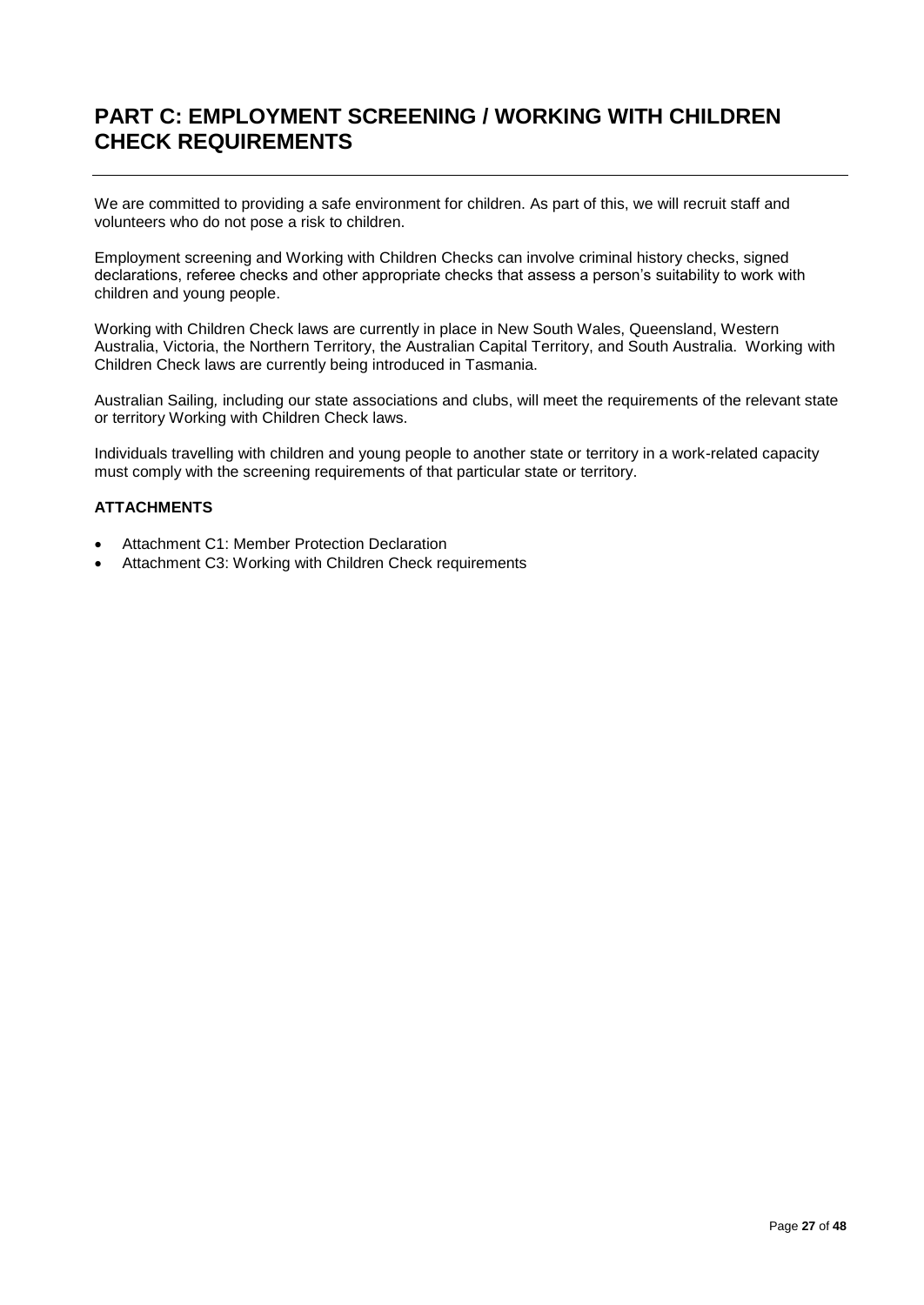## <span id="page-27-0"></span>**Attachment C1:**

# **MEMBER PROTECTION DECLARATION**

Australian Sailing has a duty of care to all those associated with our organisation and to the individuals and organisations to whom this policy applies. It is a requirement of our Member Protection Policy that we check the background of each person who works, coaches or has regular unsupervised contact with children and young people under the age of 18 years.

I ……………………………………………………….. (name) of ………………………………….

.……………………………………………………………….. (address) born ……/……/……………

sincerely declare:

- 1. I do not have any criminal charge pending before the courts.
- 2. I do not have any criminal convictions or findings of guilt for sexual offences, offences related to children or acts of violence.
- 3. I have not had any disciplinary proceedings brought against me by an employer, sporting organisation or similar body involving child abuse, sexual misconduct or harassment, other forms of harassment or acts of violence.
- 4. I am not currently serving a sanction for an anti-doping rule violation under an Australian Sports Anti-Doping Authority (ASADA) approved anti-doping policy applicable to me.
- 5. I will not participate in, facilitate or encourage any practice prohibited by the World Anti-Doping Agency Code or any other ASADA approved anti-doping policy applicable to me.
- 6. To my knowledge, there is no other matter that Australian Sailing may consider to constitute a risk to its members, employees, volunteers, athletes or reputation by engaging me.
- 7. I will notify the CEO of the organisation/s engaging me immediately upon becoming aware that any matter set out above has changed.

Declared in the state/territory of ……………………………………….………………………….

on …….../……./……….(date) Signature ………………………………………………………….

#### **Consent of parent/guardian (on behalf of a person under the age of 18 years)**

I have read and understood the declaration provided by my child. I confirm and warrant that the contents of the declaration provided by my child are true and correct in every particular.

Name: ……………………………………………….…….

Signature: …………………………………………………

Date: ………………………………………. …………….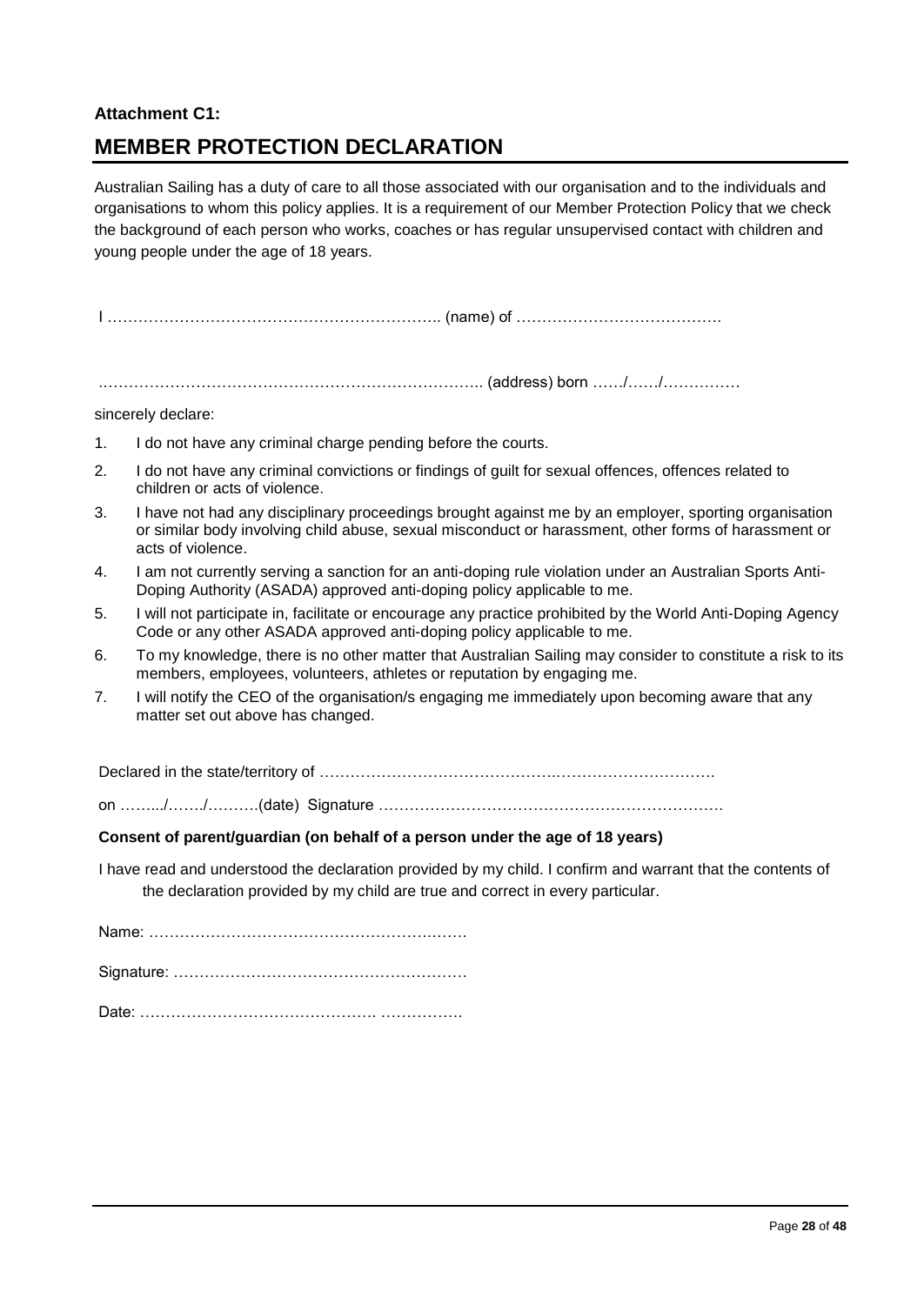# <span id="page-28-0"></span>**Attachment C2: WORKING WITH CHILDREN CHECK REQUIREMENTS**

Working with Children Checks aim to create a child-safe environment and to protect children and young people involved in our sport from physical and sexual harm.

They assess the suitability of people to work with children and young people and can involve:

- criminal history checks;
- signed declarations:
- referee checks; and
- other relevant background checks to assess a person's suitability to work with children and young people.

Working with Children Check requirements vary across Australia. [Fact Sheets](http://www.playbytherules.net.au/legal-stuff/child-protection/child-protection-laws-explained/screening) for each state and territory are available on the Play by the Rules website: [www.playbytherules.net.au](http://www.playbytherules.net.au/)

Detailed information, including the forms required to complete a Working with Children Check, are available from the relevant agencies in each state and territory.

#### **Australian Capital Territory**

Contact the Office of Regulatory Services Website: [www.ors.act.gov.au/community/working\\_with\\_vulnerable\\_people\\_wwvp](http://www.ors.act.gov.au/community/working_with_vulnerable_people_wwvp) Phone: 02 6207 3000

#### **New South Wales**

Contact the Office of the Children's Guardian Website: [www.kidsguardian.nsw.gov.au/](http://www.kidsguardian.nsw.gov.au/)check Phone: 02 9286 7276

## **Northern Territory**

Contact the Northern Territory Screening Authority Website: [www.workingwithchildren.nt.gov.au](http://www.workingwithchildren.nt.gov.au/) Phone: 1800 SAFE NT (1800 723 368)

## **Queensland**

Contact the Public Safety Business Agency about the "Blue Card" system. Website: [www.ccypcg.qld.gov.au](http://www.ccypcg.qld.gov.au/) Phone: 1800 113 611

#### **South Australia**

Contact the Department for Education and Child Development for information Website: [www.families.sa.gov.au/childsafe](http://www.families.sa.gov.au/childsafe) Phone: 08 8463 6468. National Police Check: [www.police.sa.gov.au/services-and-events/apply-for-a-police-record-check](http://www.police.sa.gov.au/services-and-events/apply-for-a-police-record-check) DCSI Child Related Work Screening: http://www.dcsi.sa.gov.au/services/screening

#### **Tasmania**

Contact the Department of Justice about the working with children registration system that is being phased in Website: [www.justice.tas.gov.au/working\\_with\\_children](http://www.justice.tas.gov.au/working_with_children) Phone: 1300 13 55 13

## **Victoria**

Contact the Department of Justice Website: [www.workingwithchildren.vic.gov.au](http://www.workingwithchildren.vic.gov.au/) Phone: 1300 652 879

**Western Australia** Contact the Department for Child Protection Website: [www.checkwwc.wa.gov.au](http://www.checkwwc.wa.gov.au/) Phone: 1800 883 979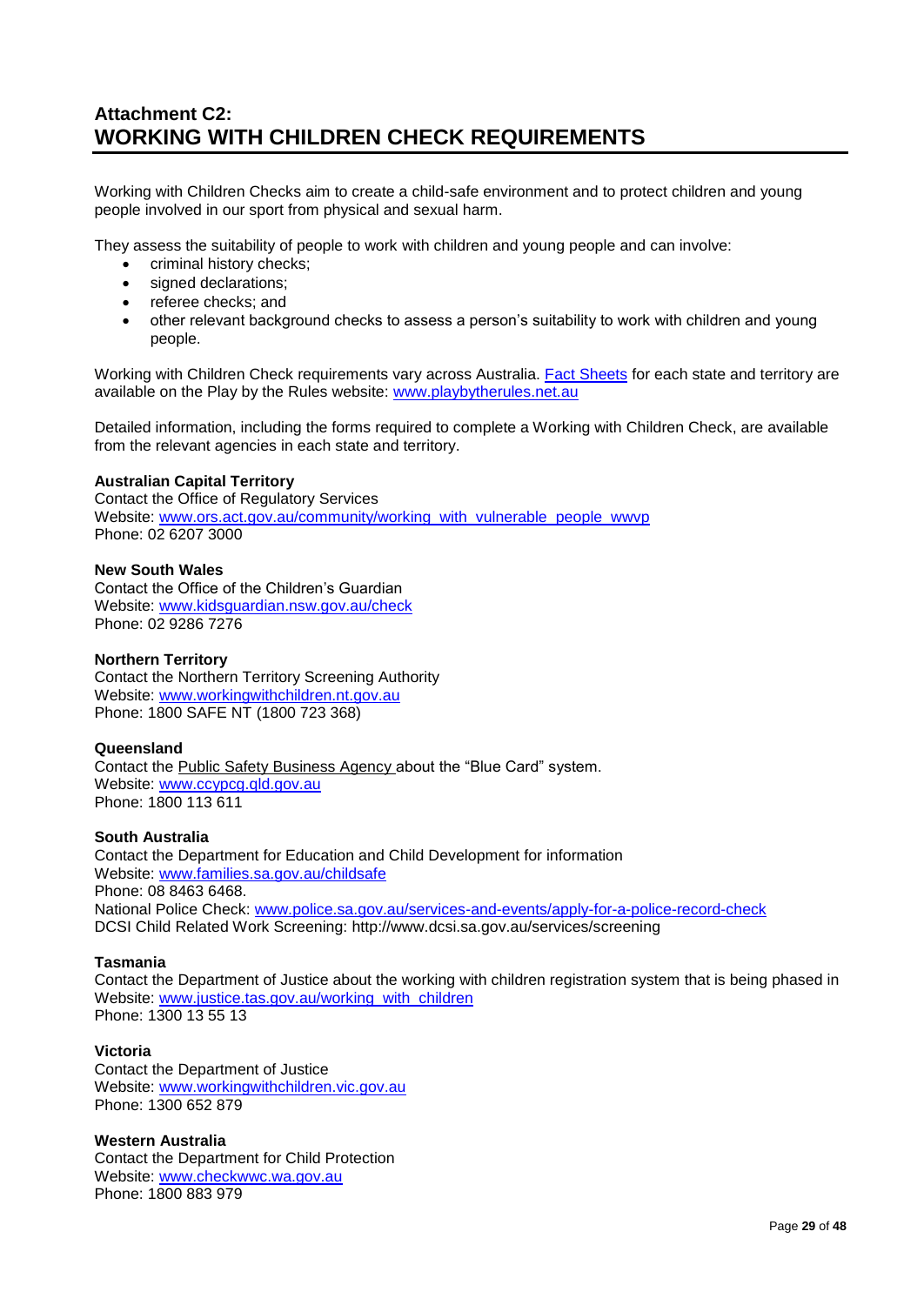#### **Travelling to other states or territories**

It is important to remember that when travelling to other states or territories, representatives of sporting organisations must comply with the legislative requirements of that particular state or territory.

In certain jurisdictions, temporary, time limited exemptions from working with children checks may be available for interstate visitors with a Working with Children Check in their home state.

The laws providing interstate exemptions are not consistent across Australia.

If an employee or volunteer for your organisation is travelling interstate to do work that would normally require a working for children check, you will need to check the relevant requirements of that state or territory.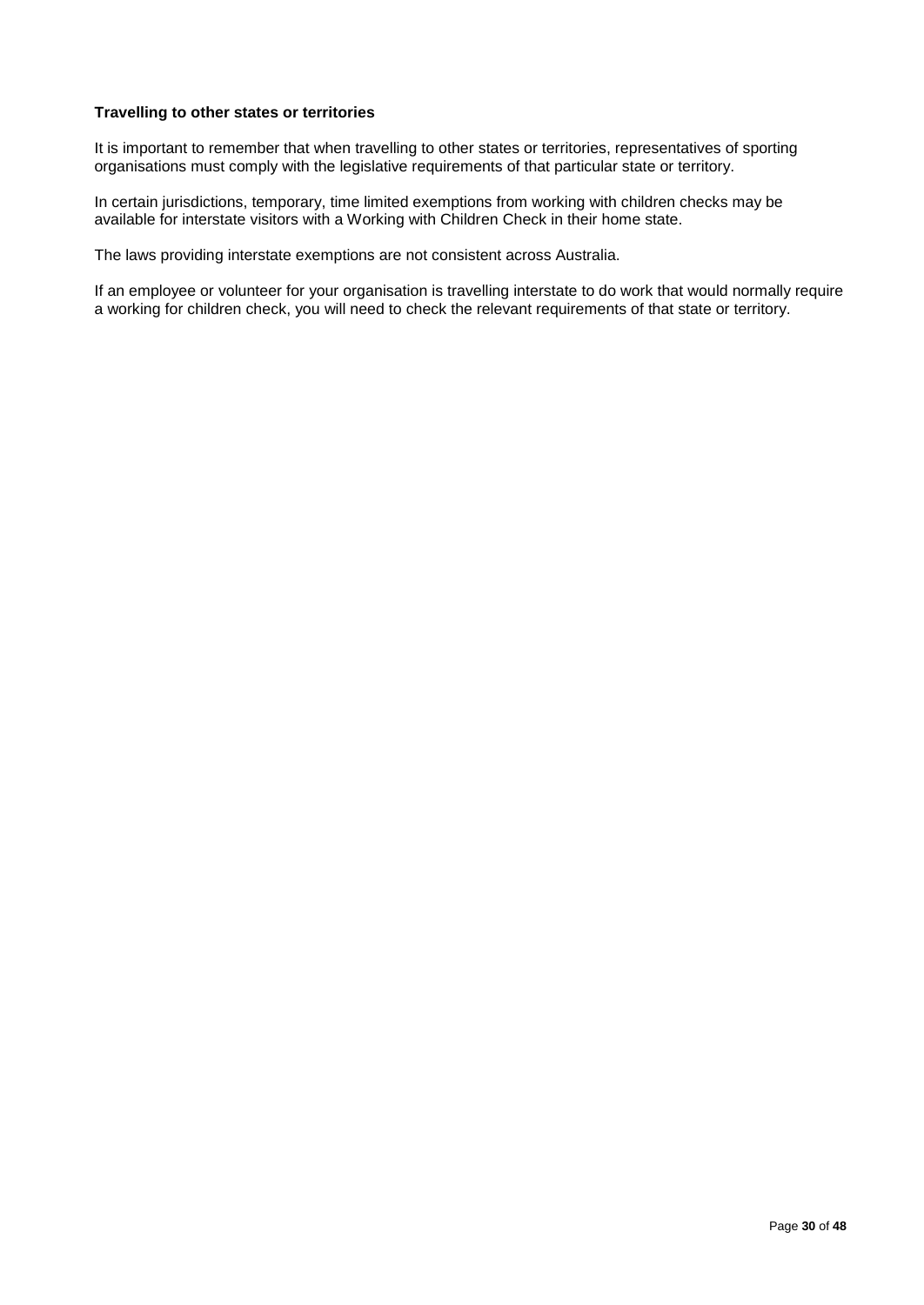# <span id="page-30-0"></span>**PART D: COMPLAINT HANDLING PROCEDURES**

We will deal with all complaints in a fair, timely and transparent manner. All complaints will be treated seriously.

We will provide individuals with a formal and informal process to resolve the matter, along with access to an external complaint handling body, based on the nature of the complaint and our rules and regulations.

We also provide an appeals process for those matters.

We will maintain confidentiality where possible and as provided in this policy and seek to ensure that no one is victimised for making, supporting or providing information about a complaint.

#### **ATTACHMENTS**

- Attachment D1: Complaints procedure
- 
- Attachment D2. Mediation<br>Attachment D3. Investigati Attachment D3. Investigation procedure<br>Attachment D4. Tribunal procedure
- Tribunal procedure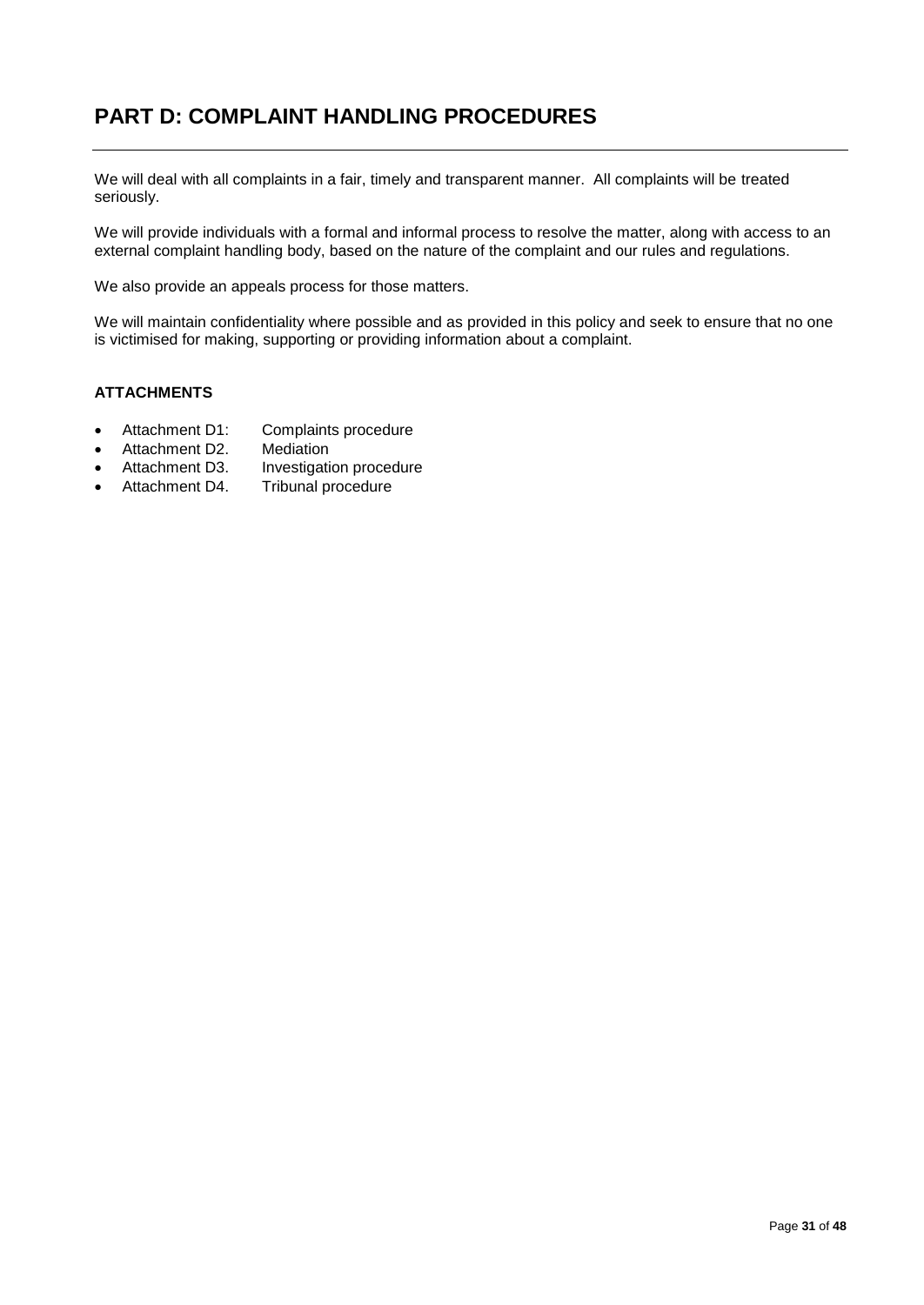# <span id="page-31-0"></span>**Attachment D1: COMPLAINTS PROCEDURE**

Australian Sailing and its State Associations are committed to supporting people associated with our sport to make and resolve any complaints they may have in a fair, timely and effective way.

**We will endeavour to deal with complaints on a confidential basis**. We will not provide information about the complaint to another person without the complainant's consent, except if the law requires us disclose this information or it is necessary to properly deal with the complaint. To ensure fairness for everyone involved, we will provide the full details of the complaint to the person or people against whom the complaint has been made and ask for their response. As a result, it may be difficult for us to resolve complaints made anonymously.

We will provide **informal and formal procedures** to deal with complaints. Individuals and organisations can also make **complaints to external organisations** under anti-discrimination, child protection and other relevant laws.

## **Informal approaches**

#### **Step 1: Talk with the other person** (if safe, reasonable and appropriate)

If you feel confident and comfortable to do so, you can approach the other person to discuss the issues and try and resolve the problem directly.

## **Step 2: Contact a Member Protection Information Officer**

We encourage you to talk with one of our Member Protection Information Officers (MPIOs) if:

- step 1 (above) is not appropriate;
- you are not sure how to handle the problem by yourself;
- you want to talk confidentially with someone and find out what options are available to address your concern; or
- the concern continues after you approached the other person.

The names and contact details for our MPIOs can be obtained by contacting Australian Sailing.

The MPIO will:

- ask how you would like your concern to be resolved and if you need support
- seek to provide different options for you to address your concern
- act as a support person, if you wish
- refer you to an appropriate person (e.g. a mediator) to help you address your concern, if appropriate
- inform the relevant government authorities and/or police, if required by law to do so
- where possible and appropriate, maintain confidentiality.

## **Step 3: Decide how to address your concern**

- After talking with the MPIO, you may decide:
	- there is no problem;
	- the problem is minor and you do not wish to take the matter forward;
	- to try and resolve the problem yourself, with or without a support person;
	- to resolve the problem with the help of someone impartial, such as a mediator; or
	- to resolve the matter through a formal process.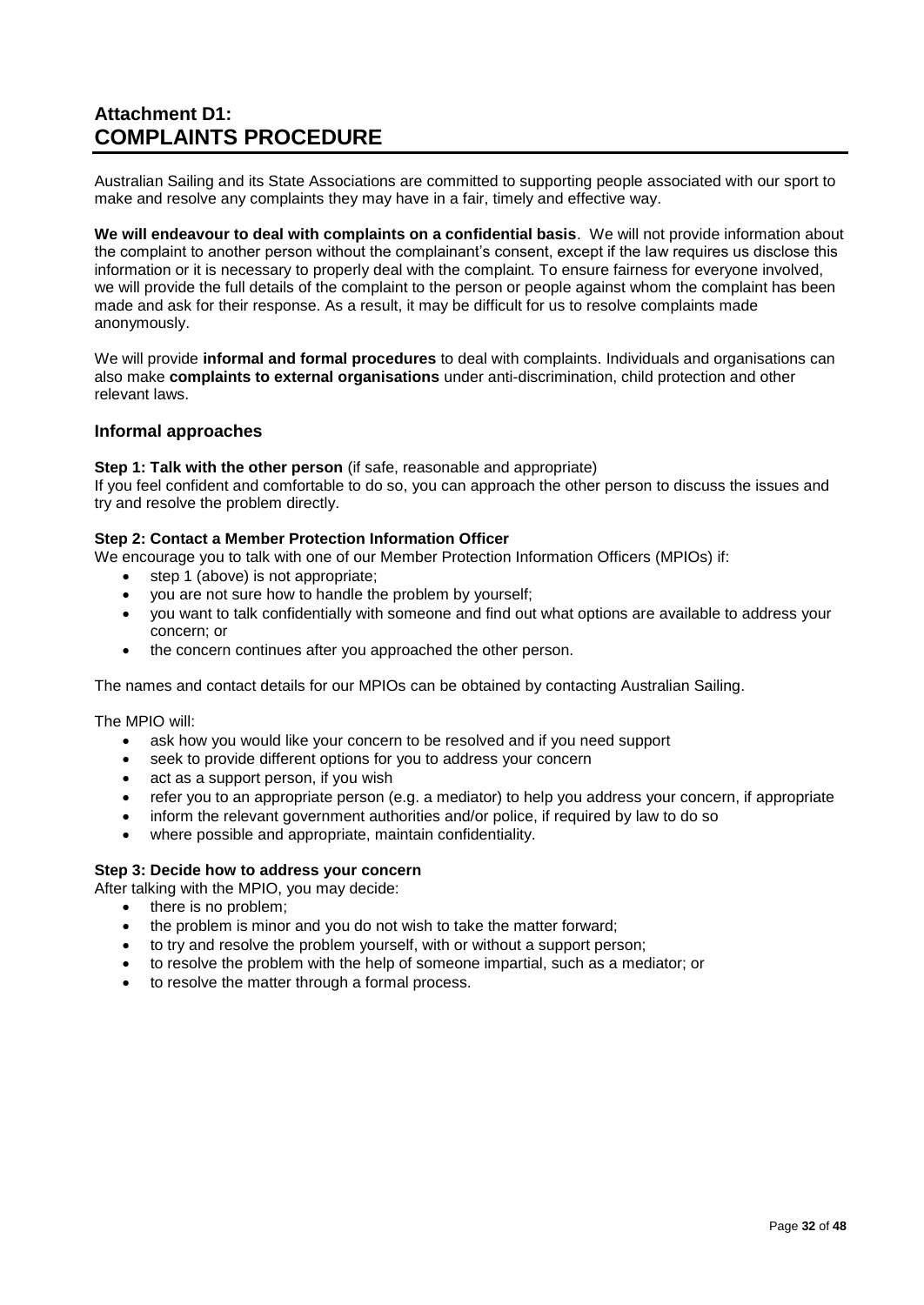## **Formal approaches**

## **Step 4: Making a formal complaint**

If it is not possible or appropriate to resolve your complaint through an informal process, you may:

- make a formal complaint in writing to the CEO of Australian Sailing, or
- approach a relevant external agency, such as an anti-discrimination or equal opportunity commission, for advice and assistance.

After receiving a formal complaint, and based on the material you provide, the CEO will decide whether:

- he or she is the most appropriate person to receive and handle the complaint;
- the nature and seriousness of the complaint requires a formal resolution procedure;
- to refer the complaint to **mediation;**
- to appoint a person to **investigate** the complaint;
- to refer the complaint to a **tribunal hearing;**
- to refer the matter to the **police or other appropriate authority**; and/or
- to implement any interim arrangements that will apply until the complaint process is completed.

In dealing with your formal complaint, the CEO will take into account:

- whether he or she has had any personal involvement in the circumstances and if so, whether it is appropriate someone else should handle the complaint;
- your wishes, and the wishes of the respondent, regarding how the complaint should be handled;
- the relationship between you and the respondent (e.g. an actual or perceived power imbalance between you and the respondent);
- whether the facts of the complaint are in dispute; and
- the urgency of the complaint, including the possibility that you might face further unacceptable behaviour while the complaint process is underway.

If the CEO is the appropriate person to handle the complaint, he or she will, where appropriate and/or necessary:

- provide the information received from you to the other person(s) involved and ask for a response;
- decide if there is enough information to determine whether the matter alleged in your complaint did or did not occur; and/or
- determine what, if any, further action to take, including referring the matter for investigation or disciplinary action in accordance with this policy.

#### **Step 5: Investigating the complaint**

In some cases, an investigation may be required to determine the facts surrounding the complaint. Our investigations procedure is outlined in Attachment D3.

Following the investigation, a written report will be provided to the Australian Sailing or state Association Board.

- If the complaint is referred to **mediation**, we will follow the steps outlined in Attachment D2 or as agreed by you, the respondent and the mediator.
- If the complaint is referred to a **tribunal hearing**, the hearing will be conducted according to the steps outlined in Attachment D4.
- If the complaint is referred to the **police or another external agency**, we will endeavour to provide all reasonable assistance required by the police or the agency.

*[Any costs incurred by us relating to the complaint process set out in this policy (e.g. investigation, mediation and/or a tribunal hearing) are to be met by Australian Sailing or relevant state Association, unless otherwise stated.]*

#### **Step 6: Reconsidering a complaint or appealing a decision**

If the matter is referred to mediation and is not resolved at mediation, you may request that the Australian Sailing CEO reconsider the complaint in accordance with Step 3.

In accordance with Australian Sailing rules you or the respondent(s) may also appeal a decision made at a tribunal hearing. The grounds and process for appeals are set out in Attachment D4.

## **Step 7: Documenting the resolution**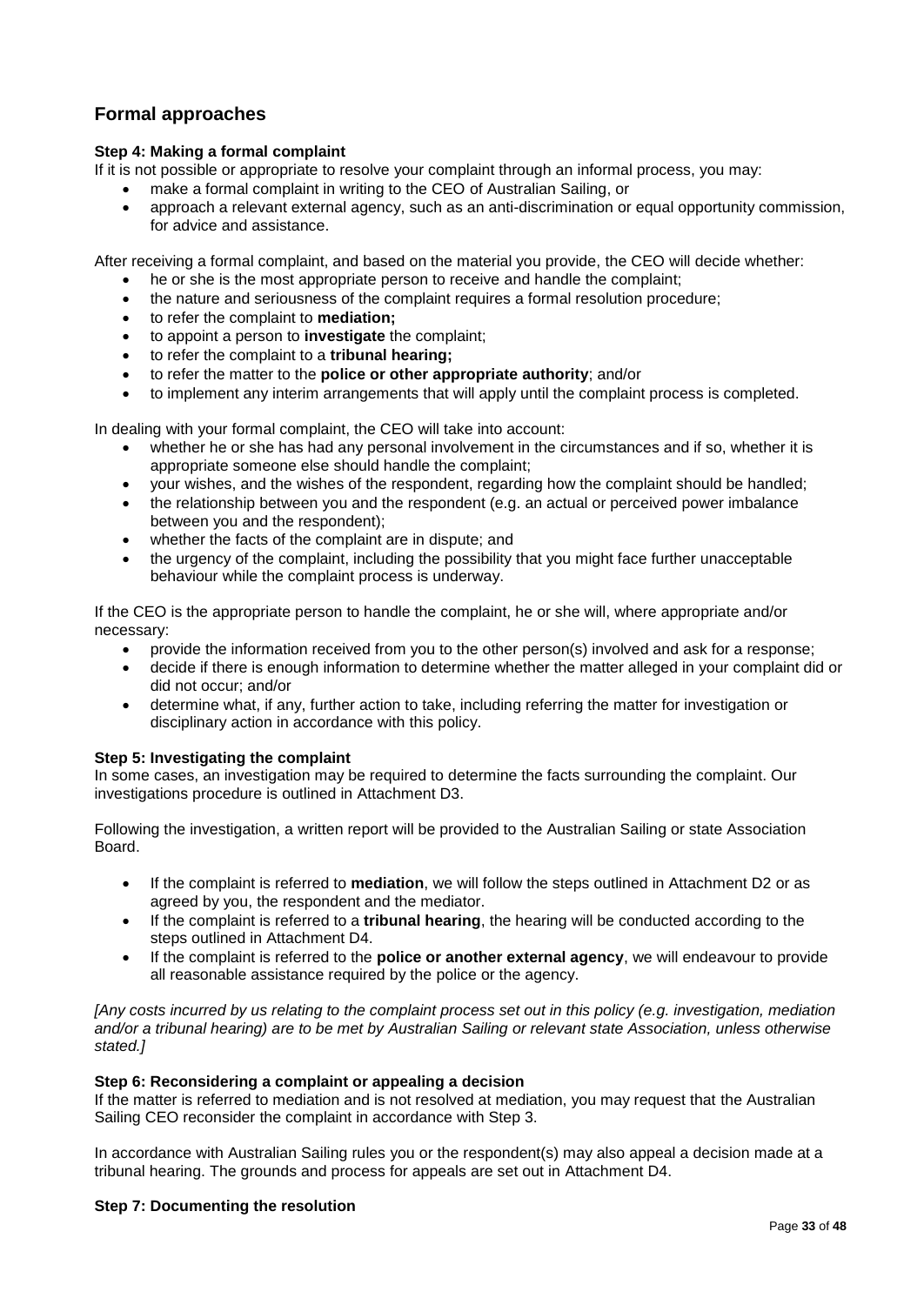The Australian Sailing CEO will record the complaint, the steps taken to resolve it and the outcome. This information will be stored in a confidential and secure place. If the matter is dealt with at the national level, the information will be stored by Australian Sailing and a copy stored by the state association.

## **Approaching external organisations**

If you feel that you have been harassed or discriminated against, you can seek advice from your state or territory anti-discrimination or equal opportunity commission. There is no obligation to make a formal complaint. However, if the commission advises you that the issues appear to be within its jurisdiction, you may choose to lodge a formal complaint with the commission.

The commission may investigate your complaint. The commission may also attempt to conciliate the complaint on a confidential basis. If this fails, or if it is not appropriate, the complaint may go to a formal hearing. The tribunal will make a finding and decide what action, if any, will be taken.

If you do lodge a complaint with the commission, an appropriate person from our organisation (e.g. an MPIO) will be available to support you during the process. You may also wish to have a legal representation, particularly if the complaint goes to a formal hearing.

**Contact details for the state and territory anti-discrimination and equal opportunity commissions** are available on the Play by the Rules website:

<http://www.playbytherules.net.au/resources/quick-reference-guide>

Serious incidents, such as assault or sexual assault, should be reported to the police.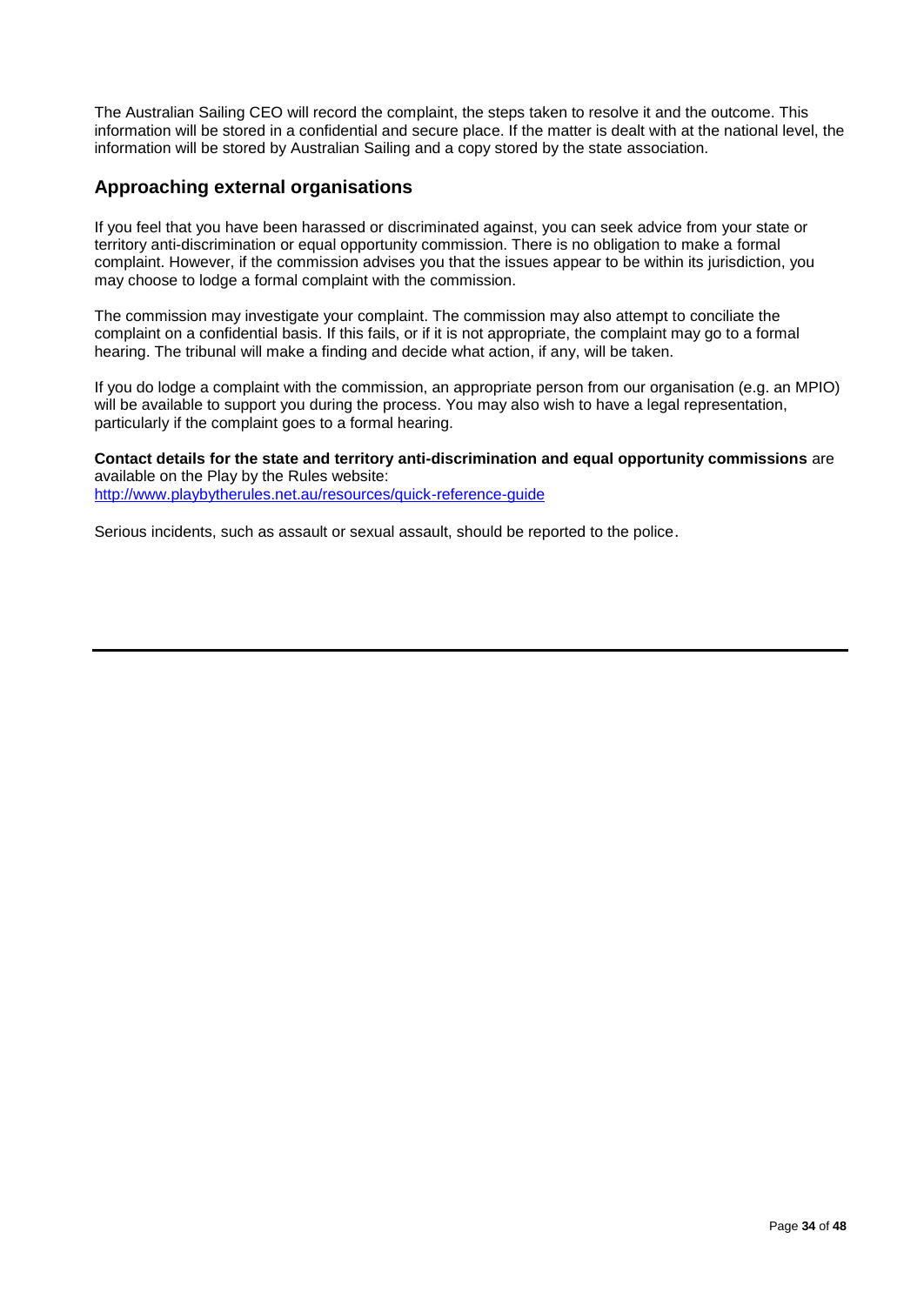# <span id="page-34-0"></span>**Attachment D2: MEDIATION**

Mediation is a process that seeks to resolve complaints with the assistance of an impartial person – the mediator.

The mediator does not decide who is right or wrong and does not tell either side what they must do. Instead, he or she helps those involved to discuss the issues and seeks to facilitate a mutually agreeable solution.

Our approach to mediation follows the steps set out below*.*

- 1. The Australian Sailing CEO will appoint an appropriate mediator to help resolve the complaint. This will be done under the direction of Australian Sailing and in consultation with the complainant and the respondent(s). The mediator will be an independent person in the context of the complaint, however this does not preclude a person with an association with Australian Sailing acting as mediator.
- 2. The mediator will talk with the complainant and respondent(s) about how the mediation will take place and who will participate. At a minimum, the mediator will prepare an agenda of issues to be discussed.
- 3. All issues raised during mediation will be treated confidentially. We also respect the rights of the complainant and the respondent(s) to pursue an alternative process if the complaint is not resolved.
- 4. If the complaint is resolved by mediation, where appropriate the mediator may seek to ensure the parties execute a document that sets out the agreement that has been reached. This agreement will be signed by the complainant and the respondent(s). We expect the parties involved to respect and comply with the terms of the agreement.
- 5. If the complaint is not resolved by mediation, the complainant may:
	- write to Australian Sailing CEO to request that the Australian Sailing CEO reconsider the complaint; and
	- approach any relevant external agency, such as an anti-discrimination or equal opportunity commission, to resolve the matter.

We recognise that there are some **situations where mediation may not be appropriate**, including:

- when the people involved have completely different versions of the incident;
- when one or both parties are unwilling to attempt mediation;
- when there is a real or perceived power imbalance between the people involved;
- matters that involve serious allegations.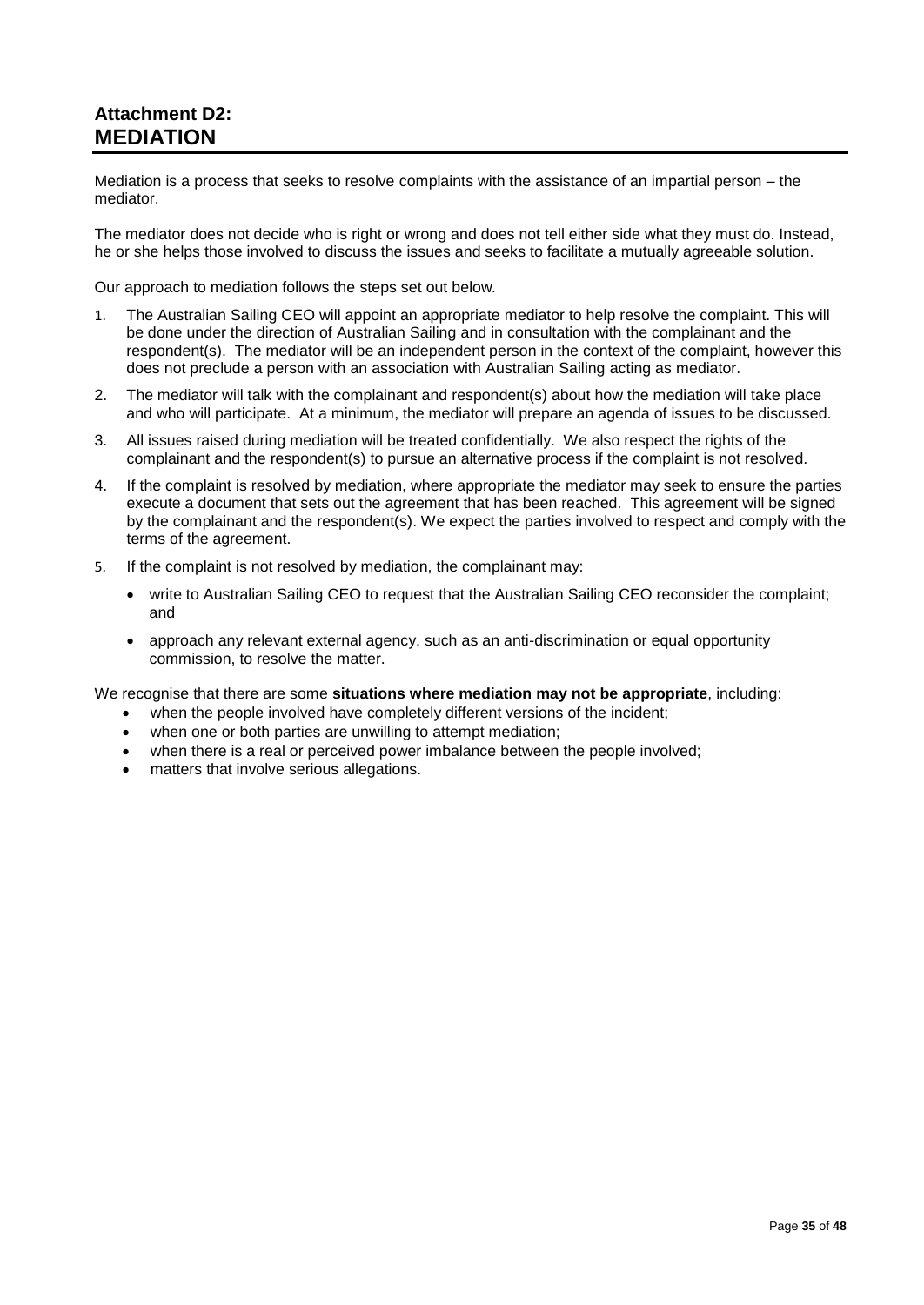# <span id="page-35-0"></span>**Attachment D3: INVESTIGATION PROCESS**

There will be times when a complaint will need to be investigated and information gathered.

An investigation helps determine the facts relating to the incident, if requested, recommendations as to possible findings and next steps.

Any investigation we conduct will be fair to all people involved. The investigation process will be undertaken by an unbiased person.

If we decide that a complaint should be investigated, we will follow the steps outlined below.

- 1. We will provide a written brief to the investigator that sets out the terms of engagement and his or her roles and responsibilities.
- 2. The investigator may:
	- interview the complainant and record the interview in writing;
	- provide full details of the complaint to the respondent(s) so that they can respond
	- interview the respondent(s) to allow them to answer the complaint and record the interview in writing;
	- obtain statements from witnesses and collect other relevant evidence;
	- make a finding as to whether the complaint is:
		- **substantiated** (there is sufficient evidence to support the complaint)
		- **inconclusive** (there is insufficient evidence either way);
		- **unsubstantiated** (there is sufficient evidence to show that the complaint is unfounded);
		- **mischievous, vexatious or knowingly untrue**.
	- provide a report to the Australian Sailing CEO documenting the complaint, the investigation process, the evidence) and, if requested, any findings and recommendations.
- 3. We will provide a report to the complainant and the respondent(s) documenting the complaint, the investigation process and summarising key points from the investigation.
- 4. The complainant and the respondent(s) will be entitled to support throughout this process from their chosen support person or adviser (e.g. MPIO or other person).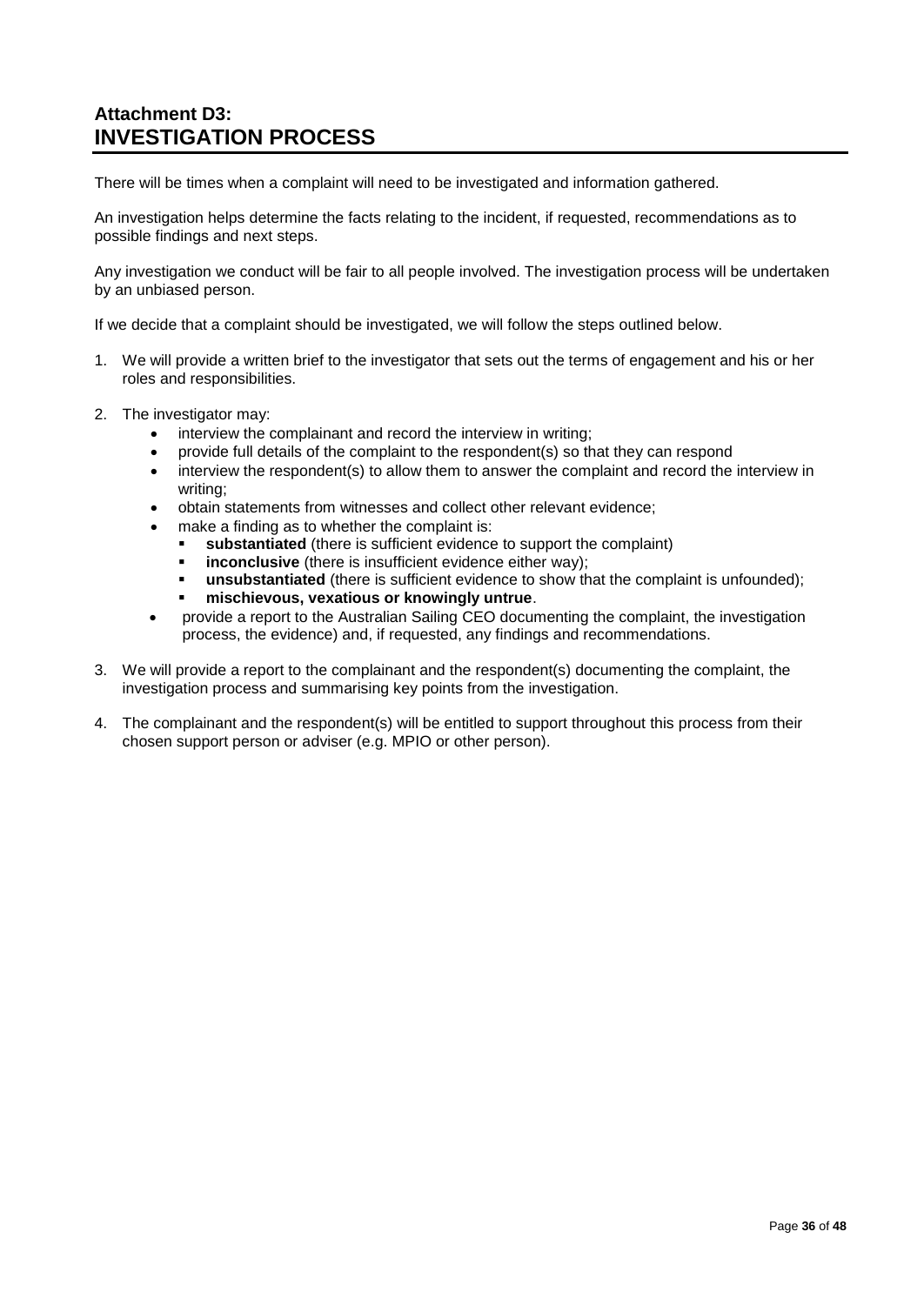# <span id="page-36-0"></span>**Attachment D4: TRIBUNAL PROCEDURES**

We will follow the steps set out below to hear formal complaints made under our Member Protection Policy.

## **Preparing for a Tribunal hearing**

- 1. A Tribunal panel will be established, according to the rules set out in our constituent documents, rules and by-laws, to hear a complaint that has been referred to it by the Australian Sailing CEO.
- 2. The number of Tribunal panel members required to be present throughout the hearing will be at least three.
- 3. The Tribunal panel members will be provided with a copy of all the relevant correspondence, reports or information received and sent by the Australian Sailing CEO relating to the complaint/allegations.
- 4. The Tribunal hearing will be held as soon as practicable. However, adequate time must be provided for the respondent(s) to prepare for the hearing.
- 5. The Australian Sailing CEO will inform the respondent(s) in writing that a Tribunal hearing will take place. The notice will outline:
	- that the person has a right to appear at the Tribunal hearing to defend the complaint/allegations;
	- the details of the complaint and of all allegations, as well as the provision or clause of any policy, rule or regulation that has allegedly been breached;
	- the date, time and venue of the Tribunal hearing;
	- that verbal and/or written submissions can be presented at the Tribunal hearing;
	- that witnesses may attend the Tribunal hearing to support the position of the respondent/s;
	- an outline of any possible sanctions that may be imposed if the complaint is found to be true;
	- That legal representation will not be allowed. If the respondent is a minor, they should have a parent or guardian present. A copy of any investigation report findings will be provided to the respondent(s).
- 6. The Australian Sailing CEO will notify the complainant in writing that a Tribunal hearing will take place. The notice will outline:
	- that the person has a right to appear at the Tribunal hearing to support their complaint;
	- the details of the complaint, including any relevant rules or regulations the respondent is accused of breaching;
	- the date, time and venue of the Tribunal hearing;
	- that verbal and/or written submissions can be presented at the Tribunal hearing;
	- that witnesses may attend the Tribunal hearing to support the complainant's position;
	- that legal representation will not be allowed. If complainant is a minor, they should have a parent or legal guardian present.

A copy of the investigation report findings will be provided to the complainant.

- 7. If the complainant believes the details of the complaint are incorrect or insufficient, he or she should inform the Australian Sailing CEO as soon as possible so that the respondent(s) and members of the Tribunal panel can be properly informed of the complaint.
- 8. If possible, the Tribunal panel should include at least one person with knowledge or experience of the relevant laws/rules (e.g. anti-discrimination).

## **Tribunal hearing procedure**

- 9. The following people will be allowed to attend the Tribunal hearing:
	- Tribunal panel members;
	- $\bullet$  the respondent(s);
	- the complainant:
	- any witnesses called by the respondent(s);
	- any witnesses called by the complainant;
	- any parent/guardian or support person required to support the respondent or the complainant.
- 10. If the respondent(s) is not present at the set hearing time and the Tribunal chairperson considers that no valid reason has been presented for this absence, the Tribunal hearing will continue subject to the chairperson being satisfied that all Tribunal notification requirements have been met.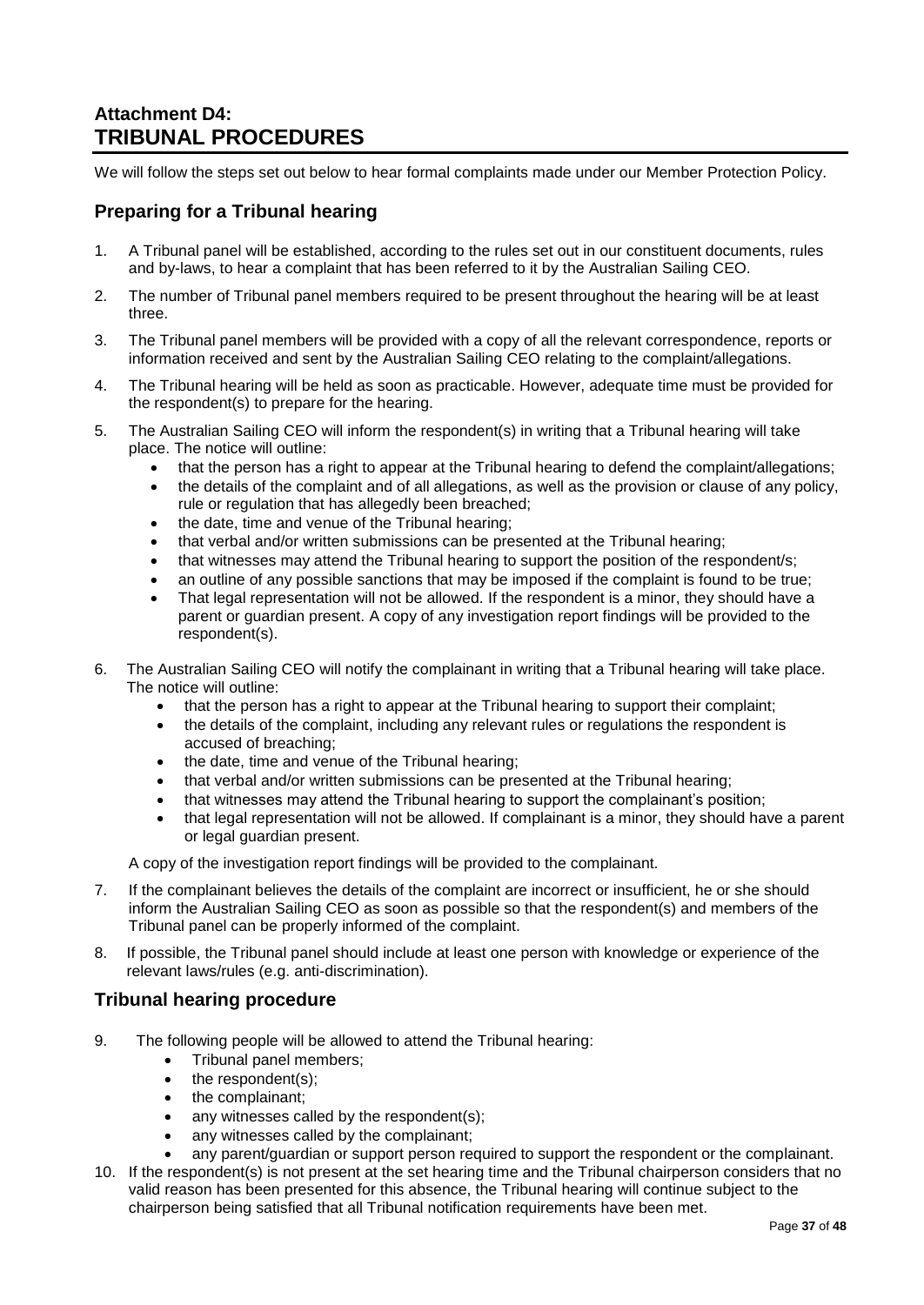- 11. If the Tribunal chairperson considers that there is a valid reason for the non-attendance of the respondent(s), or the chairperson does not believe the Tribunal notification requirements have been met, then the Tribunal hearing will be rescheduled to a later date.
- 12. If the Tribunal chairperson wishes to reschedule the Tribunal hearing date, the Tribunal chairperson will inform the Australian Sailing of the need to reschedule the hearing and the Australian Sailing CEO will arrange for the Tribunal to be reconvened.
- 13. The Tribunal chairperson will read out the complaint, ask each respondent if he or she understands the complaint and if he or she agrees or disagrees with the complaint.
- 14. If the respondent agrees with the complaint, he or she will be asked to provide any evidence or witnesses that should be considered by the Tribunal when determining any sanctions.
- 15. If the respondent disagrees with the complaint, the complainant will be asked to describe the circumstances that lead to the complaint being made.
	- Reference may be made to brief notes.
	- The complainant may call witnesses.
	- The respondent may question the complainant and any witnesses.
- 16. The respondent will then be asked to respond to the complaint.
	- Reference may be made to brief notes.
	- The respondent may call witnesses.
	- The complainant may ask questions of the respondent and any witnesses.
- 17. The complainant and respondent(s) may be present when evidence is presented to the Tribunal hearing. Witnesses may be asked to wait outside the hearing until they are required.
- 18. The Tribunal may:
	- consider any evidence, and in any form, that it deems relevant;
	- ask questions of any person giving evidence;
	- limit the number of witnesses (including limiting witnesses to those persons who only provide new evidence);
	- require (to the extent it has power to do so) the attendance of any witness it deems relevant; and
	- act in an inquisitorial manner in order to establish the truth of the issue/complaint before it.
- 19. Video evidence, if available, may be presented. Arrangements for the viewing of this evidence must be made entirely by the person(s) wishing to offer this type of evidence.
- 20. If the Tribunal panel considers that at any time during the hearing there is any unreasonable or intimidatory behaviour from anyone, the Tribunal chairperson may deny further involvement of that person in the hearing.
- 21. After all the evidence has been presented, the Tribunal will make its decision in private. The Tribunal must decide whether the complaint has, on the balance of probabilities, been substantiated.
- 22. All Tribunal decisions will be by majority vote.
- 23. The Tribunal chairperson may announce the decision of the Tribunal at the conclusion of the hearing. Alternatively, he or she may reserve the decision of the Tribunal at the conclusion of the hearing and deliver the decision at a later time.
- 24. The respondent(s) will have the opportunity to make submissions to the Tribunal in relation to any sanctions that may be imposed.
- 25. Within 48 hours of the Tribunal delivering its decision, the Tribunal chairperson will:
	- forward a notice of the Tribunal's decision to the Australian Sailing CEO, including details of any sanction imposed.
	- forward a letter reconfirming the Tribunal's decision to the respondent(s), including any sanction imposed. The letter should also outline the process and grounds for an appeal, if allowed.
- 26. The Tribunal does not need to provide written reasons for its decision.

## **Appeals procedure**

27. A complainant or a respondent(s) may lodge with Australian Sailing an appeal in relation to the decision of a Tribunal on one or more of the following grounds: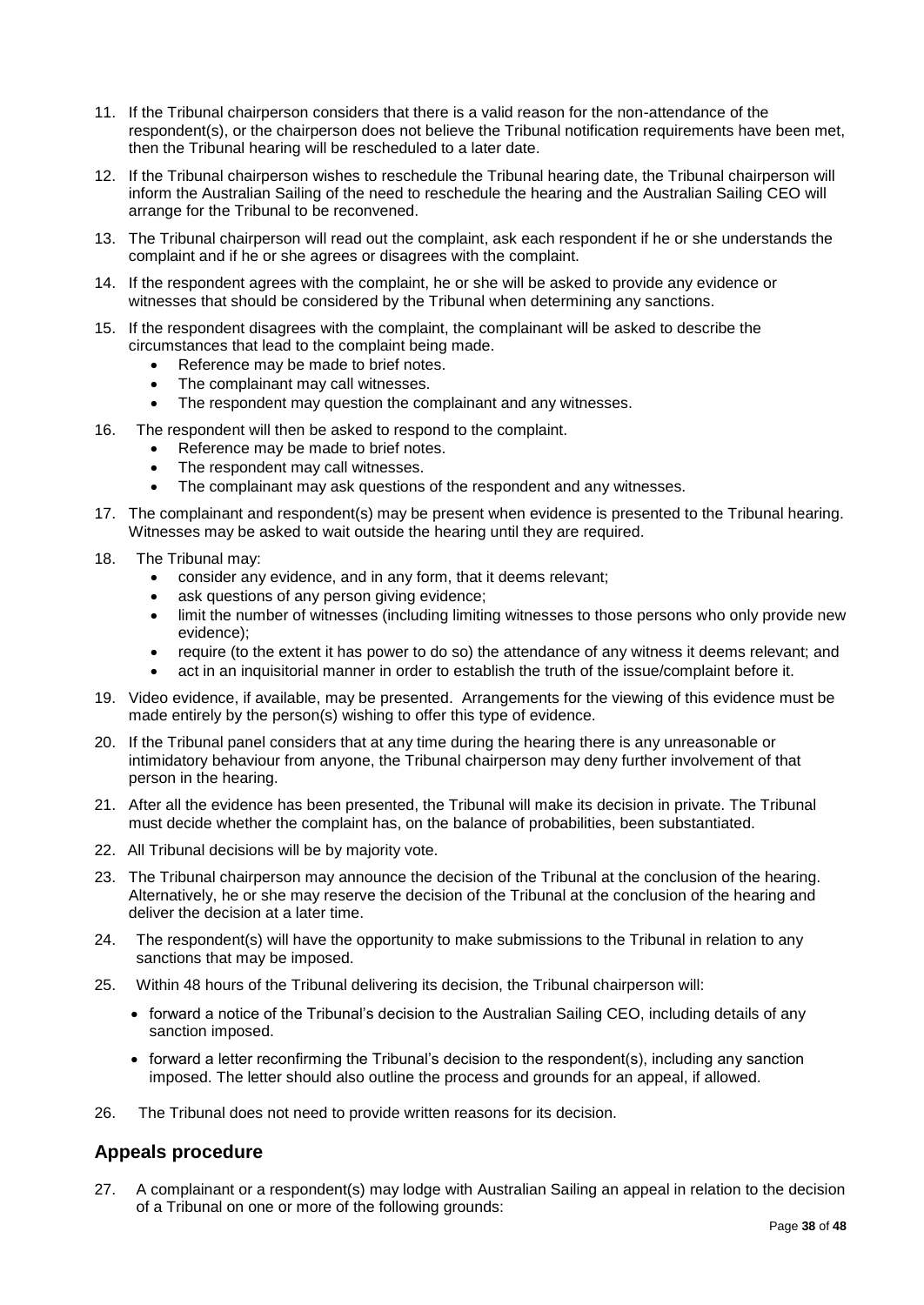- 26.1 that a denial of procedural fairness has occurred;<br>26.2 that the sanction imposed is uniust and/or unrease
- 26.2 that the sanction imposed is unjust and/or unreasonable;<br>26.3 that the decision was not supported by the information/ev
- that the decision was not supported by the information/evidence provided at the mediation or to the Tribunal Hearing;
- 28. A person wanting to appeal must lodge a letter setting out the basis for their appeal with the Australian Sailing CEO within seven (7) days of the decision being made. An appeal fee of \$500 shall be included with the letter of intention to appeal.
- 29. If the letter of appeal is not received by the Australian Sailing CEO within this time, the right of appeal will lapse.
- 30. The letter of appeal and the notice of the Tribunal's decision (clause 24) will be forwarded to the Australian Sailing CEO to review and to decide whether there are sufficient grounds for the appeal to proceed. The Australian Sailing CEO may invite any witnesses to the meeting that he or she believes are required to make an informed decision.
- 31. If the appellant has not shown sufficient grounds for an appeal in accordance with clause 26, then the appeal will be rejected. The appellant will be notified in writing, including the reasons for the decision. The appeal fee will be forfeited.
- 32. If the appeal is accepted, an Appeal Tribunal with new panel members will be convened to rehear the complaint, and the appeal fee will be refunded.
- 33. The Tribunal hearing procedure shall be followed for the Appeal Tribunal.
- 34. The decision of the Appeal Tribunal will be final and binding.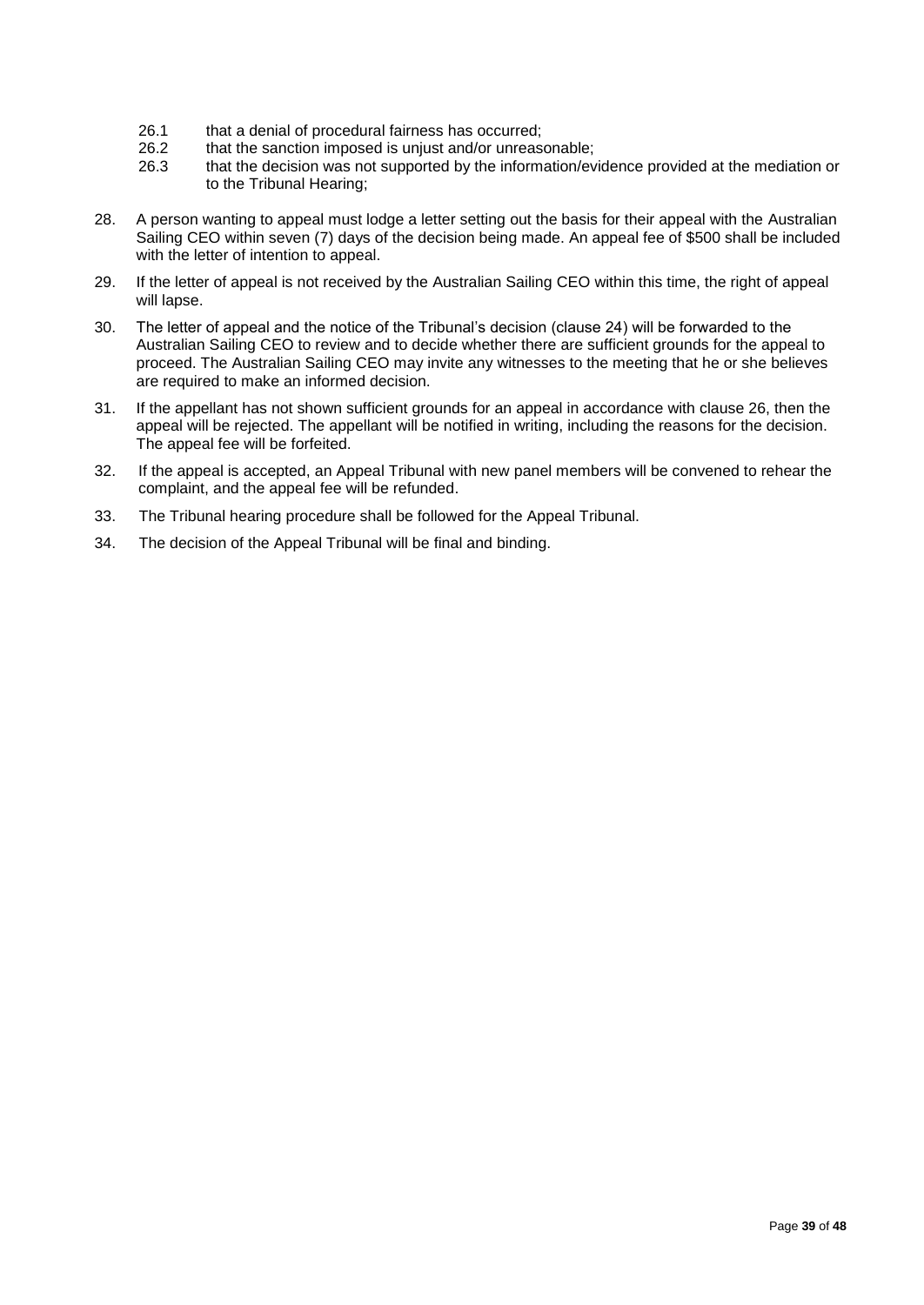# <span id="page-39-0"></span>**PART E: REPORTING REQUIREMENTS AND DOCUMENTS/FORMS**

We will ensure that all the complaints we receive, both formal and informal, are properly documented. This includes recording how the complaint was resolved and the outcome of the complaint.

This information, and any additional records and notes, will be treated confidentially (subject to disclosure required by law or permitted under this policy) and stored in a secure place.

We will treat any allegation of child abuse or neglect promptly, seriously and with a high degree of sensitivity.

We will ensure that everyone who works with our organisation in a paid or unpaid capacity understands how to appropriately receive and record allegations of child abuse and neglect and how to report those allegations to the relevant authorities in their state or territory.

# **ATTACHMENTS**<br>• Attachment E1:

- Attachment E1: Record of informal complaint<br>Attachment E2: Record of formal complaint
- Record of formal complaint
- Attachment E3: Handling an allegation of child abuse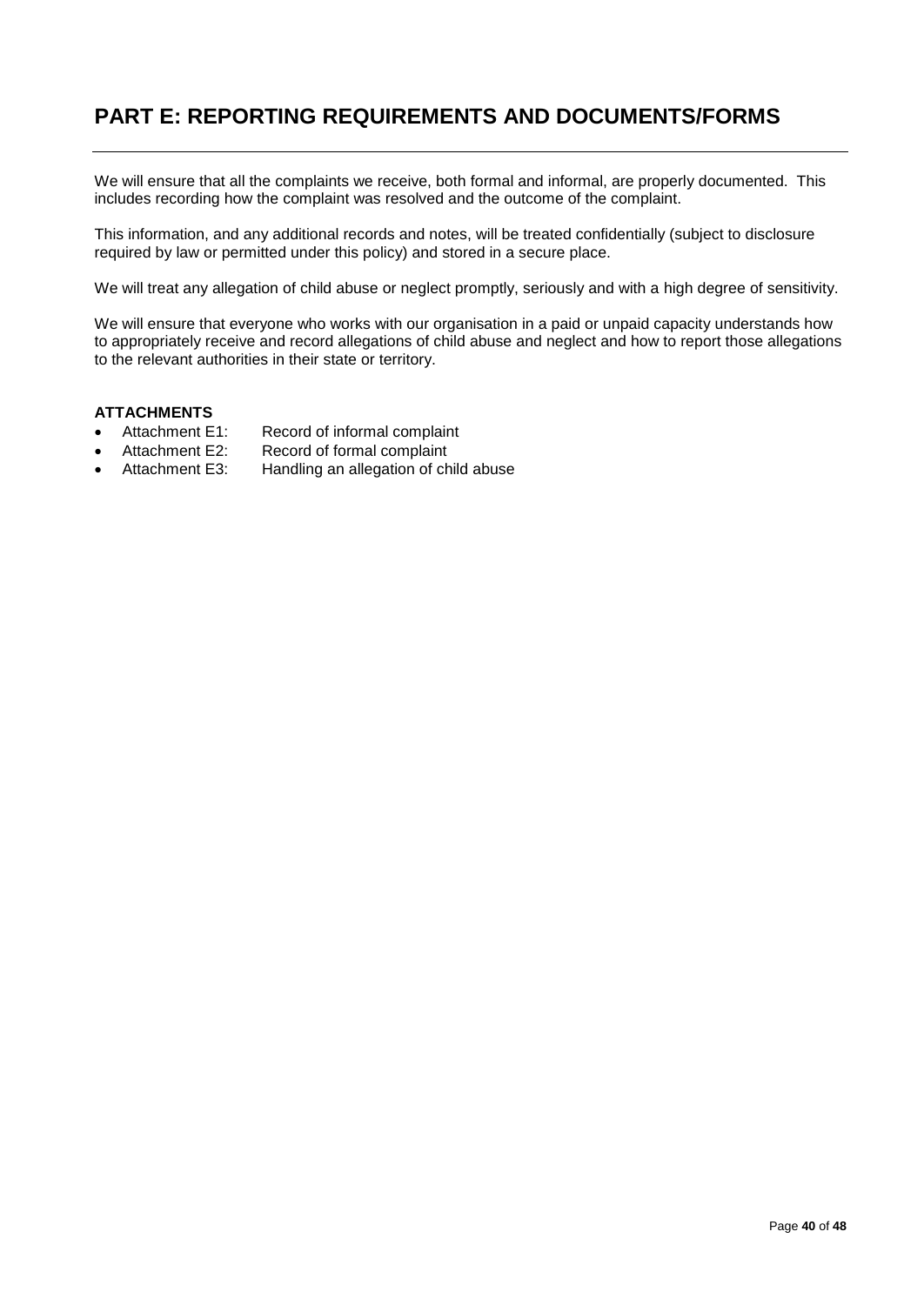# <span id="page-40-0"></span>**Attachment E1: RECORD OF INFORMAL COMPLAINT**

| Name of person receiving<br>complaint                                        |                                                                                                                                                   |                                              |                                                                      | Date:                               |
|------------------------------------------------------------------------------|---------------------------------------------------------------------------------------------------------------------------------------------------|----------------------------------------------|----------------------------------------------------------------------|-------------------------------------|
| Complainant's Name                                                           |                                                                                                                                                   |                                              |                                                                      |                                     |
|                                                                              | Over 18                                                                                                                                           |                                              | □ Under 18                                                           |                                     |
| Role/status                                                                  | Administrator (volunteer)<br>Sailing/boating participant<br>$\Box$<br>Coach/Instructor or Assistant<br>0<br>Employee (paid)<br>$\Box$<br>Official |                                              | <b>D</b> Parent<br>□ Spectator<br>□ Support Personnel<br>Other<br>O. |                                     |
| When/where did the<br>incident take place?                                   |                                                                                                                                                   |                                              |                                                                      |                                     |
| What are the facts relating<br>to the incident, as stated by<br>complainant? |                                                                                                                                                   |                                              |                                                                      |                                     |
| What is the nature of the<br>complaint?                                      | □ Harassment<br><b>or</b><br>□ Sexual/sexist                                                                                                      | $\Box$ Discrimination<br>□ Selection dispute |                                                                      | □ Coaching methods                  |
| (category/basis/grounds)                                                     | Sexuality                                                                                                                                         | □ Personality clash                          |                                                                      | □ Verbal abuse                      |
| Tick more than one box if<br>necessary                                       | Race<br>Religion                                                                                                                                  | <b>Bullying</b><br>Disability                |                                                                      | □ Physical abuse<br>□ Victimisation |
|                                                                              | Pregnancy                                                                                                                                         | □ Child Abuse                                |                                                                      | □ Unfair decision                   |
|                                                                              |                                                                                                                                                   |                                              |                                                                      |                                     |
| What does the complainant<br>want to happen to resolve<br>the issue?         |                                                                                                                                                   |                                              |                                                                      |                                     |
| What other information has<br>the complainant provided?                      |                                                                                                                                                   |                                              |                                                                      |                                     |
| What is the complainant<br>going to do now?                                  |                                                                                                                                                   |                                              |                                                                      |                                     |

**This record and any notes must be kept confidential and secure.** If the issue becomes a formal complaint, this record is to be given to the CEO of Australian Sailing.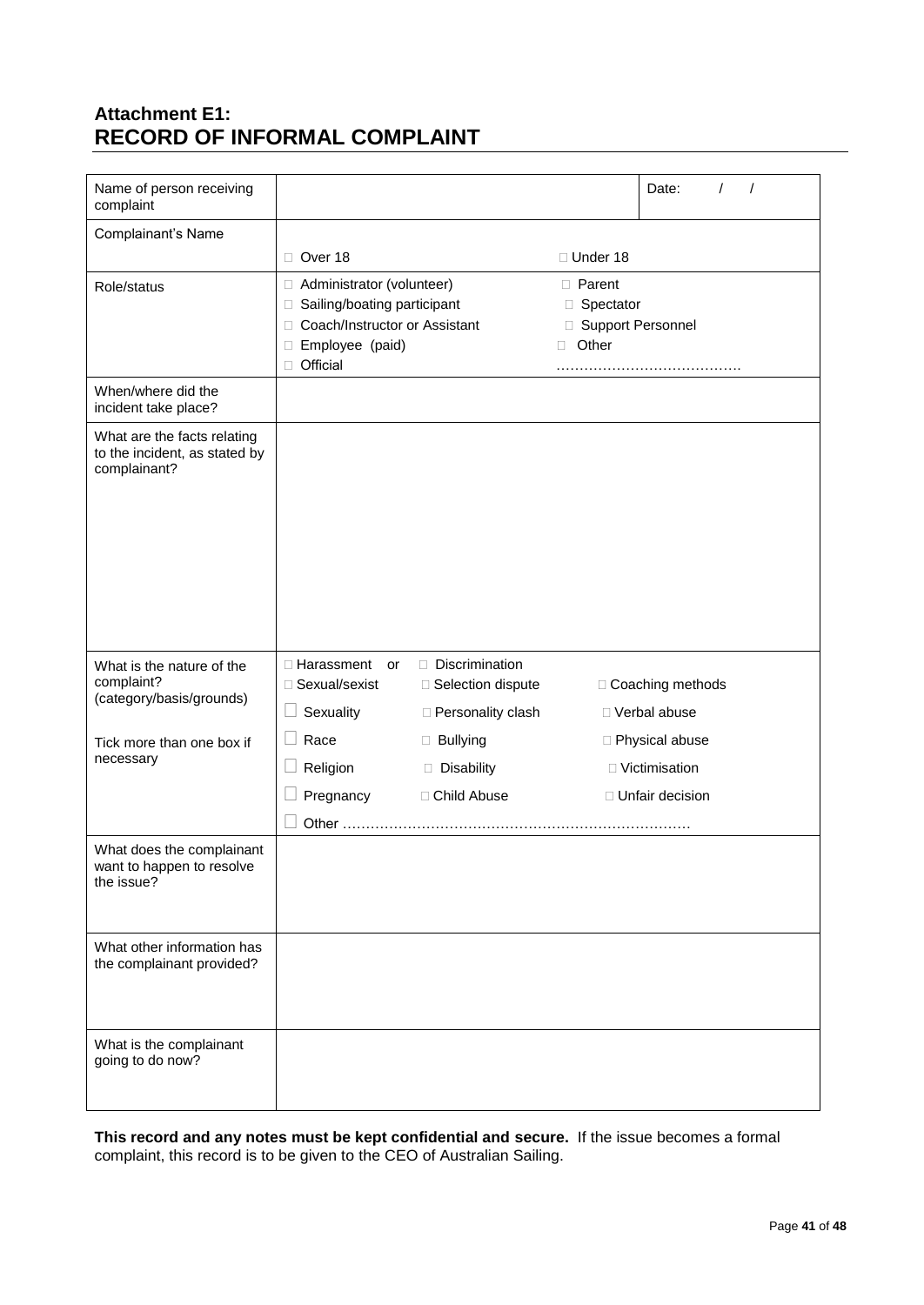# <span id="page-41-0"></span>**Attachment E2: RECORD OF FORMAL COMPLAINT**

| Complainant's Name                                      |                                                                                                                                                             |                                                                       |                             | Date Formal Complaint                                                      |
|---------------------------------------------------------|-------------------------------------------------------------------------------------------------------------------------------------------------------------|-----------------------------------------------------------------------|-----------------------------|----------------------------------------------------------------------------|
|                                                         | Over 18<br>П                                                                                                                                                | □ Under 18                                                            |                             | Received:<br>$\prime$                                                      |
| Complainant's contact<br>details                        | Phone:<br>Email:                                                                                                                                            |                                                                       |                             |                                                                            |
| Complainant's<br>role/position                          | Administrator (volunteer)<br>□<br>Sailing/boating participant<br>□<br>Coach/Instructor or Assistant<br>П<br>Employee (paid)<br>□<br>Official<br>$\Box$      |                                                                       | □ Parent<br>Other<br>П      | Spectator<br>□ Support Personnel                                           |
| Name of person<br>complained about<br>(respondent)      | Over 18<br>$\Box$                                                                                                                                           |                                                                       | □ Under 18                  |                                                                            |
| Respondent's<br>role/position                           | Administrator (volunteer)<br>□<br>Sailing/boating participant<br>$\Box$<br>Coach/Instructor or Assistant<br>$\Box$<br>Employee (paid)<br>□<br>Official<br>П |                                                                       | $\Box$ Parent<br>Other<br>П | Spectator<br>□ Support Personnel                                           |
| Location/event of alleged<br>incident                   |                                                                                                                                                             |                                                                       |                             |                                                                            |
| Description of alleged<br>incident                      |                                                                                                                                                             |                                                                       |                             |                                                                            |
| Nature of complaint<br>(category/basis/grounds)         | □ Harassment<br>or<br>□ Sexual/sexist                                                                                                                       | Discrimination<br>$\Box$ Selection dispute                            |                             | □ Coaching methods                                                         |
| Tick more than one box<br>if necessary                  | Sexuality<br>Race<br>Religion<br>Pregnancy                                                                                                                  | □ Personality clash<br><b>Bullying</b><br>Disability<br>□ Child Abuse |                             | □ Verbal abuse<br>□ Physical abuse<br>□ Victimisation<br>□ Unfair decision |
| Methods (if any) of<br>attempted informal<br>resolution |                                                                                                                                                             |                                                                       |                             |                                                                            |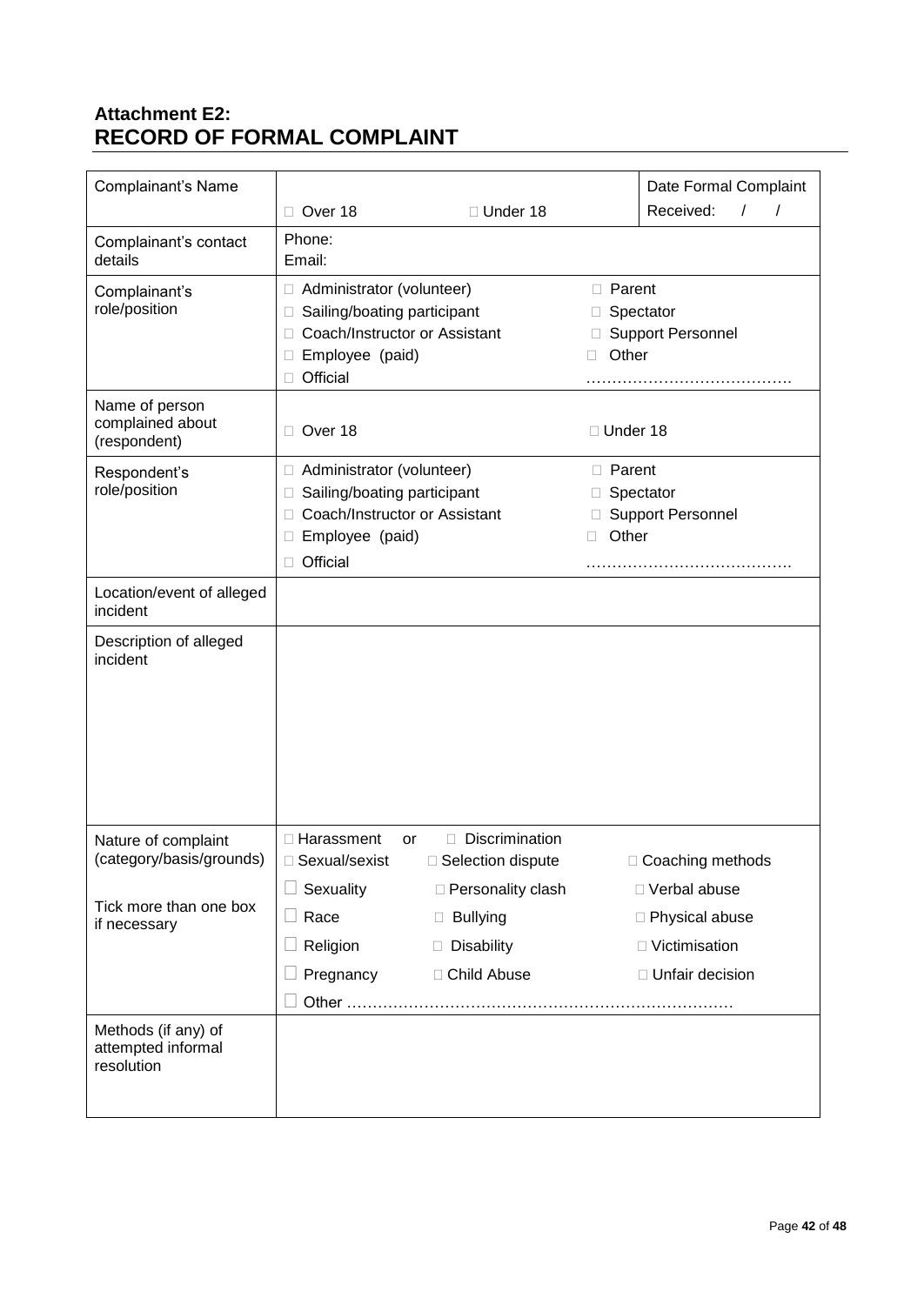| Formal resolution        |                                     |
|--------------------------|-------------------------------------|
| procedures followed      |                                     |
| (outline)                |                                     |
|                          |                                     |
|                          |                                     |
|                          |                                     |
| If investigated:         | Finding                             |
|                          |                                     |
|                          |                                     |
|                          |                                     |
|                          | Decision                            |
| If heard by Tribunal:    |                                     |
|                          |                                     |
|                          |                                     |
|                          | Action recommended                  |
|                          |                                     |
|                          |                                     |
| If mediated:             | Date of mediation:                  |
|                          |                                     |
|                          | Both/all parties present            |
|                          |                                     |
|                          | Agreement                           |
|                          |                                     |
|                          |                                     |
|                          | Any other action taken              |
|                          |                                     |
| If decision was appealed | Decision                            |
|                          |                                     |
|                          |                                     |
|                          |                                     |
|                          | Action recommended                  |
|                          |                                     |
|                          |                                     |
| Resolution               | Less than 3 months to resolve       |
|                          |                                     |
|                          | Between $3 - 8$ months to resolve   |
|                          | More than 8 months to resolve       |
| Completed by             | Name:                               |
|                          | Position:                           |
|                          | Signature:<br>Date<br>$\frac{1}{2}$ |
|                          |                                     |
| Signed by:               | Complainant:                        |
|                          |                                     |
|                          | Respondent:                         |

**This record and any notes must be kept confidential and secure.** If the complaint is of a serious nature, or if it is taken to and/or dealt with at the national level, the original record must be provided to Australian Sailing and a copy kept with the organisation where the complaint was first made.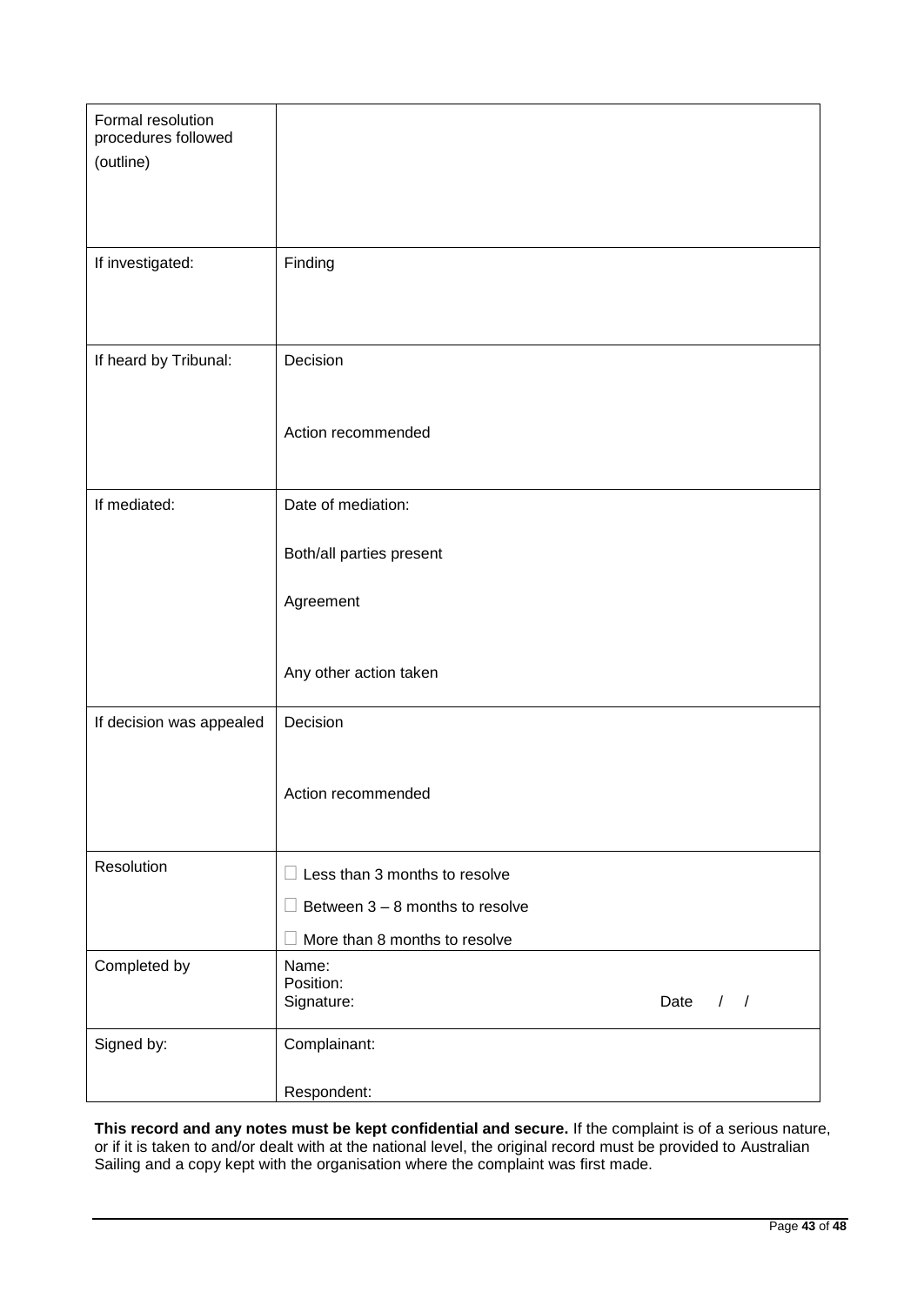## <span id="page-43-0"></span>**Attachment E3: PROCEDURE FOR HANDLING ALLEGATIONS OF CHILD ABUSE**

#### **If you believe a child is in immediate danger or a life-threatening situation**, **contact the Police immediately on 000**.

Fact sheets on reporting allegations of child abuse in different states and territories are available at [www.playbytherules.net.au](http://www.playbytherules.net.au/)

We will treat any allegation of child abuse or neglect promptly, seriously and with a high degree of sensitivity.

All people working with Australian Sailing in a paid or unpaid capacity have a duty to report any concerns to the appropriate authorities, following the steps outlined below.

#### **Step 1: Receive the allegation**

If a child or young person raises with you an allegation of child abuse or neglect that relates to them or to another child, it is important that you listen, stay calm and be supportive.

| Do                                               | Don't                                            |
|--------------------------------------------------|--------------------------------------------------|
| Make sure you are clear about what the child has | Do not challenge or undermine the child          |
| told you                                         |                                                  |
| Reassure the child that what has occurred is not | Do not seek detailed information, ask leading    |
| his or her fault                                 | questions or offer an opinion.                   |
|                                                  |                                                  |
| Explain that other people may need to be told in | Do not discuss the details with any person other |
| order to stop what is happening.                 | than those detailed in these procedures.         |
| Promptly and accurately record the discussion in | Do not contact the alleged offender.             |
| writing.                                         |                                                  |
|                                                  |                                                  |

#### **Step 2: Report the allegation**

- Immediately report any allegation of child abuse or neglect, or any situation involving a child at risk of harm, to the police and/or the relevant child protection agency. You may need to make a report to both.
- Contact the relevant child protection agency or police for advice if there is **any** doubt about whether the allegation should be reported.
- If the allegation involves a person to whom this policy applies, then also report the allegation to the Australian Sailing CEO so that he or she can manage the situation.

#### **Step 3: Protect the child and manage the situation**

- The Australian Sailing CEO will assess the immediate risks to the child and take interim steps to ensure the child's safety and the safety of any other children. This may include redeploying the alleged offender to a position where there is no unsupervised contact with children, supervising the alleged offender or removing/suspending him or her until any investigations have been concluded. Legal advice should be sought before any interim steps are made if the person is an employee of Australian Sailing*.*
- The Australian Sailing CEO will consider what services may be most appropriate to support the child and his or her parent/s.
- The Australian Sailing CEO will consider what support services may be appropriate for the alleged offender.
- The Australian Sailing CEO will seek to put in place measures to protect the child and the alleged offender from possible victimisation and gossip.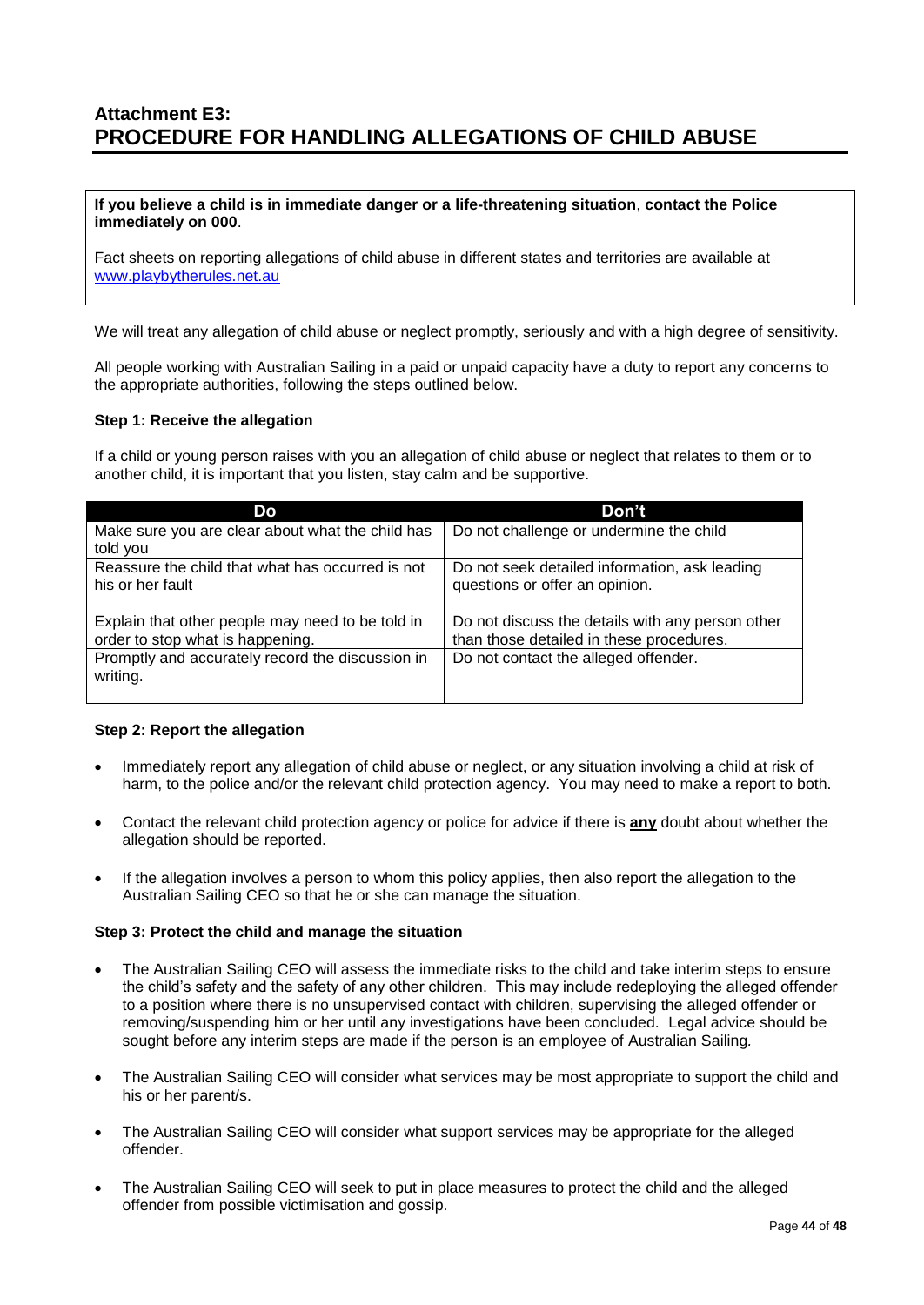#### **Step 4: Take internal action**

- At least three different investigations could be undertaken to examine allegations that are made against a person to whom this policy applies, including:
	- a criminal investigation (conducted by the police)
	- a child protection investigation (conducted by the relevant child protection agency)
	- a disciplinary or misconduct inquiry/investigation (conducted by Australian Sailing).
- Australian Sailing will assess the allegations and determine what action should be taken in the circumstances. Depending on the situation, action may include considering whether the alleged offender should return to his or her position, be dismissed, banned or suspended or face other disciplinary action.
- If disciplinary action is undertaken, we will follow the procedures set out in Clause 9 of our Member Protection Policy.
- Where required we will provide the relevant government agency with a report of any disciplinary action we take.

## **Contact details for advice or to report an allegation of child abuse**

| <b>Australian Capital Territory</b>         |                                                            |
|---------------------------------------------|------------------------------------------------------------|
| <b>ACT Police</b>                           | Office for Children, Youth and Family Services             |
| Non-urgent police assistance                | www.dhcs.act.gov.au/ocyfs/services/care and protection     |
| Ph: 131 444                                 | Ph: 1300 556 729                                           |
| www.afp.gov.au                              |                                                            |
|                                             |                                                            |
| <b>New South Wales</b>                      |                                                            |
| <b>New South Wales Police</b>               | Department of Family and Community Services                |
| Non-urgent police assistance                | www.community.nsw.gov.au                                   |
| Ph: 131 444                                 | Ph: 132 111                                                |
| www.police.nsw.gov.au                       |                                                            |
|                                             |                                                            |
| <b>Northern Territory</b>                   |                                                            |
| <b>Northern Territory Police</b>            | Department of Children and Families                        |
| Non-urgent police assistance<br>Ph: 131 444 | www.childrenandfamilies.nt.gov.au<br>Ph: 1800 700 250      |
| www.pfes.nt.gov.au                          |                                                            |
|                                             |                                                            |
| Queensland                                  |                                                            |
| <b>Queensland Police</b>                    | Department of Communities, Child Safety and Disability     |
|                                             |                                                            |
|                                             | <b>Services</b>                                            |
| Non-urgent police assistance<br>Ph: 131 444 |                                                            |
| www.police.qld.gov.au                       | www.communities.qld.gov.au/childsafety<br>Ph: 1800 811 810 |
|                                             |                                                            |
| <b>South Australia</b>                      |                                                            |
| South Australia Police                      | Department for Education and Child Development             |
| Non-urgent police assistance                | www.families.sa.gov.au/childsafe                           |
| Ph: 131 444                                 | Ph: 131 478                                                |
| www.sapolice.sa.gov.au                      |                                                            |
|                                             |                                                            |
| <b>Tasmania</b>                             |                                                            |
| <b>Tasmania Police</b>                      | Department of Health and Human Services                    |
| Non-urgent police assistance                | www.dhhs.tas.gov.au/children                               |
| Ph: 131 444<br>www.police.tas.gov.au        | Ph: 1300 737 639                                           |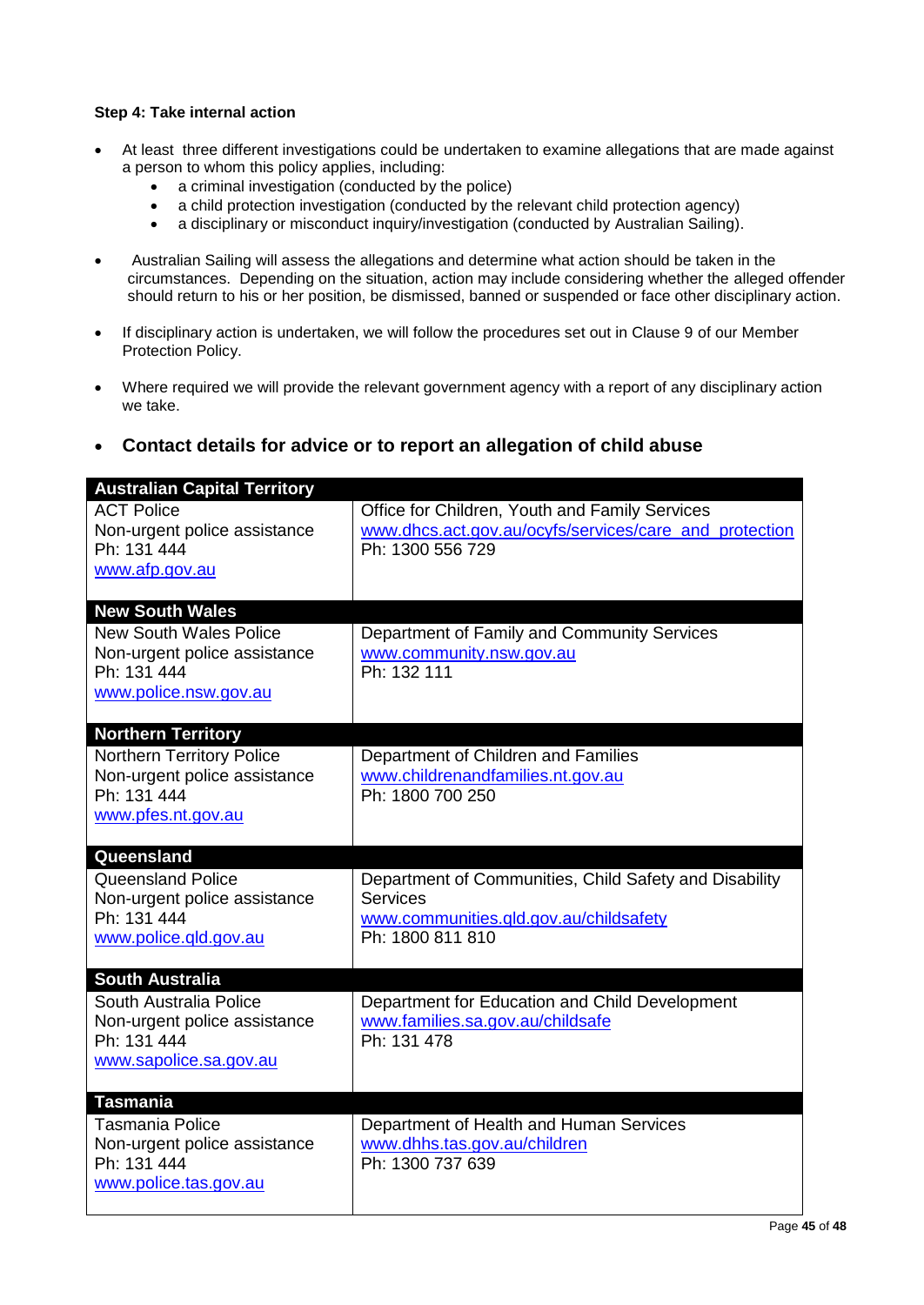| <b>Victoria</b>                                    |                                                    |
|----------------------------------------------------|----------------------------------------------------|
| Victoria Police                                    | Department of Human Services                       |
| Non-urgent police assistance<br>Ph: (03) 9247 6666 | www.dhs.vic.gov.au<br>Ph: 131 278                  |
| www.police.vic.gov.au                              |                                                    |
|                                                    |                                                    |
| <b>Western Australia</b>                           |                                                    |
| Western Australia Police                           | Department for Child Protection and Family Support |
| Non-urgent police assistance                       | www.dcp.wa.gov.au                                  |
| Ph: 131 444                                        | Ph: (08) 9222 2555 or 1800 622 258                 |
| www.police.wa.gov.au                               |                                                    |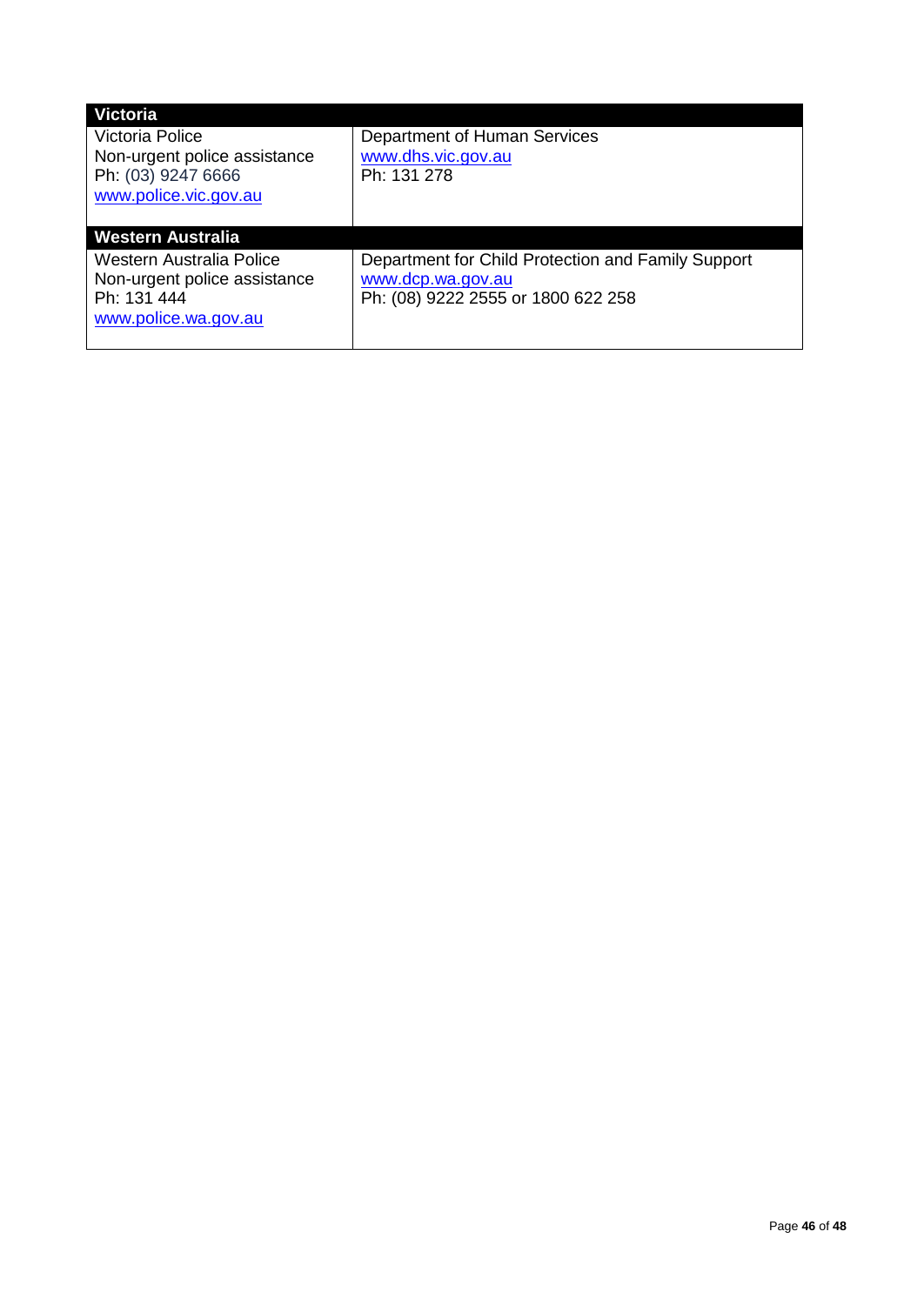## <span id="page-46-0"></span>**Attachment E4: CONFIDENTIAL RECORD OF CHILD ABUSE ALLEGATION**

Before completing this form, please ensure that the steps outlined in Attachment E3 have been followed and advice has been sought from the police and/or the relevant child protection agency.

| Complainant's name<br>(if other than the child)                                |                                                                                                                                                                    | Date formal complaint<br>received:<br>$\overline{1}$<br>$\overline{1}$ |
|--------------------------------------------------------------------------------|--------------------------------------------------------------------------------------------------------------------------------------------------------------------|------------------------------------------------------------------------|
| Role/status in sport                                                           |                                                                                                                                                                    |                                                                        |
| Child's name                                                                   |                                                                                                                                                                    | Age:                                                                   |
| Child's address                                                                |                                                                                                                                                                    |                                                                        |
| Person's reason for<br>suspecting abuse                                        |                                                                                                                                                                    |                                                                        |
| (e.g. observation, injury,<br>disclosure)                                      |                                                                                                                                                                    |                                                                        |
| Name of person<br>complained about                                             |                                                                                                                                                                    |                                                                        |
| Role/status in sport                                                           | <b>D</b> Parent<br>Administrator (volunteer)<br>$\Box$<br>Athlete/player<br>□<br>Coach/Assistant Coach<br>П<br>Other<br>Employee (paid)<br>П<br>⊔<br>Official<br>□ | □ Spectator<br><b>Support Personnel</b>                                |
| Witnesses<br>(if more than three<br>witnesses, attach details<br>to this form) | Name (1):<br>Contact details:<br>Name (2):<br>Contact details:<br>Name (3):<br>Contact details:                                                                    |                                                                        |
| Interim action taken<br>(if any)                                               |                                                                                                                                                                    |                                                                        |
| Police contacted                                                               | Who:<br>When:<br>Advice provided:                                                                                                                                  |                                                                        |